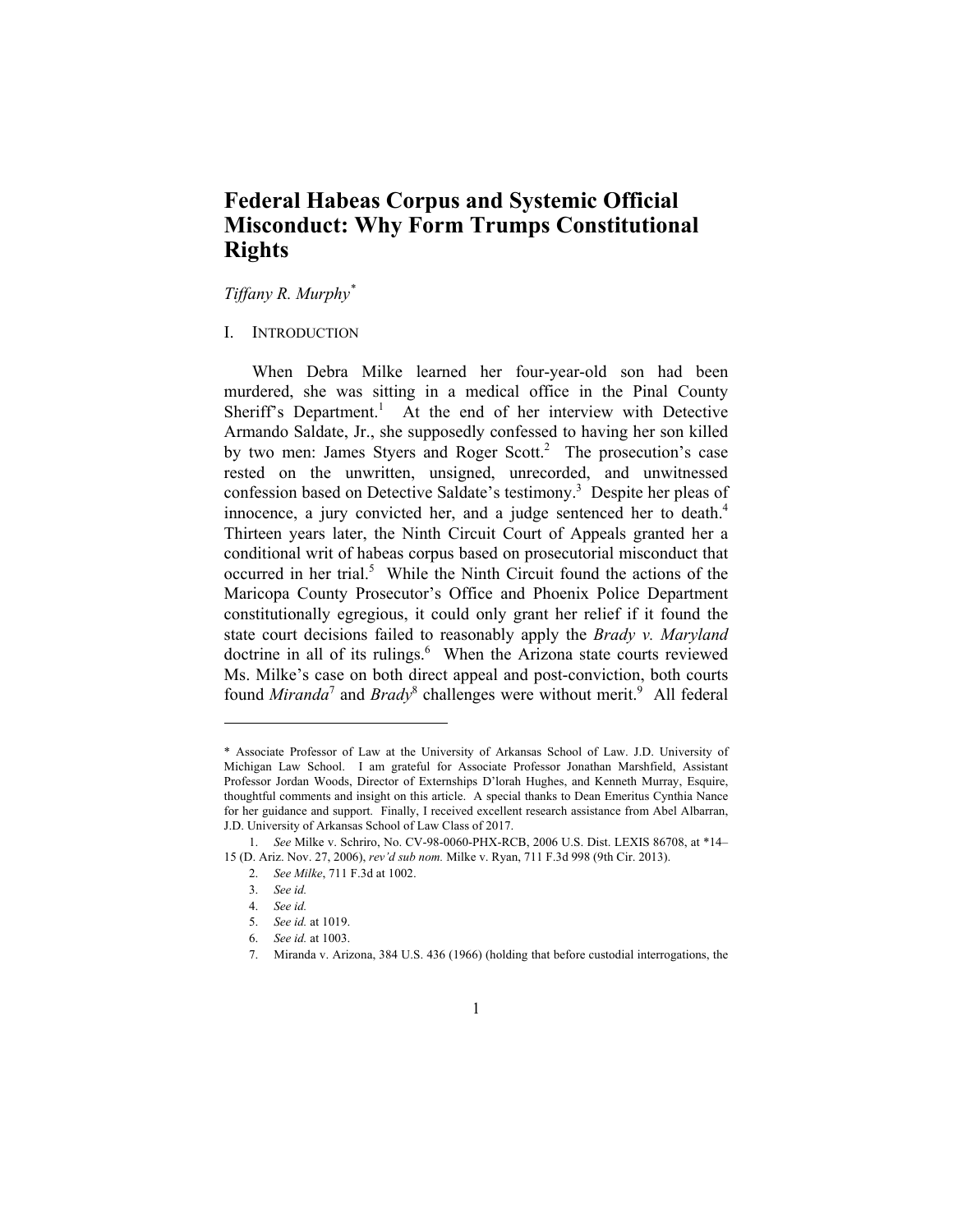courts were statutorily required to abide by the state court's merits finding so long as it was not an unreasonable use of federal precedent.<sup>10</sup> Such deference, while successful here, often fails when other forms of police or prosecutorial misconduct happen.

The Fourteenth Amendment due process challenges that Ms. Milke made asserting both police and prosecutorial misconduct were not isolated incidents. While she specifically demonstrated how Detective Saldate acted improperly during her interrogation, the Ninth Circuit's opinion discussed the pattern of misconduct the Detective engaged in over several years.<sup>11</sup> The Detective's actions not only placed Ms. Milke on death row, but also affected countless other defendants. When state actors, be they police, prosecutors, or both, behave outside the law, countless defendants are impacted with potentially very little recourse. In many instances, the official misconduct is not pled during a defendant's direct appeal or post-conviction proceedings because it may be unknown. Official misconduct occurs when police or prosecutors violate a person's constitutional rights. However, official misconduct is often not an isolated incident. Instead, systemic official misconduct is seen in various police departments and prosecutors' offices across the country.12 Systemic official misconduct involves institutionally mandated violations over time.

Over the past few years, courts and state bar associations have paid considerably more attention to the misconduct of police and prosecutors on the state level.<sup>13</sup> Courts are growing more concerned with the systematic impact this misconduct has not only on individual cases, but also on how it undermines the integrity of the criminal justice system.

police must inform the accused of the right to remain silent, the right to an attorney, and that any statement may be used against him in a court of law).

 <sup>8.</sup> Brady v. Maryland, 373 U.S. 83 (1963) (finding that the prosecution's withholding of evidence favorable to the accused during any phase of a trial is a due process violation).

 <sup>9.</sup> State v. Milke, 865 P.2d 779, 791 (Ariz. 1993); Milke v. Schriro, No. CV-98-0060-PHX-RCB, 2006 U.S. Dist. LEXIS 86708, at \*2 (D. Ariz. Nov. 27, 2006), *rev'd sub nom.* Milke v. Ryan, 711 F.3d 998 (9th Cir. 2013).

 <sup>10. 28</sup> U.S.C. § 2254(d) (2012).

 <sup>11.</sup> *Milke*, 711 F.3d at 1003.

 <sup>12.</sup> *See infra* notes 149–181 and accompanying text for examples of systemic official misconduct.

 <sup>13.</sup> *See generally* Bruce Green & Ellen Yaroshefsky, *Prosecutorial Accountability 2.0*, 92 NOTRE DAME L. REV. 51 (2016) (discussing the evolution of the response to prosecutorial misconduct by the judiciary, public, and state bars); J. Thomas Sullivan, *Brady Misconduct Remedies: Prior Jeopardy and Ethical Discipline of Prosecutors*, 68 ARK. L. REV. 1011 (2016) (examining an Arkansas capital murder case involving prosecutors withholding exculpatory evidence and their referral to the state bar for discipline).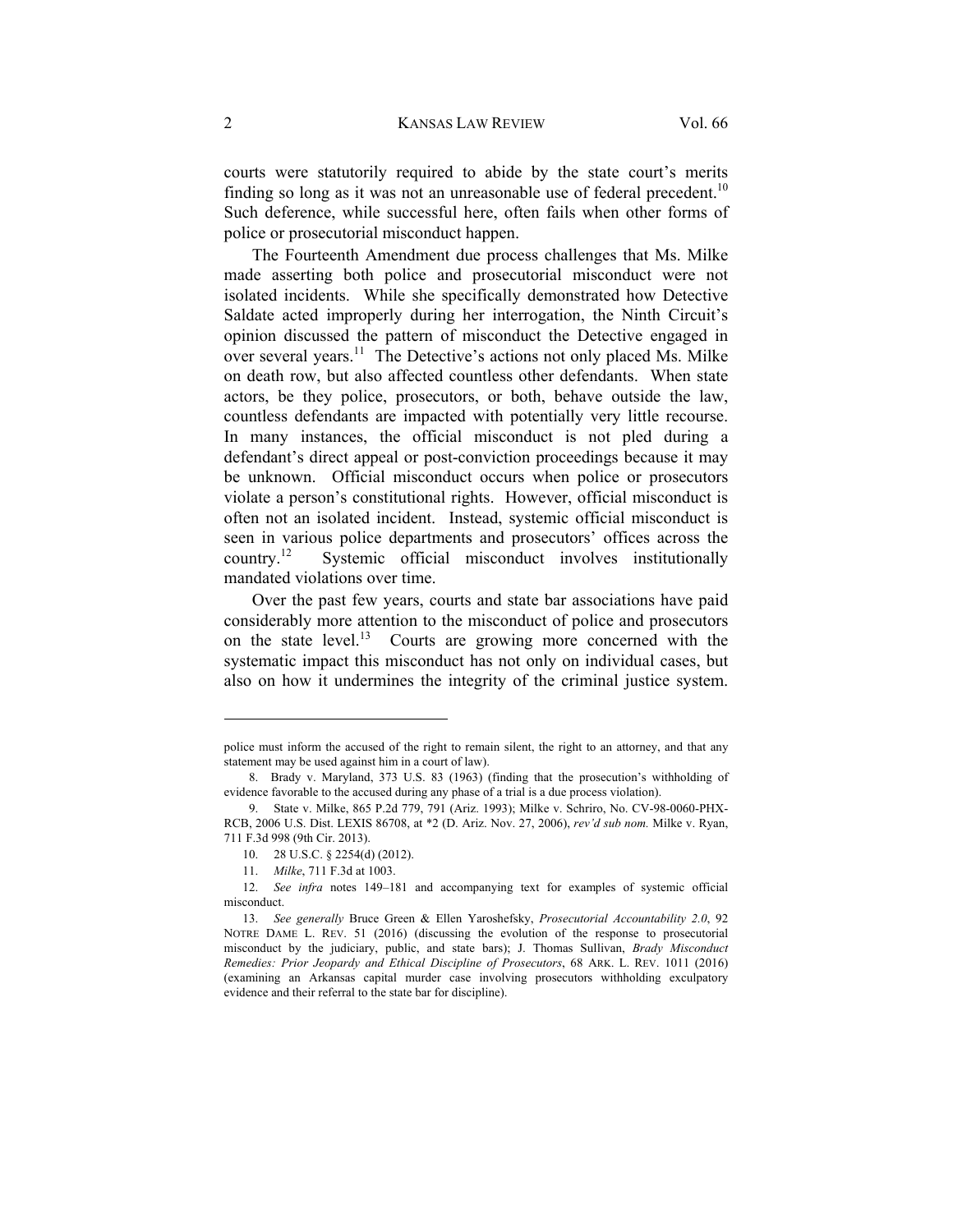Research has shown that when prosecutorial misconduct is not addressed by courts, the malfeasance increases. $14$  Examples of prosecutorial misconduct include withholding exculpatory evidence, making false statements to the court, falsifying evidence, and paying witnesses without disclosing it to the defense, among others.<sup>15</sup> Due to flaws in many state appellate and collateral proceedings, it is difficult for state judges to remedy systemic official misconduct.<sup>16</sup>

The question remains as to what relief exists for inmates in federal habeas corpus when state courts rule on systemic official misconduct constitutional claims. The federal habeas statute requires that an inmate must raise any constitutional violations in either their direct appeal or state post-conviction proceedings for exhaustion purposes.<sup>17</sup> The state must have the first opportunity to rectify any constitutional defects in a state inmate's conviction before a federal court may review the claim.<sup>18</sup> Because an inmate must first present his claims in state court, that inmate should have access to the necessary evidence to substantiate his claims in order for the state court to properly evaluate their merits. However, that rarely happens. Instead, inmates who request access to evidence are often denied, and their constitutional challenges are denied.19 Such state court merits determinations severely restrict a federal court's review during habeas corpus. Under the Antiterrorism and Effective Death

 <sup>14.</sup> *See* Harry Mitchell Caldwell, *Everybody Talks About Prosecutorial Conduct but*

*Nobody Does Anything About It: A 25-Year Survey of Prosecutorial Misconduct and a Viable Solution*, 2017 U. ILL. L. REV. 1455, 1458, 1479 (2017) (analyzing a "survey of twenty-five years of California Supreme Court criminal opinions").

 <sup>15.</sup> *See* NAT'L REGISTRY OF EXONERATIONS, EXONERATIONS IN 2016: THE NATIONAL REGISTRY OF EXONERATIONS, 6–7 (2017), https://www.law.umich.edu/special/exoneration/ Documents/Exonerations\_in\_2016.pdf (showing that over half of all 2016 homicide exonerations in this country have some form of official misconduct as a contributing factor, and "[f]orty-two percent of exonerations in 2016 included official misconduct (70/166). Official misconduct encompasses a range of behavior—from police threatening witnesses to forensic analysts falsifying test results to child welfare workers pressuring children to claim sexual abuse where none occurred. But the most common misconduct documented in the cases in the Registry involves police or prosecutors (or both) concealing exculpatory evidence. The proportion of exonerations with official misconduct is the highest among homicide cases—more than two-thirds of the homicide exonerations involved misconduct by official actors (42/54).").

 <sup>16.</sup> *See* Aziz Z. Huq, *Habeas and the Roberts Court*, 81 U. CHI. L. REV. 519, 521, 551 (2014) (discussing the lack of effective or any defense counsel in all facets of state criminal proceedings resulting in constitutional violations going unchallenged).

 <sup>17.</sup> *See* Rose v. Lundy, 455 U.S. 509, 515–19 (1982) (discussing Congress's codification of the exhaustion doctrine in the federal habeas statute); Wainwright v. Skyes, 433 U.S. 72, 80–81 (1977) (discussing the exhaustion requirement in state court of constitutional claims and why it is necessary).

 <sup>18.</sup> *See id.*

 <sup>19.</sup> *See* Tiffany Murphy, *The Futility of Exhaustion: Why* Brady *Claims Should Trump Federal Exhaustion Requirements*, 47 U. MICH. J.L. REFORM 697, 708–09 (2014).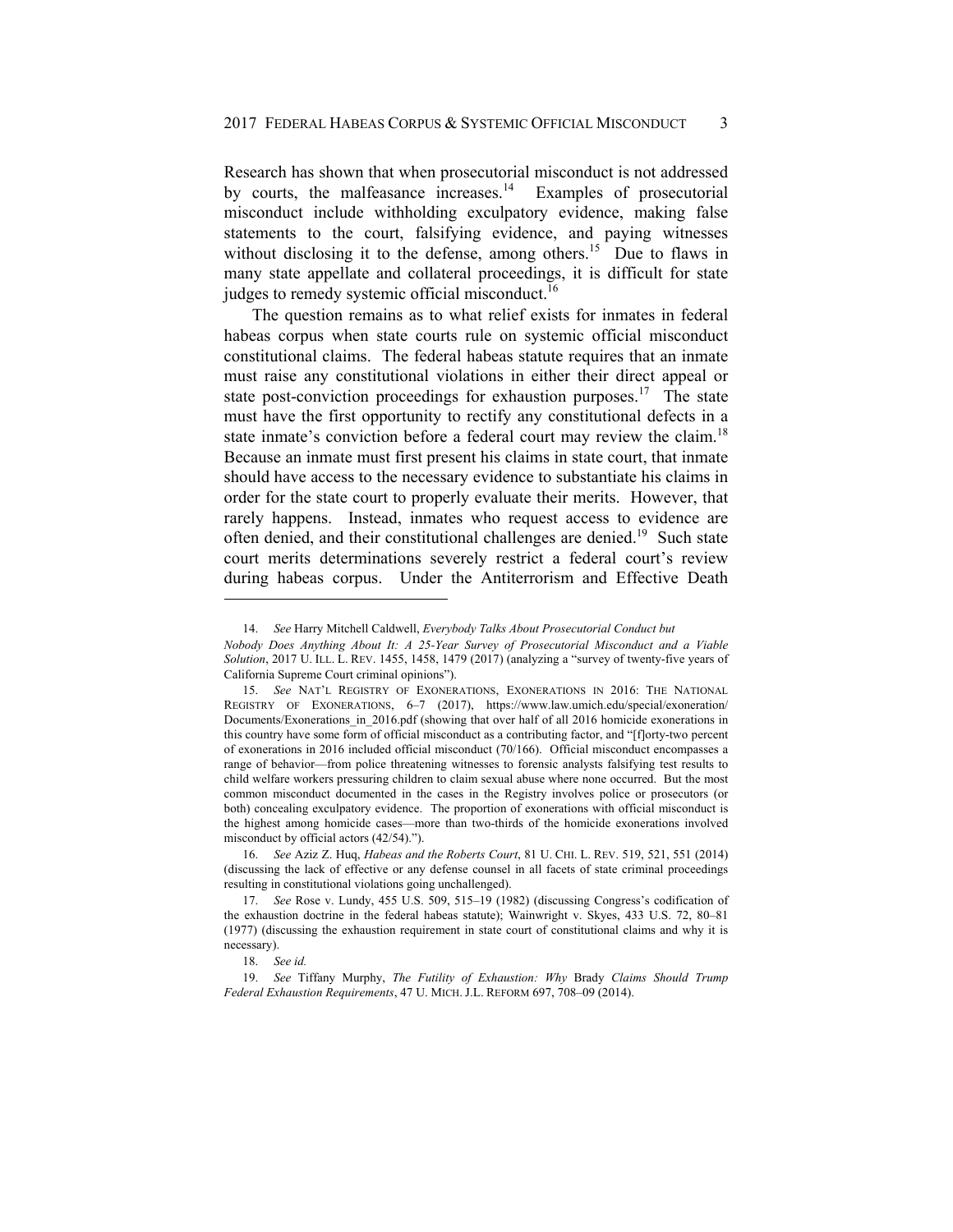Penalty Act (AEDPA), federal courts must give utmost deference when state courts reach the merits of constitutional claims.

Both scholars and judges agree that the AEDPA's deference standard stands as a consistent impediment even when it is obvious that constitutional violations have occurred. For deference to apply to an inmate's constitutional claim, it must have been reviewed on the merits in either direct appeal or collateral review. Upon reaching federal habeas, the district court is statutorily required to evaluate the state court's decision only for an "unreasonable application of clearly established Federal law" and must consider whether "fairminded jurists could disagree."<sup>20</sup> Federal judges are no longer focused on whether an inmate's conviction is constitutionally invalid but instead on whether the state court's ruling had a reasonable legal basis.

The criminal justice system relies on The Great Writ as a legal mechanism to address when state actors unconstitutionally infringe on an inmate's rights.<sup>21</sup> Official misconduct is a classic example of when federal habeas corpus should closely examine the extent of the misconduct and the severity of its impact on an inmate's rights. However, the AEDPA limits federal courts' ability to address the crux of an official misconduct constitutional claim.<sup>22</sup> The deference standard requires a federal judge to determine whether a state court's merits ruling was either "contrary to, or involved an unreasonable application of, clearly established Federal law" or an "unreasonable determination of the facts" when considering the state court evidence.<sup>23</sup> While federal courts are willing to find state court determinations unreasonable if a *Brady* claim is at issue, the same cannot be said for other forms of systematic official misconduct. However, if an inmate's claim asserts other types of official misconduct, a federal court is more apt to find the claim unreachable because of the mandated deference standard.

Debra Milke's case is a classic example of the state court's failure to properly evaluate her claims of police and prosecutorial misconduct before denying them both on the merits and requiring her to try her luck on federal habeas corpus review. Ninth Circuit Court of Appeals Chief

 <sup>20.</sup> Harrington v. Richter, 562 U.S. 86, 101–02 (2011) (internal quotations omitted) (citing 28 U.S.C. § 2254(d) (2012) and Yarborough v. Alvarado, 541 U.S. 652, 664 (2004)).

 <sup>21.</sup> *See* ANDREA D. LYON ET AL., FEDERAL HABEAS CORPUS xiv (2005).

 <sup>22.</sup> *See* 28 U.S.C. § 2254(d) (2012); *see also* Justin Marceau, *Challenging the Habeas Process Rather than the Result*, 69 WASH. & LEE L. REV. 85, 107–24 (2012) (discussing the impact of various Supreme Court cases on the deference standard of the AEDPA).

 <sup>23. 28</sup> U.S.C. § 2254(d)(1)–(2) (2012).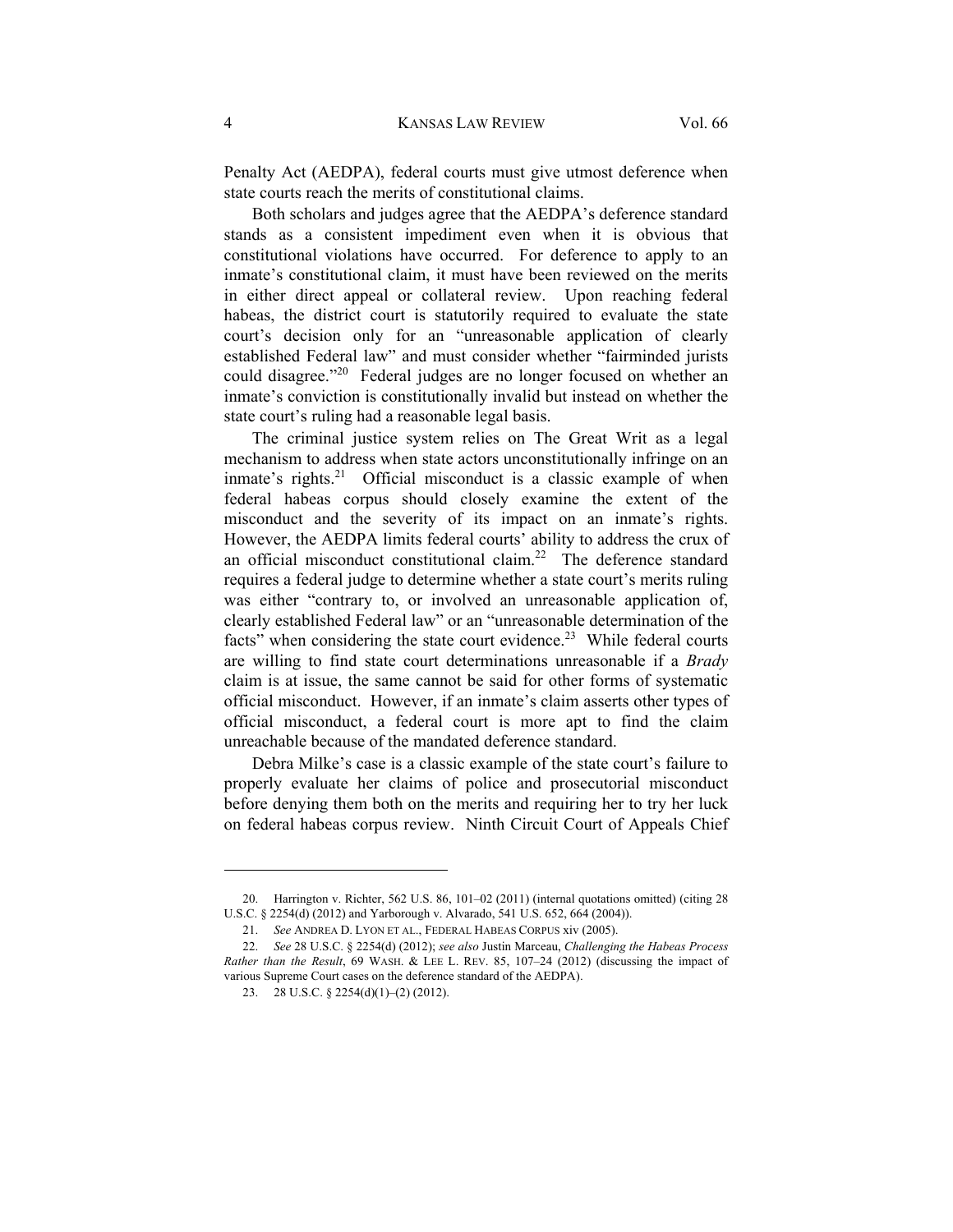Justice Alex Kozinski found several lapses in the state court's evaluation of Ms. Milke's claims when evaluating them under  $\S 2254(d)(1)$ .

Instead of examining this claim in light of *Giglio*—asking whether the evidence was favorable, whether it should have been disclosed and whether the defendant suffered prejudice—the state court focused on the discoverability of the evidence and the specificity of the claim. This is not the inquiry called for by long-standing Supreme Court caselaw. Because the state court focused on the wrong questions in denying Milke's impeachment-evidence claim, it applied the wrong legal framework. Its decision is thus "contrary to .  $\frac{1}{2}$  clearly established Federal law" and unworthy of AEDPA deference.

Additionally, he found the state post-conviction court failed to properly evaluate the factual basis of Milke's *Brady* claim, thereby running afoul of 28 U.S.C.  $\frac{8}{2254}$  2254(d)(2)<sup>25</sup> Throughout the Ninth Circuit's discussion of the deference standard, it pointed out the failure of the prosecution to comply with discovery at every level of appeals, including federal habeas corpus. Specifically, the prosecution neglected to fully disclose the scope of Detective Saldate's misconduct in other cases and in internal documentation within the police department.<sup>26</sup> This evidence constituted impeachment evidence that must be disclosed under *Brady* and its progeny.<sup>27</sup> While Milke requested this evidence during her pretrial proceedings, the failure to disclose illustrates the problem of deference which the state appellate and collateral proceedings compounded.28 Milke's case demonstrates the haphazard review provided in state court when official misconduct is at issue. Further, it shows the extensive evaluation a federal court must have to bypass the deference standard that often prevents it from addressing viable constitutional violations.

This article discusses the substantial issues surrounding the AEDPA's deference standard when an inmate raises constitutional claims of state actors acting improperly. Specifically, federal courts should not give deference to state court merits rulings when based on systemic official misconduct. Often, state courts struggle with applying federal constitutional jurisprudence in collateral proceedings. They fail to permit discovery or evaluate the claims as federal courts have

 <sup>24.</sup> Milke v. Ryan, 711 F.3d 998, 1006–07 (9th Cir. 2013) (citation omitted).

 <sup>25.</sup> *See id.* at 1007–08.

 <sup>26.</sup> *See id.* at 1010–11.

 <sup>27.</sup> U.S. v. Giglio, 405 U.S. 150, 153–55 (1972).

 <sup>28.</sup> *See Milke v. Ryan*, 711 F.3d at 1004–05.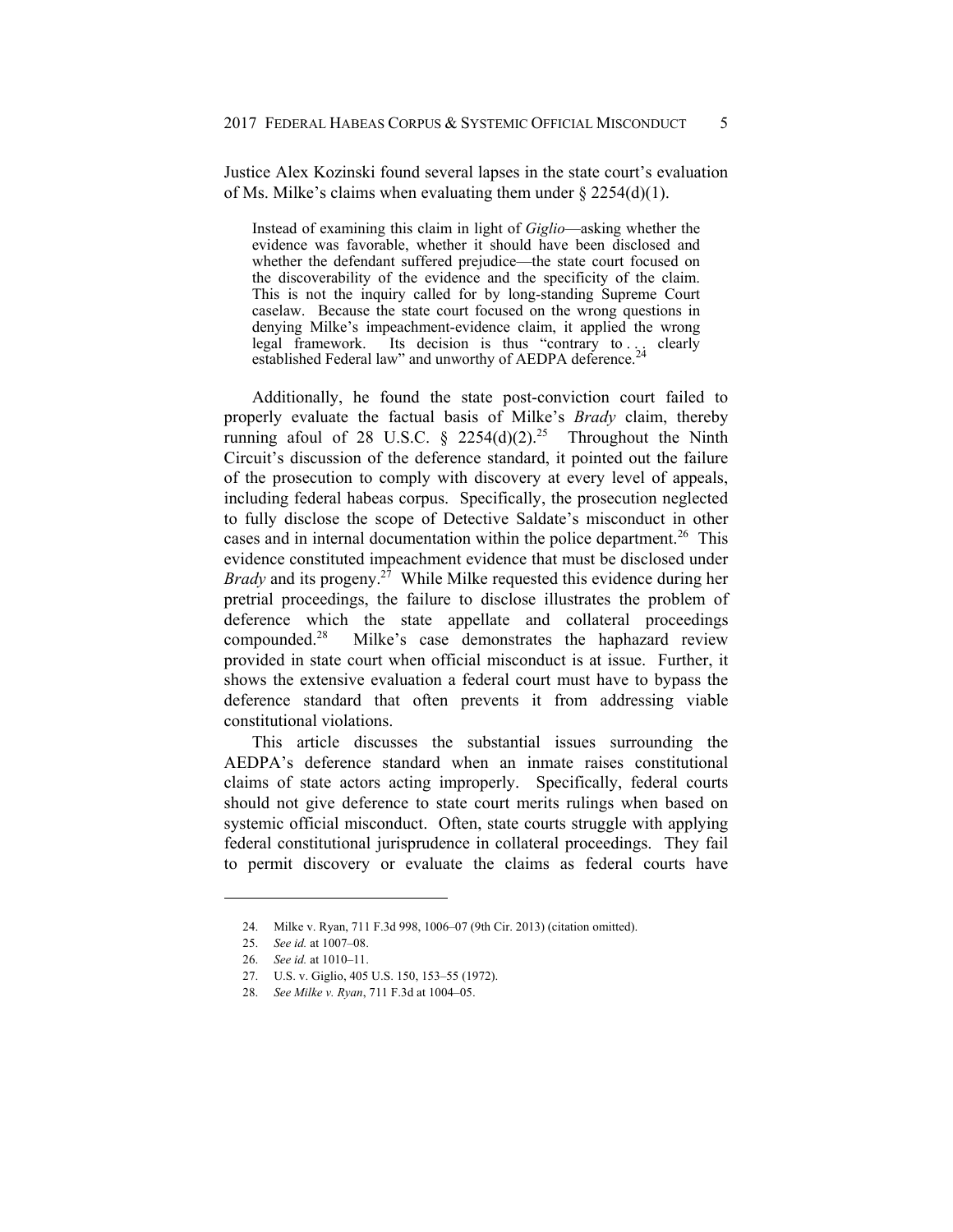#### 6 KANSAS LAW REVIEW Vol. 66

established is required. Because the pattern of police or prosecutorial malfeasance keeps critical information from the inmate, state actors should not benefit from the AEDPA's intent for high deference to state court findings. This is especially true when state appellate procedure fails to give a full and fair opportunity to develop the claim. Instead, the federal court should review these claims *de novo* or review them under the looser framework of § 2254(d)(2), which is rarely used.<sup>29</sup>

Part Two of this article examines the history of the deference standard as evaluated by various habeas scholars. This discussion focuses on the Supreme Court's problematic interpretation of the deference standard, and examines why the state review process should not be given deference. The third part defines what official misconduct is, the prevalence of that misconduct, and the limitations on state courts in fixing their own mistakes. The fourth section of this article discusses how federal courts should avail themselves of (d)(2) deference review, which provides some means of assessing whether the state proceedings were full and fair. Doing so protects not only the original intent of the Great Writ but ensures the protections of individual rights from unconstitutional overreaching by errant police and prosecutors.

### II. DEFERENCE: HOW DID WE GET HERE?

As the *Milke* case illustrates, the deference standard requires any federal court to examine whether a state court's ruling was unreasonable in the application of federal law or of fact before it addresses a claim on the merits. In practice, the deference standard often prevents a federal judge from addressing a constitutional issue on its substance. Unlike most of the Supreme Court-driven changes in the application of the Great Writ, the deference standard was a congressional change.<sup>30</sup> As such, Congress gave little discussion on why it enacted it. Ever since, the Supreme Court and lower federal courts have struggled on what the standard means and how it should be interpreted.

### *A. Congressional enactment of § 2254(d)*

After the Oklahoma City bombing, Congress took the opportunity to streamline what it saw as a litigious and unnecessary slowing down of

 <sup>29.</sup> Under 28 U.S.C. § 2254(d)(2), federal courts review the state court record concerning the factual allegations in ascertaining whether the state court acted unreasonably. Federal courts may consider the applicant's ability to develop the facts under this provision.

 <sup>30.</sup> *See* Marceau, *supra* note 22, at 93.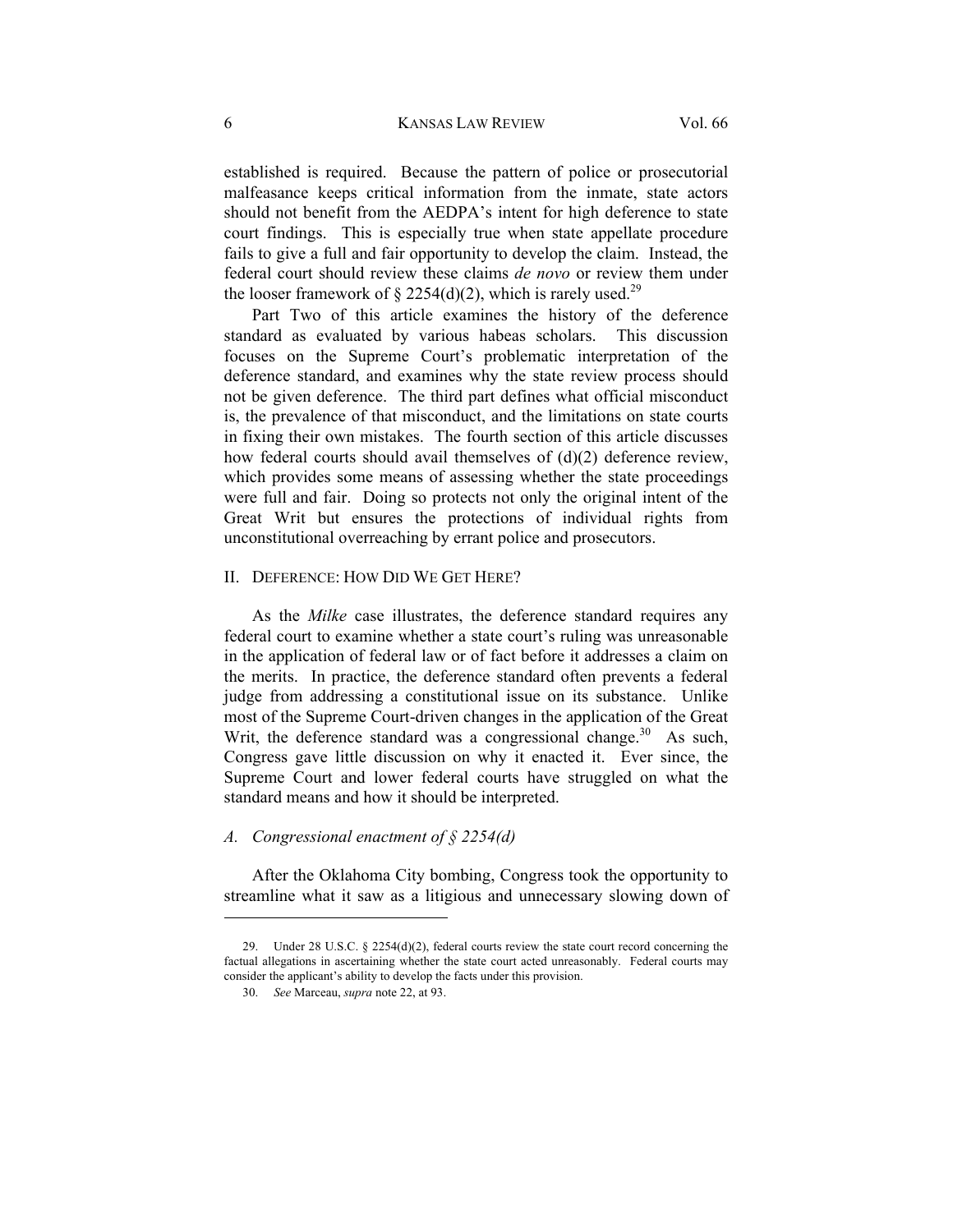capital punishment during federal habeas corpus.<sup>31</sup> Many of the changes that the Supreme Court enacted over the last ten years were codified in the new habeas statute. $32$  This included the exhaustion requirement, stricter standards for granting evidentiary hearings, and a higher burden of proof for successor petitions.<sup>33</sup> However, the deference standard was an addition not contemplated by federal courts.<sup>34</sup> Instead, Congress added key provisions limiting federal courts from granting writs of habeas corpus by enacting a strict one-year statute of limitations along with the deference standard.<sup>35</sup> In an effort to seize the political moment, several Republicans fast-tracked the bill by limiting commenting and not discussing its impact with federal habeas practitioners or debating with Democrats on the issue.<sup>36</sup> The AEDPA passed both houses by wide majorities and was signed into law by President Clinton in April 1996.<sup>37</sup>

The new deference standard applied only when state courts decided a constitutional claim on the merits. $38$  In other words, only when the state court reaches the substantive constitutional issue would a federal court defer to that ruling in federal habeas corpus. "It also requires federal courts to focus on the wisdom, or lack thereof, of a state court's decision

l

 36. *See* Yackle, *supra* note 31, at 329 (discussing how quickly the bill was drafted and submitted for a vote without much negotiation).

 37. *See* Marceau, *supra* note 22, at 93–94; *see also* Larry Yackle, *A Primer on the New Habeas Corpus Statute*, 44 BUFF. L. REV. 381, 382 (1996) ("But then I mean to focus primary attention on the provision that has drawn the lion's share of attention, both in Congress and in professional and academic circles. Previously, 28 U.S.C. § 2254(d) governed the effect the federal habeas courts must give to state court findings of historical fact. Pub. L. 104-132 has now reconfigured that section to prescribe the effect the federal courts must give to prior state court judgments on the merits of federal claims[.]").

 <sup>31.</sup> Larry Yackle, *AEDPA Mea Culpa*, 24 FED. SENT'G REP. 329, 330 (2012); Krista A. Dolan, *The § 2254 Trinity: How the Supreme Court's Decisions in* Richter*,* Pinholster*, and* Greene *Have Interpreted Federal Review into Near Nonexistence*, 8 CRIM. L. BRIEF 49, 49–50 (2013).

 <sup>32. 28</sup> U.S.C. § 2254 (2012).

 <sup>33.</sup> *See* Stephen B. Bright, *Is Fairness Irrelevant?: The Evisceration of Federal Habeas Corpus Review and Limits on the Ability of State Courts to Protect Fundamental Rights*, 54 WASH. & LEE L. REV. 1, 4 (1997) (discussing the passage of and restrictions in the AEDPA).

 <sup>34.</sup> *See* Marceau, *supra* note 22, at 93–97.

 <sup>35.</sup> *See* 28 U.S.C. §§ 2244, 2254(d); *see also* Noam Biale, *Beyond a Reasonable Disagreement: Judging Habeas Corpus*, 83 U. CIN. L. REV. 1337, 1339 (2015) ("Over the last fifteen years, the Supreme Court has interpreted AEDPA to make 'the Great Writ' harder and harder to obtain, despite the fact that habeas petitions remain the primary vehicle for establishing claims of actual innocence, prosecutorial misconduct, and other issues with serious implications for justice.").

 <sup>38.</sup> *See* 28 U.S.C. § 2254(d) (2012) ("An application for a writ of habeas corpus on behalf of a person in custody pursuant to the judgment of a State court shall not be granted with respect to any claim that was adjudicated on the merits in State court proceedings unless the adjudication of the claim  $- (1)$  resulted in a decision that was contrary to, or involved an unreasonable application of, clearly established Federal law, as determined by the Supreme Court of the United States; or (2) resulted in a decision that was based on an unreasonable determination of the facts in light of the evidence presented in the State court proceeding.").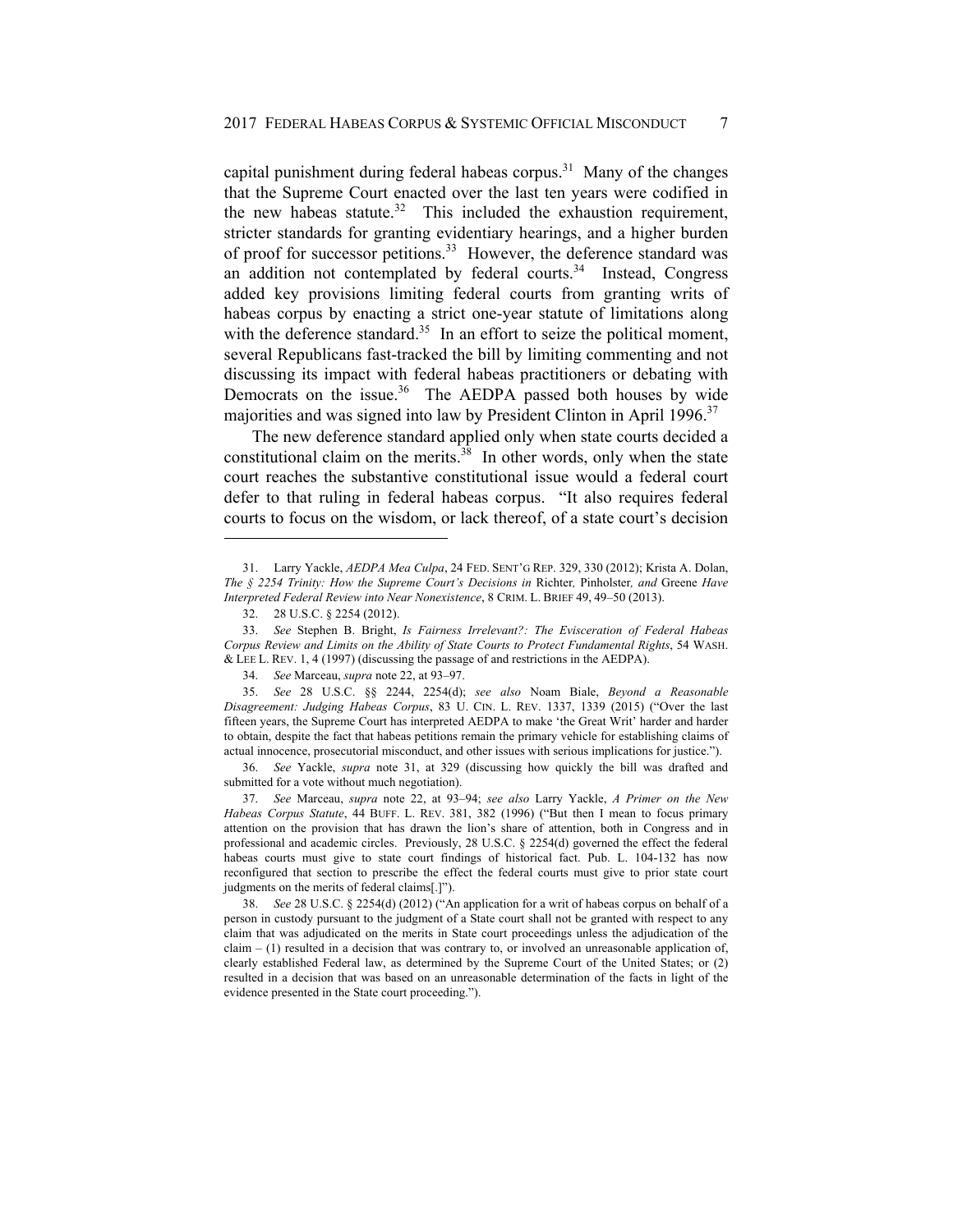rather than on the lawfulness of a prisoner's custody, the traditional concern of habeas corpus."39 Even if a federal judge found a state court decision incorrectly applied federal law, deference to that erroneous decision would still have to apply unless it was unreasonable.

Defining "unreasonable" has become a growing concern for federal courts in applying  $\S$  2254(d)(1). As the key provision, the meaning of the term has evolved into a nearly impenetrable wall few state prisoners can surmount.40 Beginning in *Williams v. Taylor*, the Supreme Court took its first foray into interpreting what an "unreasonable application" was in relation to an ineffective assistance of counsel claim.<sup>41</sup> Specifically, the Court laid out the groundwork that deference to state court decisions should apply as:

[Those] that do not "conflict" with federal law will rarely be "unreasonable" under either [Justice O'Connor's] reading of the statute or ours. We all agree that state-court judgments must be upheld unless, after the closest examination of the state-court judgment, a federal court is firmly convinced that a federal constitutional right has been violated.<sup>42</sup>

The deference standard is said to not be an absolute bar for federal courts considering state merit decisions.<sup>43</sup> Instead, while preference must be given, federal courts must ascertain whether either the law or the facts were unreasonably evaluated.

 <sup>39.</sup> Lynn Adelman, *Federal Habeas Review of State Court Convictions: Incoherent Law but an Essential Right*, 64 ME. L. REV. 379, 380, 384 (2012) ("Federal court review of state court convictions serves several important functions. First, when state courts address the merits of a federal constitutional claim, federal courts must determine whether they did so correctly. Second, when state courts do not address the merits of a federal constitutional claim, federal courts must ensure that they have a sufficient reason for not doing so. Thus, just as federal law is supreme, so is federal adjudication of that law as mandated by Congress."); *see also* Alan Chen, *Shadow Law: Reasonable Unreasonableness, Habeas Theory, and the Nature of Legal Rules*, 2 BUFF. CRIM. L. REV. 535, 539 (1999) ("[F]ederal courts offer only the appearance of law, disregarding the reality that law enforcement officials may violate personal constitutional rights of criminal suspects and that state court judges may sometimes under-enforce federal constitutional rights in the often emotionally-charged context of criminal law.").

 <sup>40.</sup> *See* Marceau, *supra* note 22, at 109–10 ("Presently, however, the Court's aggressive interpretation of  $\S 2254(d)(1)$  serves to ensure that most state prisoners are not eligible for relief despite the fact that their convictions rest on unconstitutional procedures—that is to say, 'an *unreasonable* application of federal law is different from an *incorrect* application of federal law.

 <sup>41. 529</sup> U.S. 362, 409 (2000).

 <sup>42.</sup> *Id.* at 389.

 <sup>43.</sup> *See id.* at 385.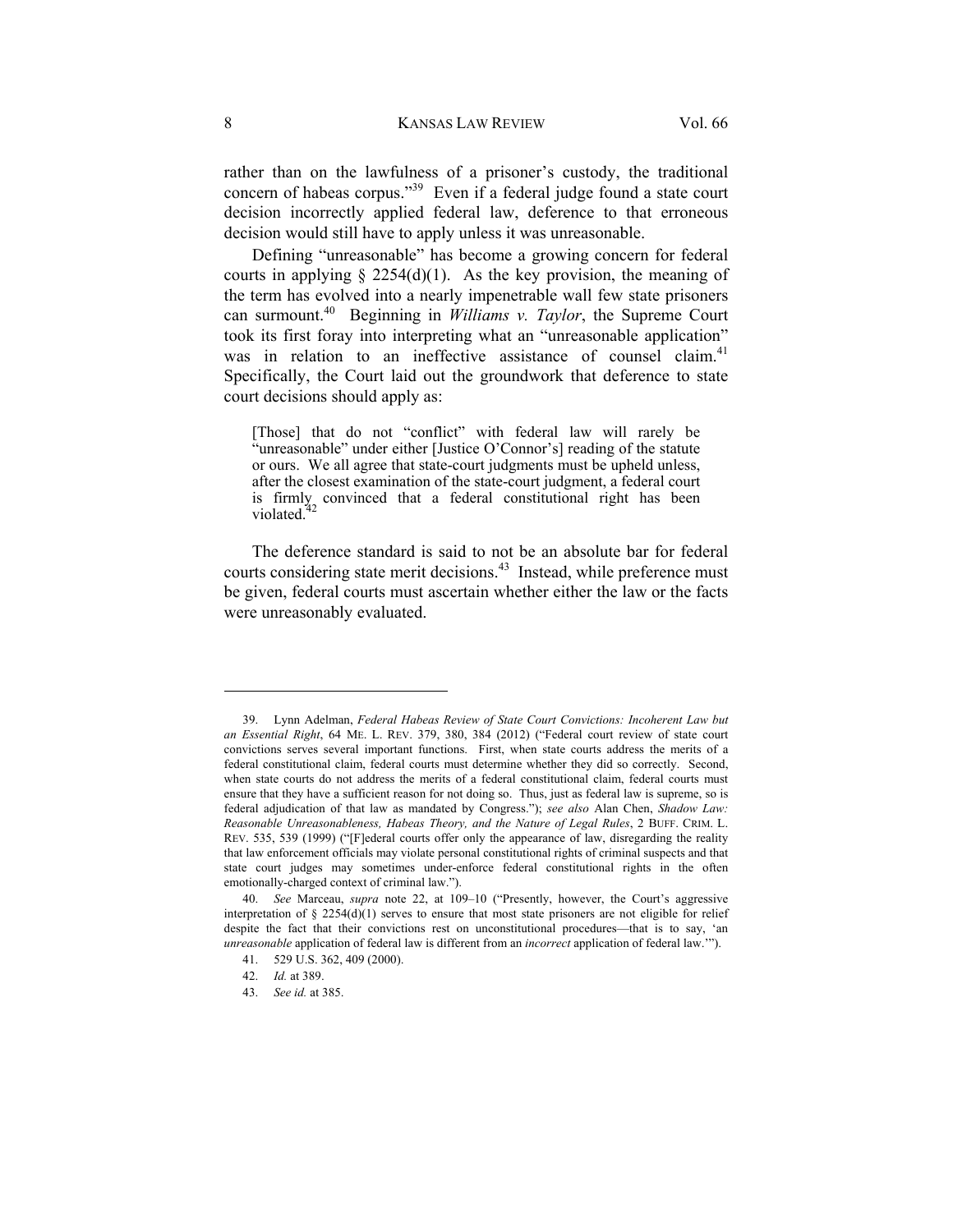### 1. The Supreme Court restricts factual development even further.

In *Harrington v. Richter* and *Cullen v. Pinholster*, the Supreme Court expanded the deference given to state court rulings. In *Richter*, the Court held that a state court's summary denial of a constitutional claim was presumed to be a merits determination when considered in federal habeas corpus analysis.44 If an inmate seeks to rebut this presumption, "a state prisoner must show that the state court's ruling on the claim being presented in federal court was so lacking in justification that there was an error well understood and comprehended in existing law beyond any possibility for fairminded disagreement."45 This shift in emphasis stripped away any pretense of examining whether the state courts either on direct appeal or post-conviction applied federal constitutional law correctly as habeas corpus historically required.<sup>46</sup> Instead, form took precedence over substance in deciding whether a conviction was valid. An inmate was now tasked with foreseeing any potential reason for the state court's summary denial and refuting it in order to satisfy the deference standard.

*Pinholster* narrowed the interpretation of the deference provisions even further. Once again evaluating a constitutional claim for ineffective assistance of counsel, the Court discussed the scope of the record that should be considered when § 2254(d)(1) applied.<sup>47</sup> The opinion limited a federal court's deferential review to the record before the state court at the time of state court's decision.<sup>48</sup> Such a restriction greatly undermined several of the other provisions of the AEDPA, including granting discovery, an evidentiary hearing, or both in ascertaining the validity of the constitutional claim.<sup>49</sup> Additionally, the Court limited

 <sup>44.</sup> Harrington v. Richter, 562 U.S. 86, 99 (2011).

 <sup>45.</sup> *Id.* at 103; *see also* Biale, *supra* note 35, at 1349; Huq, *supra* note 16, at 541 ("Finally, the petitioner would have to show a valid claim on the merits notwithstanding habeas's nonretroactivity and harmless error rules. In many instances, moreover, the state-court ruling will be summary in nature, containing no legal reasoning. In such instances, the petitioner will have to imagine all possible grounds of decision the state court might have conjured—and refute all of them. Add to this the fact that the petitioner most likely lacks counsel both in the state postconviction context and the federal habeas context. It is hardly surprising that habeas relief rates in this context are vanishingly small.").

 <sup>46.</sup> *See* Huq, *supra* note 16, at 538; *see also* Dolan, *supra* note 31, at 53. Without an opinion, it is virtually impossible for an inmate to show his state court ruling was unreasonable. Additionally, it forecloses the opportunity for an argument to review the case under  $\S 2254(d)(2)$  as there is no factual discussion in a summary dismissal.

 <sup>47.</sup> Cullen v. Pinholster, 563 U.S. 170, 181–82 (2011).

 <sup>48.</sup> *Id.* at 181.

 <sup>49.</sup> *See id.* at 210 (Sotomayor, J., dissenting); *see also* Murphy, *supra* note 19, at 726–27.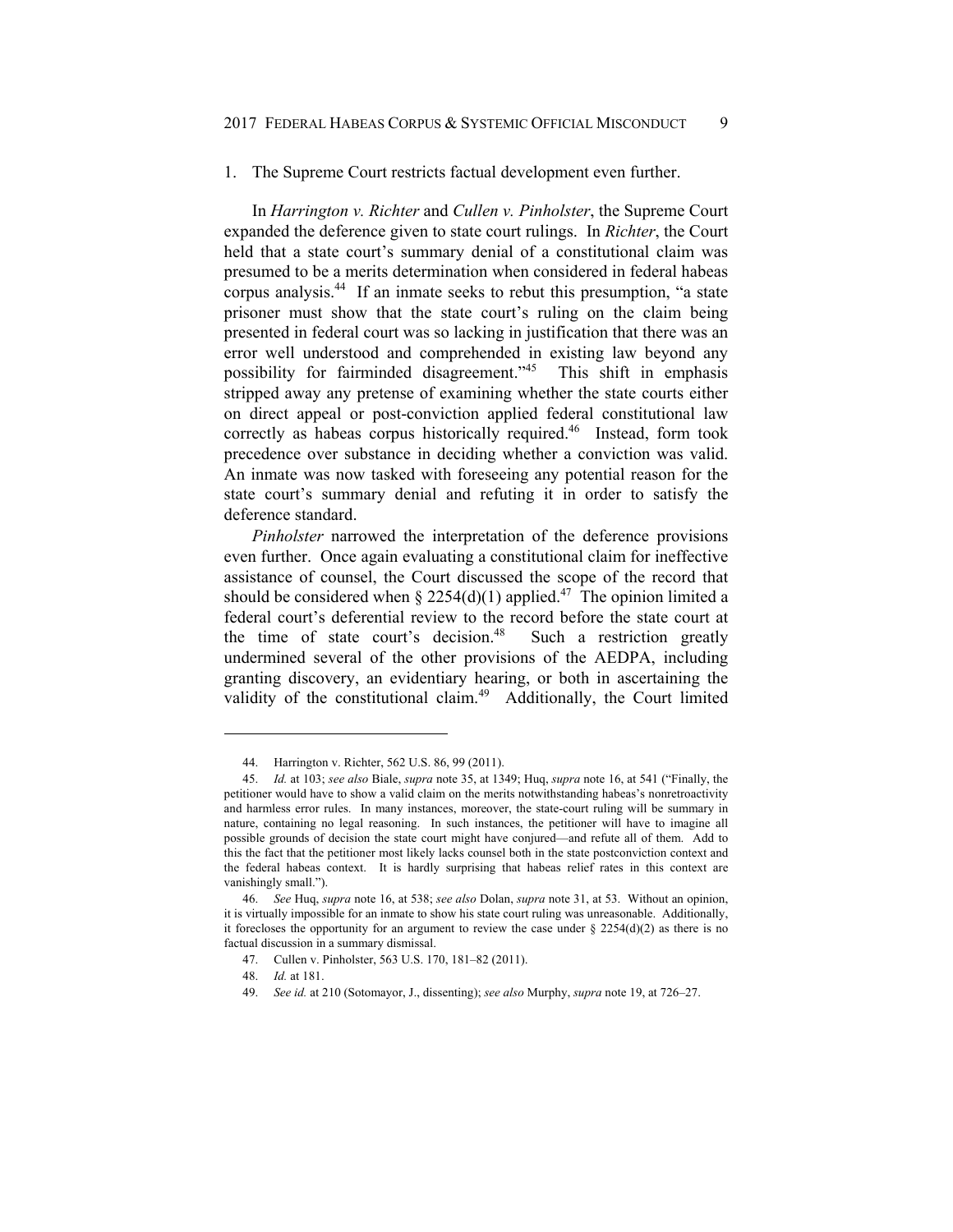what a federal court could consider as to whether the state court decision was unreasonable.<sup>50</sup>

An unanswered question from the *Pinholster* decision focuses on what happens when an inmate's ability to properly build the record in state proceedings is impeded through an external factor.<sup>51</sup> One example involves official misconduct claims that are difficult to factually develop in state appellate and collateral proceedings for a variety of reasons discussed below. Often, it is only through federal habeas corpus fact development efforts like discovery and evidentiary hearings that the merits of such claims can be fully conceptualized. Prior to *Pinholster*, an inmate could challenge whether state court merits ruling is worthy of deference with these statutory tools. The Court's limitation curtails an inmate's ability to demonstrate the lack of full and fair process under  $\S$  $2254(d)(1)$ . In other words, a cursory state review may protect official misconduct by state actors by trumping a federal court's power to substantively address that claim. As both cases originated in California, where systematic official misconduct has come to light, they illustrate the devastating impact these cases have on constitutional protections. As described below, the systemic use of jailhouse informants in Orange County, California violated numerous inmates' constitutional rights by impacting their potential ability to prove their innocence, impeach witnesses, or present a meaningful defense.<sup>52</sup>

What a California inmate, who is often acting pro se, faces is an inability to fully explain how a jailhouse informant lied or was placed in his cell by the police or prosecution. Due to his lack of counsel in postconviction, he does not understand a complex state appellate process, and lacks the funds or assistance for further factual development.<sup>53</sup> Upon entering federal habeas, his opportunity to present additional evidence substantiating the extent of the police and prosecution's interference with a fair trial is blocked. This inmate's case is reviewed under whatever limited record the state court developed. The mandated restriction of the record under review rewards improper behavior by police and

 <sup>50.</sup> *See Pinholster*, 563 U.S. at 188, 203; *see also Richter*, 562 U.S. at 101 (citing Yarborough v. Alvarado, 541 U.S. 652, 664 (2004)) (discussing that an unreasonableness determination is only appropriate if "fairminded jurists could disagree" regarding the state court decision); Judith L. Ritter, *The Voice of Reason—Why Recent Judicial Interpretations of the Antiterrorism and Effective Death Penalty Act's Restrictions on Habeas Corpus Are Wrong*, 37 SEATTLE U. L. REV. 55, 69–70 (2013).

 <sup>51.</sup> *Pinholster*, 563 U.S. at 212, 212 n.4 (Sotomayor, J., dissenting).

 <sup>52.</sup> *See infra* notes 154–55 and accompanying text.

 <sup>53.</sup> *See* Huq, *supra* note 16, at 521 (discussing the pervasive problem of state courts in failing to provide effective defense counsel who would often spot these claims).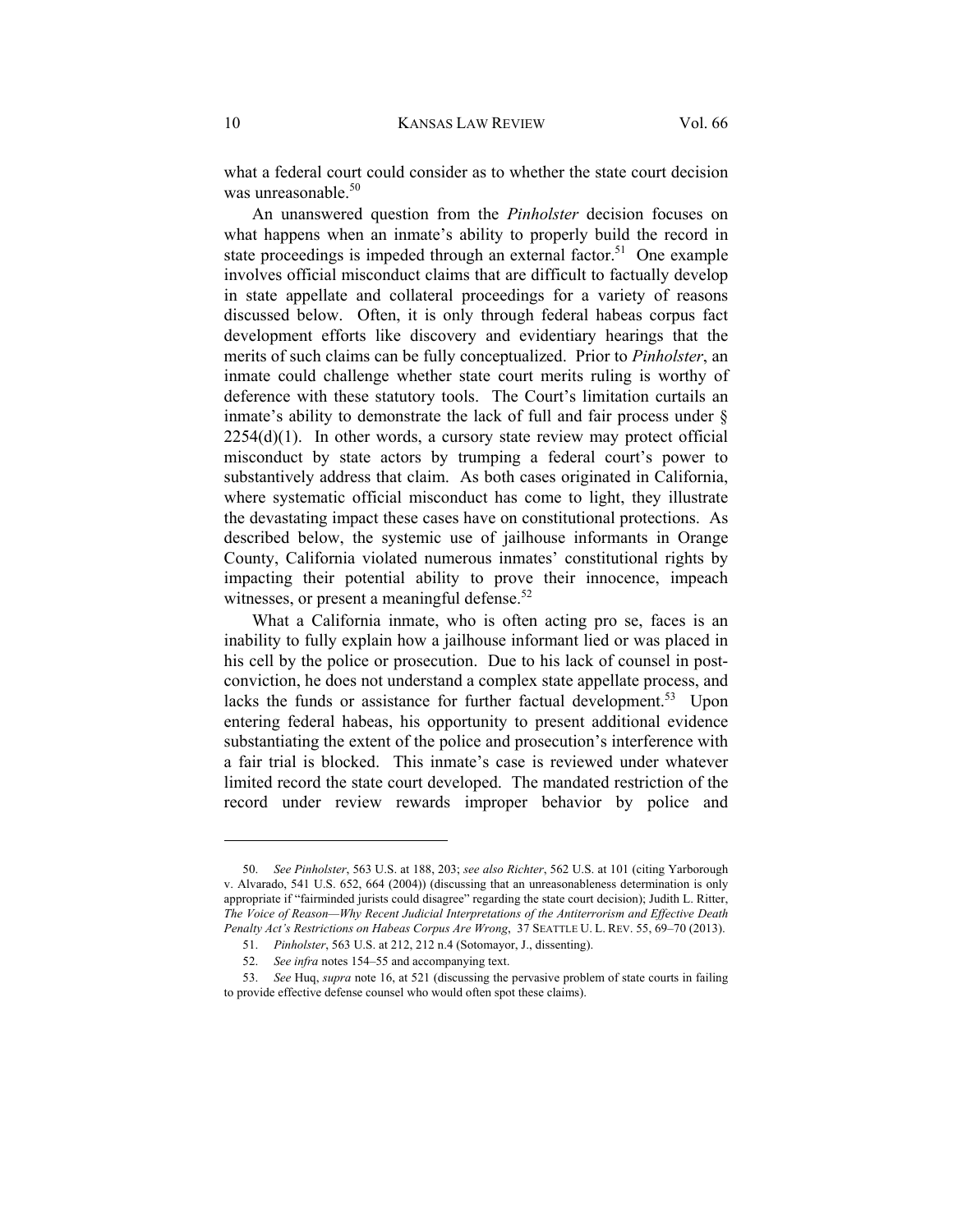prosecutors despite the state process providing cursory factual development and limited review.

2. The provision often lost in the discussion: Section 2254(d)(2).

Treated almost as an afterthought,  $\S 2254(d)(2)$  applies in situations where the factual judgments of the state court offend federal precedent. Specifically, the provision requires that:

[a]n application for a writ of habeas corpus on behalf of a person in custody pursuant to the judgment of a State court shall not be granted with respect to any claim that was adjudicated on the merits in State court proceedings unless the adjudication of the claim . . . resulted in a decision that was based on an unreasonable determination of the facts in light of the evidence presented in the State court proceeding.<sup>5</sup>

The Supreme Court's interpretation of  $(d)(2)$  requires a federal court to determine the reasonableness of the entirety of the evidence presented in state court.<sup>55</sup> Lower federal courts must consider the totality of the state court record and whether the inmate was prevented from presenting evidence when determining if the state court's decision was objectively unreasonable in light of the constitutional claims precedent on the matter.<sup>56</sup>

Unlike the preceding subsection,  $\S$  2254(d)(2) receives much less discussion in case  $law<sup>57</sup>$  It is often interwoven into discussions of whether a federal evidentiary hearing should be granted under § 2254(e)(1).<sup>58</sup> Yet most courts apply § 2254(d)(1) without considering

 $\overline{a}$ 

 57. *See* Marceau, *supra* note 22, at 94 n.23 (noting "the Court has made no effort to elaborate on the scope and function of the (d)(2) escape hatch").

 <sup>54. 28</sup> U.S.C. § 2254(d)(2) (2012).

 <sup>55.</sup> *See* Miller-El v. Cockrell, 537 U.S. 322, 340 (2003) ("[A] decision adjudicated on the merits in a state court and based on a factual determination will not be overturned on factual grounds unless objectively unreasonable in light of the evidence presented in the state-court proceeding.").

 <sup>56.</sup> *See* 1 RANDY HERTZ & JAMES S. LIEBMAN, FEDERAL HABEAS CORPUS PRACTICE AND PROCEDURE § 7.1 (7th ed. 2016) (discussing the effect the lack of a full and fair state procedure may have on the federal court's treatment of constitutional claims). Given the Supreme Court's holding in *Pinholster* and *Richter*, § 2254(d)(2) may be the safety valve for inmates challenging the deficiencies of the state court criminal appellate process.

 <sup>58.</sup> *See* Lambert v. Blackwell, 387 F.3d 210, 235–36 (3d Cir. 2004) ("[T]he relationship between the standards enunciated in § 2254(d)(2) and § 2254(e)(1) remains unclear . . . . Courts have tended to lump the two provisions together as generally indicative of the deference AEDPA requires of state court factual determinations." (citations omitted)). *See also* 28 U.S.C. § 2254(e)(1) (2012) ("In a proceeding instituted by an application for a writ of habeas corpus by a person in custody pursuant to the judgment of a State court, a determination of a factual issue made by a State court shall be presumed to be correct. The applicant shall have the burden of rebutting the presumption of correctness by clear and convincing evidence.").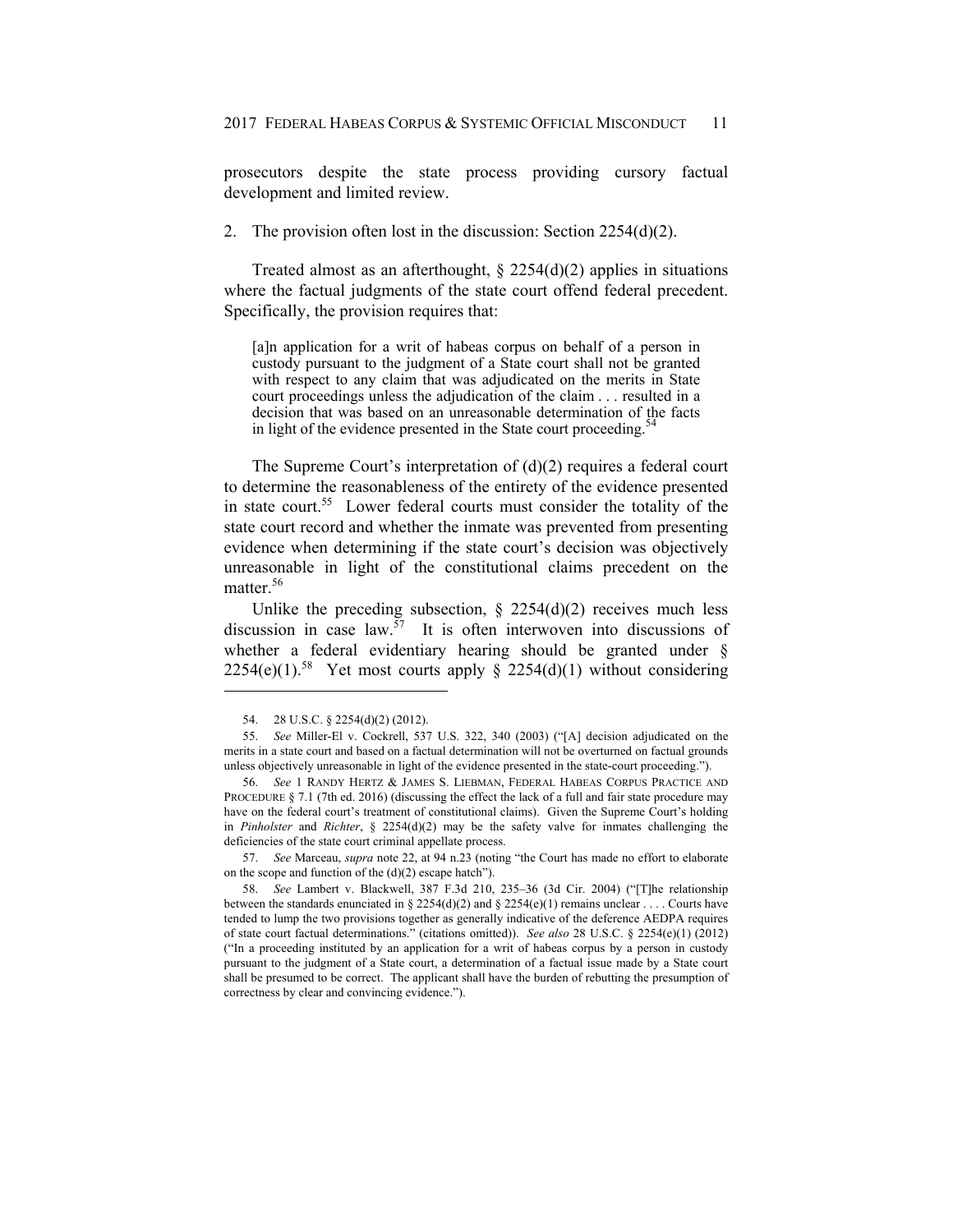whether the factual basis of the constitutional claim would be more appropriate under  $\S 2254$  (d)(2). Under this provision, an inmate could challenge his ability to develop facts in state court proceedings.<sup>59</sup> Factual determinations are vital for constitutional claims because they provide the crux of the claim and the basis for relief. Without a clear explanation as to how and why the police or prosecutors acted inappropriately, there is no means for any substantive assessment of the extensiveness of the violation. $60$  A state's structural flaws may provide an inmate the ability to obtain an evidentiary hearing and remove the deference owed a state court ruling since such avenues are all but closed under § 2254(d)(1).<sup>61</sup> This provision provides a key opportunity for an inmate to articulate the obstructions in discovery, investigation, or other assistance in state direct appeal or collateral proceedings that led to faulty factual findings by the state court.<sup>62</sup> The Supreme Court in two

 <sup>59.</sup> *See* Stephanie Roberts Hartung, *Habeas Corpus for the Innocent*, 19 U. PA. J.L. & SOC. CHANGE 1, 33 (2016); *see also* Taylor v. Maddox, 366 F.3d 992, 999 (9th Cir. 2004); 2 HERTZ & LIEBMAN, *supra* note 56, § 32.4, at 1995–98 (explaining the factors federal courts may use in evaluating reasonableness under  $\S$  2254(d)(2), including: "(1) The state court failed to make a factual determination that should have been made; (2) Although the state court made a factual determination, that determination was procedurally unreasonable because, for example: (a) The state court made an evidentiary finding without holding a hearing; (b) Although the state court held a hearing, that hearing was not 'full and fair'; (c) The state court misconstrued or misstated the record or overlooked or misconstrued evidence; (d) The state court applied an erroneous legal standard in making the factual determination; (3) Although the state court made a factual determination and employed an adequate procedure in making that determination, the resulting determination is substantively unreasonable because it is not fairly supported by the 'evidence presented in the State court proceeding.'").

 <sup>60.</sup> *See* Marceau, *supra* note 22, at 117 (noting that "[f]acts are the critical foundation upon which a claim of constitutional defect can rise to the level of 'unreasonableness' as required for federal intervention under § 2254(d)").

 <sup>61.</sup> *See Maddox*, 366 F.3d at 999 ("The first provision—the 'unreasonable determination' clause—applies most readily to situations where petitioner challenges the state court's findings based entirely on the state record. Such a challenge may be based on the claim that the finding is unsupported by sufficient evidence, that the process employed by the state court is defective, or that no finding was made by the state court at all. What the 'unreasonable determination' clause teaches us is that, in conducting this kind of intrinsic review of a state court's processes, we must be particularly deferential to our state-court colleagues. For example, in concluding that a state-court finding is unsupported by substantial evidence in the state-court record, it is not enough that we would reverse in similar circumstances if this were an appeal from a district court decision. Rather, we must be convinced that an appellate panel, applying the normal standards of appellate review, could not reasonably conclude that the finding is supported by the record. Similarly, before we can determine that the state-court factfinding process is defective in some material way, or perhaps nonexistent, we must more than merely doubt whether the process operated properly. Rather, we must be satisfied that any appellate court to whom the defect is pointed out would be unreasonable in holding that the state court's fact-finding process was adequate.") (citations omitted).

 <sup>62.</sup> *See* 1 HERTZ & LIEBMAN, *supra* note 56, § 7.1(b), at 395–96 ("Accordingly, if available state postconviction remedies on their face or as applied offer an '[in]adequate corrective process for the hearing and determination of claims of violation of federal constitutional guarantees,' it is counsel's obligation to argue the point in state postconviction proceedings at the trial level or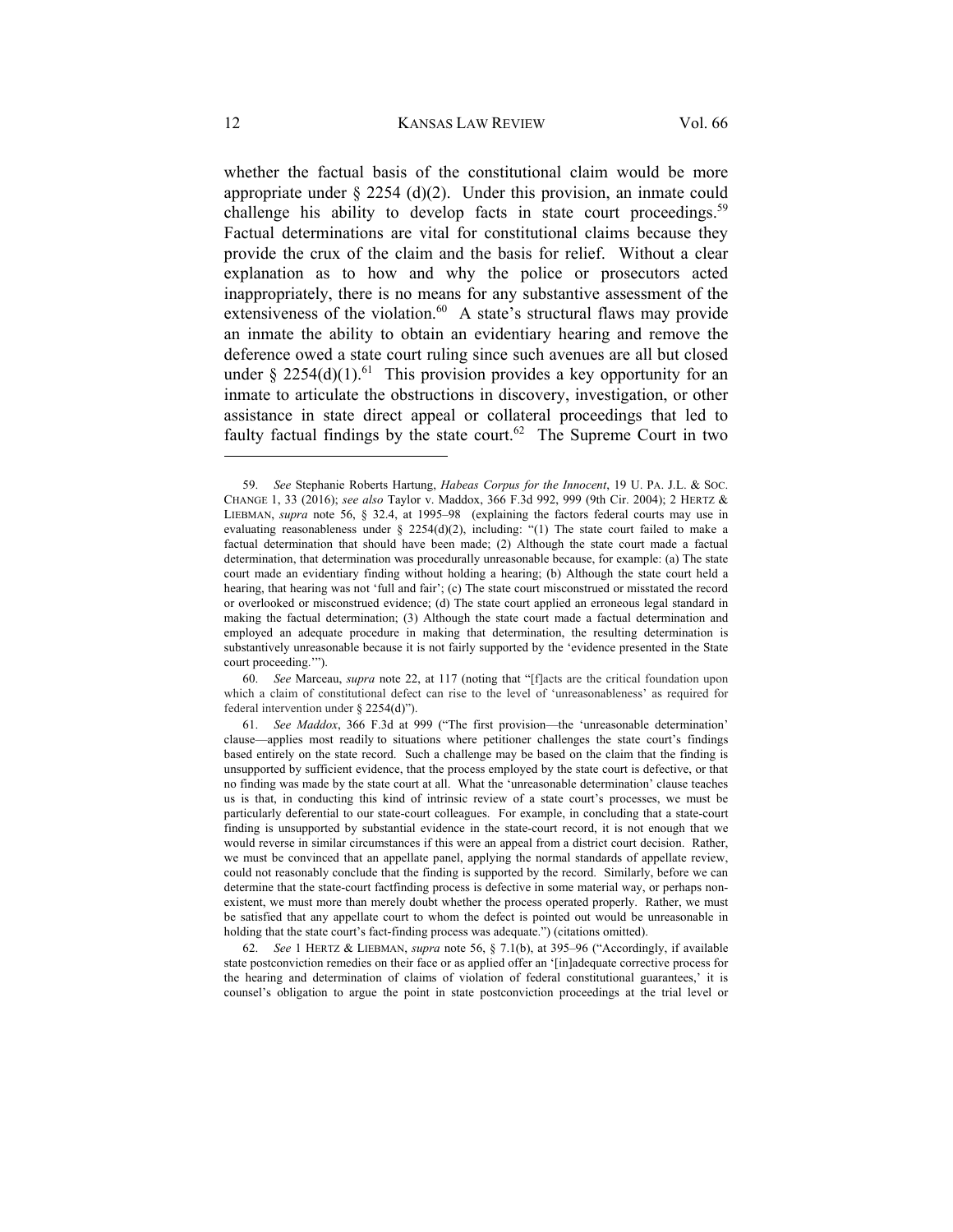key cases, *Wiggins v. Smith*<sup>63</sup> and *Miller-El v. Cockrell*,<sup>64</sup> conducted an in-depth analysis of the state court factual findings. In both cases, the Court found state court rulings to be objectively unreasonable based on the entirety of the state court record. In granting relief in both cases, the Court's evaluation of the factual evidence presented during the state court proceedings demonstrated the unreasonableness in those proceedings in evaluating ineffective assistance of counsel and racially improper peremptory challenges, respectively.<sup>65</sup> The Court determined a level of deference usually applied under  $\S$  2254(d)(1) was not the same as under a factual evaluation.<sup>66</sup> While a deferential evaluation still applies, the ability to assess the state factual determinations permits broader evaluation than the strictures of  $\S 2254(d)(1)$ .

# *B. What's wrong with deference?*

Numerous federal judges and scholars have written about the problems with the AEDPA's deference standard. A main criticism is its inability to fix the state court's failure to abide by federal law when interpreting constitutional violations. Included in this discussion is the lack of proper factual development as intended by the AEDPA. Another concern is the inability of federal courts to ensure that state courts correctly apply federal law when deference applies. The Supremacy Clause necessitates that state court rulings that misapply federal law should be overturned. However, the deference standard prohibits federal courts from correcting an improper state court ruling unless it is unreasonable to the extent that fairminded jurists would disagree. The interplay of these two provisions demonstrate why § 2254(d) improperly undermines the original intent of the Great Writ.

# 1. The State Court Inability to Apply Federal Law Correctly

The AEDPA provided two key provisions to allow state courts the first opportunity to correct any constitutional defects in an inmate's conviction. First, before an inmate may file her federal habeas corpus

whenever inadequacies in the process become apparent and in all subsequent state court appeals." (alteration in original) (footnotes omitted)).

 <sup>63. 539</sup> U.S. 510, 534–38 (2003) (considering an ineffective assistance of counsel claim for the penalty phase of a capital trial).

 <sup>64. 537</sup> U.S. 322, 322 (2003) (reviewing a *Batson* claim of juror strikes based on race).

 <sup>65.</sup> *Wiggins*, 539 U.S. at 535; *Miller-El*, 537 U.S. at 347–48.

 <sup>66.</sup> *See Wiggins*, 539 U.S. at 528–29; *see also Miller-El*, 537 U.S. at 357–59, 357 n.2.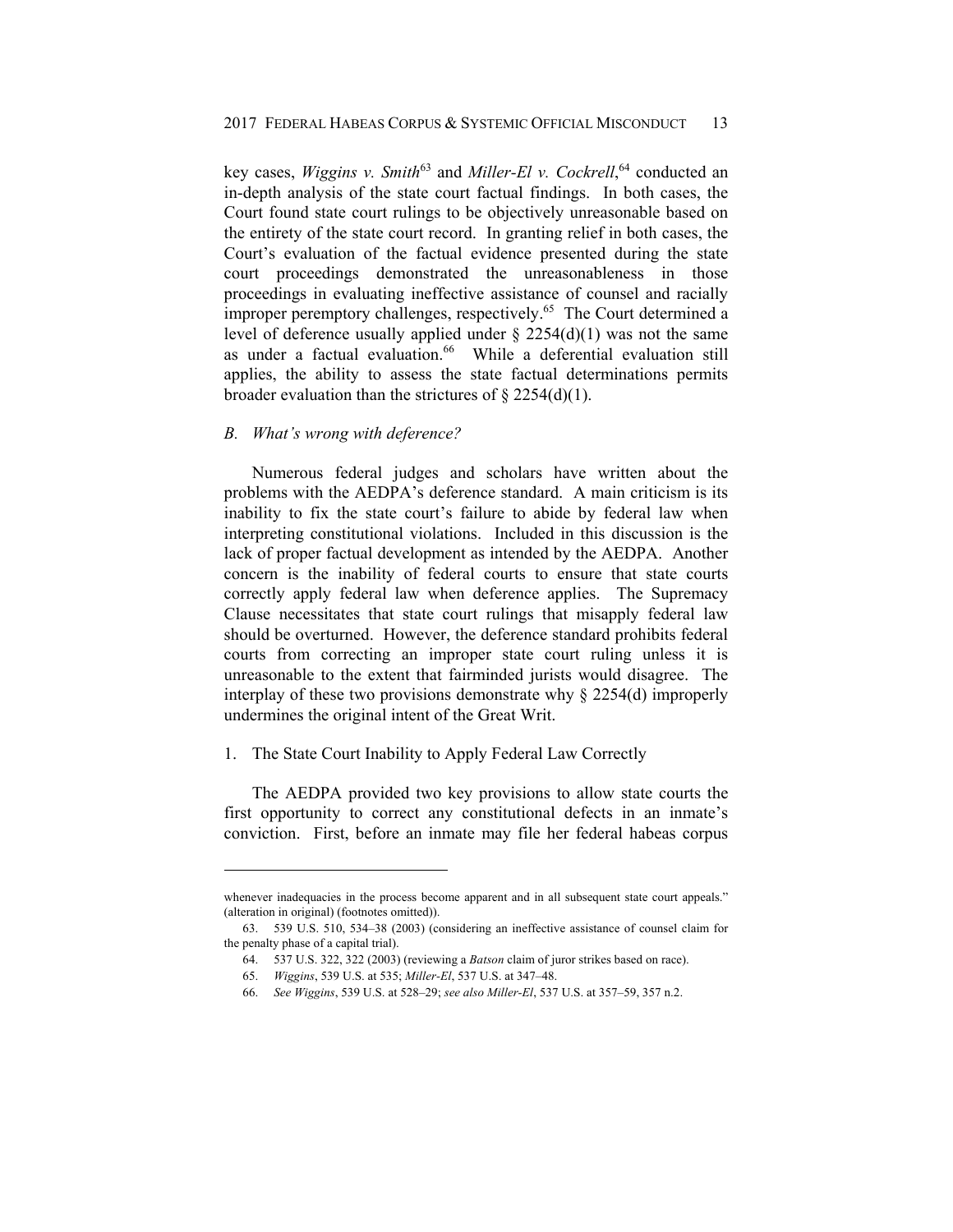petition, she must have submitted the constitutional claim to the state court in either direct appeal or post-conviction to exhaust it.<sup>67</sup> Exhaustion is required for all constitutional claims unless an inmate demonstrates that the state system does not provide a means for substantive review.<sup>68</sup> The vast majority of states provide some type of mechanism for such review.<sup>69</sup> Federal habeas jurisprudence emphasizes the need to exhaust all claims before presenting them in federal court as a show of respect or comity, thus allowing the state the first opportunity to fix any constitutional errors.<sup>70</sup> However, whether those procedures work is another matter.

Second, the AEPDA restricted access to an evidentiary hearing if one had been sought or should have been requested in state collateral proceedings. An inmate must demonstrate his diligence in pursuing factual development in state proceedings.<sup>71</sup> Without proof of asking for but being denied the opportunity to present the evidence at a hearing, an inmate will be precluded in federal court.<sup>72</sup> Given *Pinholster's* restriction of federal review to state proceedings, the AEPDA strengthens the mandate for factual development to occur in the state courts.<sup>73</sup>

The federal habeas jurisprudence's impetus to defer to state rulings is built on the premise that the state will provide an inmate the ability to develop the factual basis in his constitutional claims and substantively address any faults with his state court convictions.<sup>74</sup> Therefore, restricting federal habeas corpus under that framework makes sense. However, in practice, that is not what occurs. Inmates, who are predominately acting pro se throughout state and federal proceedings, are unable to get the discovery or factual development from state courts. As discussed below, state courts through design and practice are ill-equipped to handle constitutional claims in accordance with federal law.

 <sup>67. 28</sup> U.S.C. § 2254(b)(2) (2012).

 <sup>68. 28</sup> U.S.C. § 2254(b)(1)(B); *see also* Murphy, *supra* note 19, at 723.

 <sup>69.</sup> *See* 1 HERTZ & LIEBMAN, *supra* note 56, § 3.5(a)(6), at 224 (noting that "[a]ll States provide some form of postconviction review").

 <sup>70.</sup> *See* Picard v. Connor, 404 U.S. 270, 277–78 (1971) (noting exhaustion requires that "the substance of a federal habeas corpus claim must first be presented to the state courts" and the claim may be the same "despite variations in the legal theory or factual allegations urged" in support of the claim); *see also* Rose v. Lundy, 455 U.S. 509, 520–22 (1982), *superseded by statute*, Antiterrorism and Effective Death Penalty Act of 1996, Pub. L. No. 104-132, 110 Stat. 1214; Wainwright v. Skyes, 433 U.S. 72, 80 (1977).

 <sup>71. 28</sup> U.S.C. § 2254(e).

 <sup>72.</sup> *Id.*

 <sup>73.</sup> *See supra* notes 47–50 and accompanying text discussing Cullen v. Pinholster, 563 U.S. 170, 181–82 (2011).

 <sup>74.</sup> *See* Marceau, *supra* note 22, at 118–19.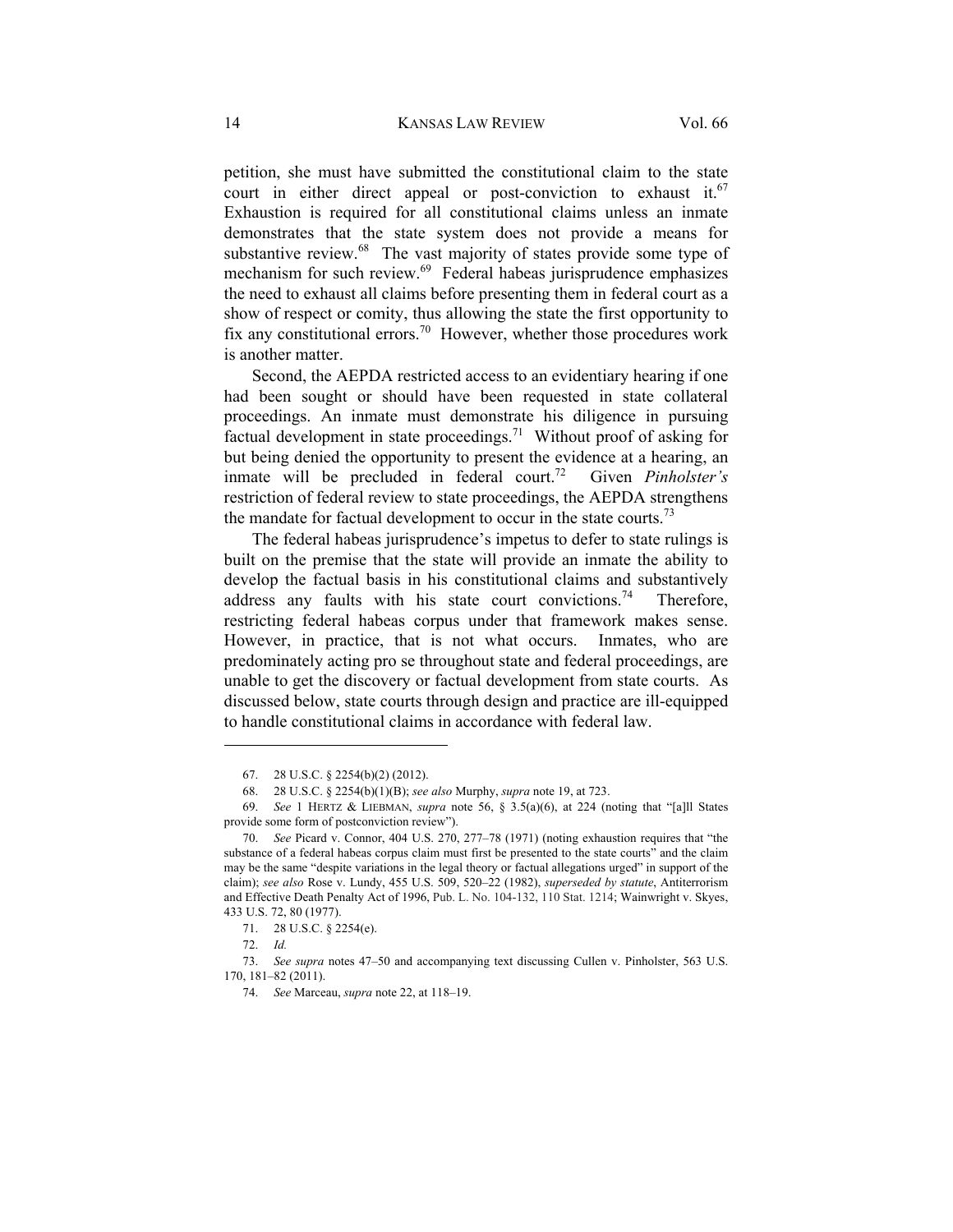### a. State structural problems

One of the main difficulties facing inmates raising various constitutional challenges to their conviction is the lack of representation. While there has been a plethora of research and commentary on the deficiencies of trial counsel, these problems are exacerbated in direct appeal, and state collateral proceedings.<sup>75</sup> The Sixth Amendment mandates effective assistance of counsel from the trial phase through the first appeal, called direct appeal.<sup>76</sup> However, the right to counsel ends afterwards. There is no right to counsel in state post-conviction and federal habeas corpus.<sup>77</sup> Even if a state court provides counsel in collateral appeals, there is no remedy if the attorney is ineffective. For that reason, many states court rules do not provide counsel after the first appeal.<sup>78</sup>

Without counsel, inmates must investigate, locate documents and physical evidence, and draft pleadings from their jail cells.<sup>79</sup> Further, they are expected to abide by complicated state rules regarding the form and substance of their pleadings.80 When an inmate raises a *Brady* claim or some other challenge considered as official misconduct, he may have some evidence gleaned from state open records provisions or located from other investigation. However, this inmate is dependent on the state system to provide the means and opportunity to develop his claim. Also, he must do so at the first opportunity to preserve the claim in federal habeas corpus, but more importantly, to gain relief on the valid constitutional violation.81

Another problem plaguing state court adjudications is state court judges who are disinclined to properly vet constitutional claims.<sup>82</sup> Often,

 <sup>75.</sup> *See* Daniel Givelber, *The Right to Counsel in Collateral, Post-Conviction Proceedings*, 58 MD. L. REV. 1393, 1395 (1999).

 <sup>76.</sup> *Id.* at 1393.

 <sup>77.</sup> *Id.*

 <sup>78.</sup> *See* 28 U.S.C. § 2254(i) (2012); Trevino v. Thaler, 133 S. Ct. 1911, 1917–18 (2013); Bright, *supra* note 33, at 8; *see also* Eve Brensike Primus, *A Crisis in Federal Habeas Law*, 110 MICH. L. REV. 887, 900 (2012) (book review).

 <sup>79.</sup> *See* Tiffany R. Murphy, *"But I Still Haven't Found What I'm Looking For": The Supreme Court's Struggle Understanding Factual Investigations in Federal Habeas Corpus*, 18 U. PA. J. CONST. L. 1129, 1163–64 (2016).

 <sup>80.</sup> *See* Dolan, *supra* note 31, at 50–51.

 <sup>81.</sup> *See generally* Wolff v. McDonnell, 418 U.S. 539, 579 (1974); O'Sullivan v. Boerckel, 526 U.S. 838, 845 (1999) (discussing the importance of constitutional claims in federal habeas corpus and why they must be litigated properly through state collateral proceedings before entering federal habeas corpus).

 <sup>82.</sup> Adelman, *supra* note 39, at 388–89 ("For other reasons too, state courts are not well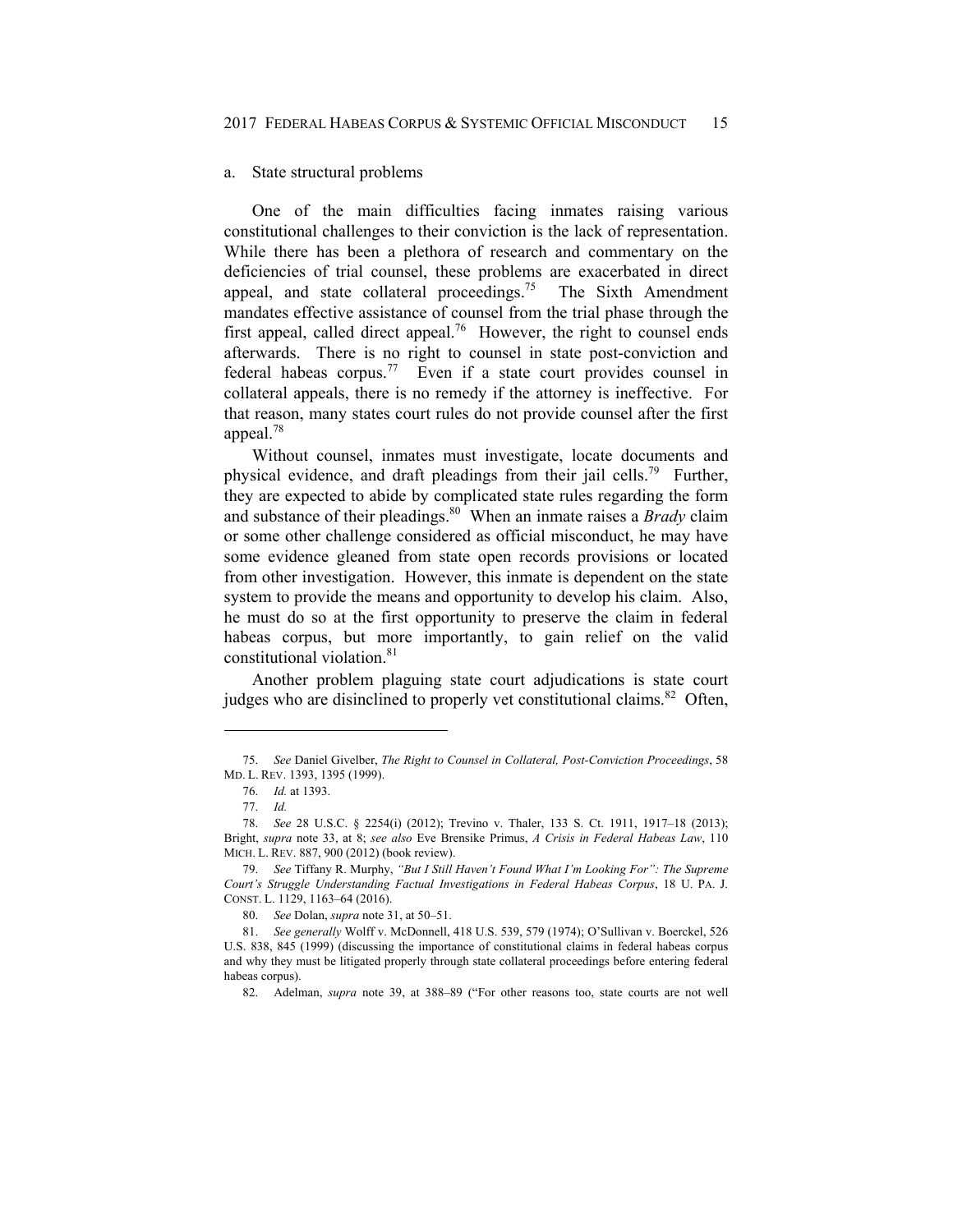a state process designates the trial court judge who either took the plea or presided over the trial to also handle the collateral process.  $83$  There is often not an automatic appointment of an independent adjudicator for these hearings due to the need for judicial economy. $84$  Such judges may have a cognitive bias against an inmate asserting claims of police and prosecutorial misconduct given their preconceived notions about the case.85 Further, many state court judges are often former prosecutors who are disinclined to find fault against their colleagues.<sup>86</sup> "Indeed, studies suggest that state habeas proceedings fail to adequately remedy constitutional errors occurring at the trial level."<sup>87</sup> "For example, a Texas study concluded that state post-conviction decisions were primarily copied verbatim from government briefs in 83.7% of state habeas cases."<sup>88</sup> Such failure to properly substantively review constitutional claims deprives inmates of the full and fair consideration the Great Writ intended.

positioned to decide the constitutional claims of state prisoners. State court judges receive less training in federal constitutional law than their federal counterparts and face federal constitutional issues less often. Federal judges receive a great deal of education about such issues both when they take the bench and on an ongoing basis. For example, they regularly attend workshops about the past term's Supreme Court decisions. They also have two to four law clerks who are usually among the brightest members of their law school classes. State court judges receive less training, have less staff, and often have to face long daily calendars.").

 <sup>83.</sup> *See* Tran v. Lockhart, 849 F.2d 1064, 1067–69 (8th Cir. 1988); Armstead v. Scott, 37 F.3d 202, 207–08 (5th Cir. 1994).

 <sup>84.</sup> *See generally* 1 HERTZ & LIEBMAN, *supra* note 56, § 3.5(a)(6), at 224 ("In many States, a petition for postconviction relief is filed in a trial-level state court, where an evidentiary hearing may be held on any claims that require factfinding."); Rachel G. Cohen & Krista A. Dolan, *Drowned out without Discovery: Post-Conviction Procedural Inadequacy in an Era of Habeas Deference*, 1 CRIM. L. PRAC. 5 (2013) (discussing how the trial judge handles discovery in state post-conviction proceedings); State v. Prince, 772 P.2d 1121, 1124 (Ariz. 1989).

 <sup>85.</sup> Mary Nicol Bowman, *Mitigating Foul Blows*, 49 GA. L. REV. 309, 318 (2015) (discussing how cognitive bias research illustrates the high incidents of prosecutorial misconduct and courts inability to properly address these constitutional claims).

 <sup>86.</sup> *See* Radley Balko, *The Untouchables: America's Misbehaving Prosecutors, and the System That Protects Them*, HUFFINGTON POST (Aug. 1, 2013, 2:18 P.M.), http://www.huffingtonpost.com/2013/08/01/prosecutorial-misconduct-new-orleanslouisiana\_n\_3529891.html (discussing the difficulties facing the legal system in prosecuting

prosecutorial misconduct). 87. Hartung *supra* note 59; *see also* Jake Sussman, *Unlimited Innocence: Recognizing an* 

*<sup>&</sup>quot;Actual Innocence" Exception to AEDPA's Statute of Limitations*, 27 N.Y.U. REV. L. & SOC. CHANGE 343, 366 n.104 (2001-2002) (listing empirical studies of states that affirmed convictions of actually innocent defendants).

 <sup>88.</sup> Hartung, *supra* note 59; *see also* Marceau, *supra* note 22, at 100–04 (discussing the decreasing number of state inmates obtaining relief after the AEDPA took effect: "But the grace period appears to be over. The data reflected in Tables 1 and 2, although not conclusive, are usefully predictive of a downward trend in the rate of success for state prisoners in the Supreme Court, and it seems likely that as the rate of success in the Supreme Court diminishes, lower courts seeking to avoid reversal will also become more parsimonious with grants of relief to habeas petitioners.").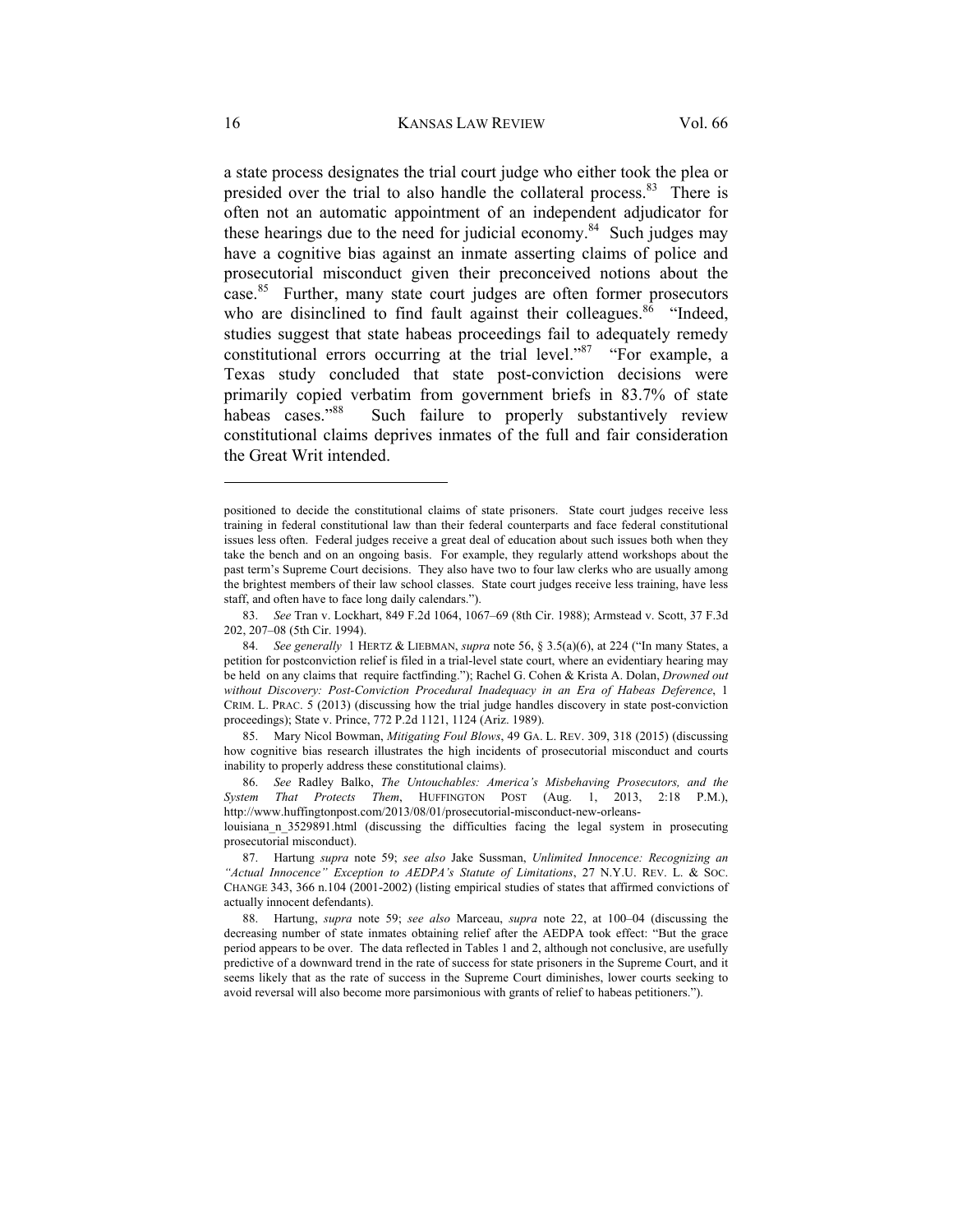Additionally, allowing state courts to rely on summary denials for either direct appeal or collateral rulings as a merits review undermines the state court comity argument. As an inmate is entitled to full and fair process in state court, the lack of an opinion deprives both state and federal courts the power to review the constitutionality of these decisions. There is no means by which an inmate, much less a federal judge, would be able to ascertain whether that ruling is "contrary to, or involved an unreasonable application of, clearly established Federal law, as determined by the Supreme Court."89 California often summarily denies collateral cases without any opinion.<sup>90</sup> While the Supreme Court ordered federal courts to give these summary denials deference,<sup>91</sup> it unduly binds inmates with viable claims to any critical evaluation in federal habeas proceedings.

Consider this hypothetical: an inmate raises a Fourteenth Amendment substantive due process claim because a prosecutor failed to disclose fingerprint reports establishing a third party's, not the inmate's, prints were on the murder weapon. Such evidence is exculpatory to the inmate. However, more factual development and legal argument may be necessary during state post-conviction to establish whether the withheld evidence was material. Put another way, the inmate must show if the fingerprint evidence prejudiced him at trial potentially resulting in a lesser sentence or a not guilty finding. If the state post-conviction court summarily denies the inmate's petition and on appeal, the state supreme court follows suit, the inmate received no actual discussion of the merits of his constitutional claim for a federal court to assess.

When the inmate arrives in federal habeas corpus proceedings, the federal district court must determine whether there was a reasonable basis for the state court's decision. Specifically, under *Richter*, the federal court must consider whether, "'fairminded jurists could disagree' on the correctness of the state court's decision."92 So long as the state court's ruling had some legal basis, deference must be given regardless of whether the federal court disagrees or potentially believes the constitutional claim may have merit.<sup>93</sup> *Pinholster* restricts the federal court even further by limiting its review to a non-existent state court

 <sup>89. 28</sup> U.S.C. § 2254(d)(1) (2012).

 <sup>90.</sup> Hartung, *supra* note 59, at 33–34 ("Yet given that many states, such as California, deny thousands of habeas petitions per year through summary dispositions, it is impossible to determine how often state courts determine the facts or interpret the law in an unreasonable manner.").

 <sup>91.</sup> Harrington v. Richter, 562 U.S. 86, 99 (2011).

 <sup>92.</sup> *Id.* at 101; *see also* Biale, *supra* note 35, at 1340.

 <sup>93.</sup> *See* Dolan, *supra* note 31, at 53.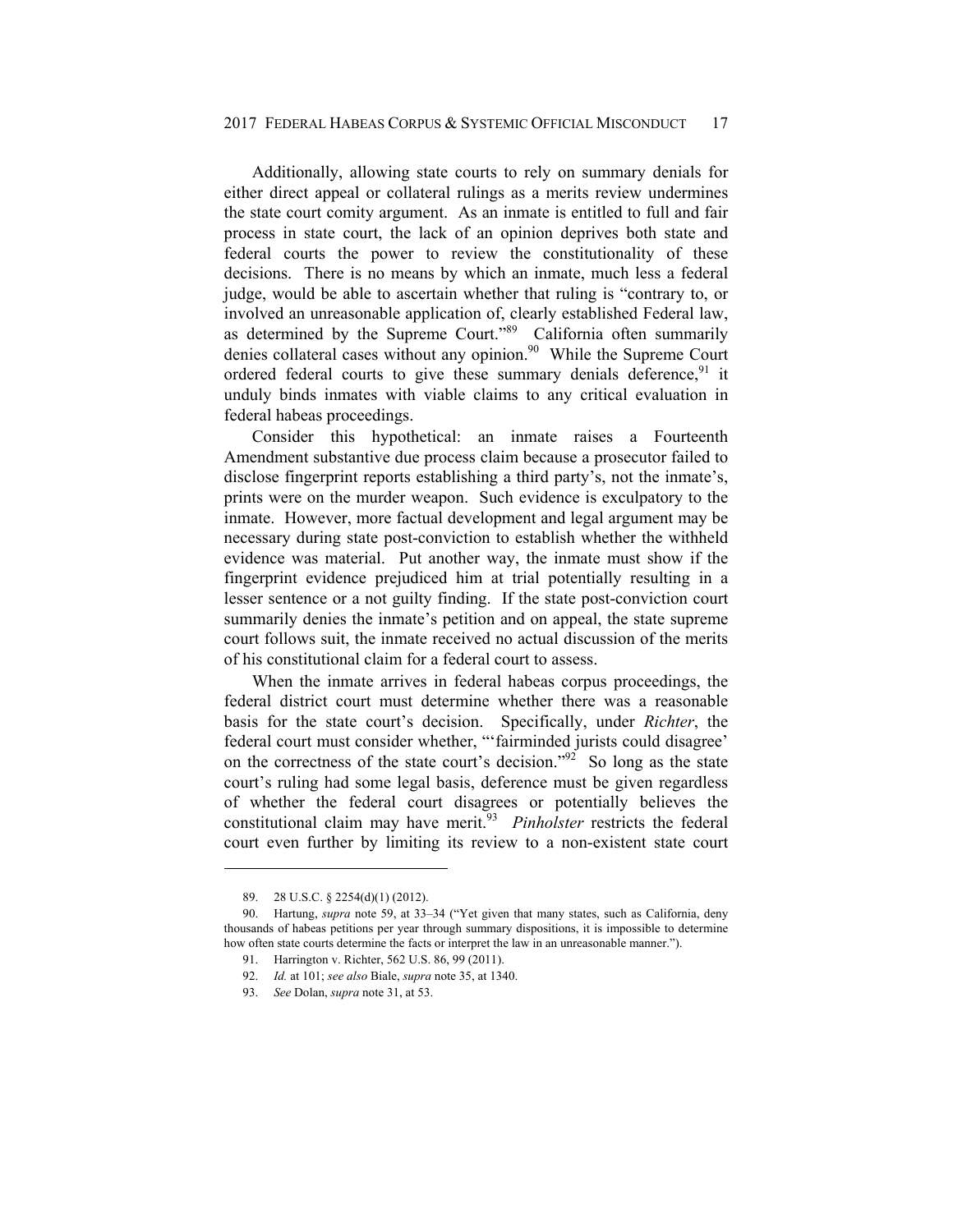record.<sup>94</sup> The inmate with the exculpatory fingerprint report faces additional obstacles in asking for either discovery or an evidentiary hearing to prove the viability of his Fourteenth Amendment claim.<sup>95</sup>

A state court's failure to apply federal court law in any meaningful fashion not only creates difficulty in applying the AEDPA as intended, but also undermines the Great Writ. The original intent of the Writ was to have federal courts oversee state court processes and procedures as they interpret federal jurisprudence. Now, federal courts must abdicate their power to state courts when considering whether federal law has been properly interpreted. Such a shift is problematic because it infringes on the Supremacy Clause.

# b. Does Deference Infringe on the Supremacy Clause?

The Supremacy Clause mandates that all federal courts review state court decisions to ensure that states, "treat federal law as the 'Supreme Law of the Land<sup>\*\*</sup> and overturn any state law that acts contrary to it.<sup>96</sup> The fundamental role of federal courts is to ensure the proper interpretation of federal law and precedent. The Great Writ, as originally intended, coincided with this principle by ensuring state convictions did not violate the Constitution related to either guilt or sentencing.<sup>97</sup> This framework ensured that federal courts could review state court decisions properly and in accordance with federal law. The deference provision undermines the Supremacy Clause because it forces federal courts to uphold convictions with constitutional violations that may conflict with existing Supreme Court precedent. Specifically, as federal courts assess the substantive decisions by state courts—who are supposed to correctly interpret federal law—federal courts are no longer able to overturn state court errors on the merits.<sup>98</sup> Instead, federal courts are impotent to

 <sup>94.</sup> *See supra* notes 48–51 and accompanying text discussing Cullen v. Pinholster, 563 U.S. 170, 181–82 (2011).

 <sup>95.</sup> *See generally* Marceau, *supra* note 22, at 113 ("The *Brady* right may be heroic in form, but the modern interpretations of AEDPA make *Brady* meek in function. The Ninth Circuit concluded that there was little doubt 'Valdovinos's Brady rights were violated' but nonetheless held that, because federal review is constrained by § 2254(d), the petitioner was not 'entitled to habeas relief.' The point is, even as to the most sacrosanct of the constitutional criminal procedure rights, under AEDPA, the duty of constitutional enforcement is largely delegated to the state courts.").

 <sup>96. 2</sup> HERTZ & LIEBMAN, *supra* note 56, § 32.5, at 2009 (citing U.S. CONST. art. VI, cl. 2).

 <sup>97.</sup> *See* Bright, *supra* note 34.

 <sup>98.</sup> *See* Chen, *supra* note 39, at 541 ("[I]f this interpretation prevails, § 2254(d)(1) raises serious constitutional questions about Congress's authority to establish federal jurisdiction over federal habeas claims while simultaneously limiting the legal standard of review those courts may exercise in examining whether a prisoner is being held in violation of the Constitution.").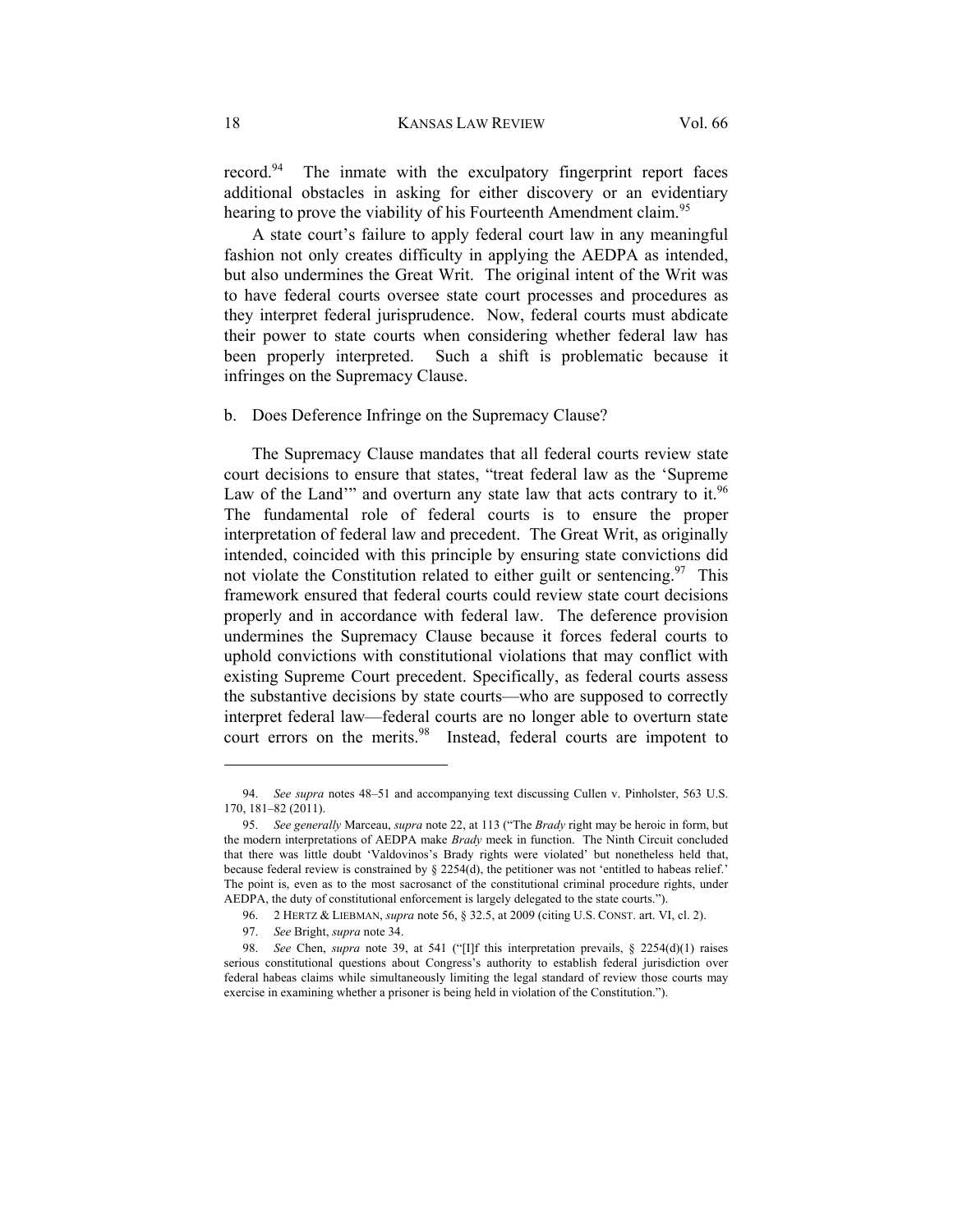address these incorrect applications of federal law. Ninth Circuit Court of Appeals Chief Judge Alex Kozinski speaks to the conflict in abiding by the deference provisions in cases where the state courts misapplied federal law:

We now regularly have to stand by in impotent silence, even though it may appear to us that an innocent person has been convicted. Not even the Supreme Court may act on what it believes is a constitutional violation if the issue is raised in a habeas petition as opposed to on direct appeal. There are countless examples of this, but perhaps the best illustration is *Cavazos v. Smith*, the case involving a grandmother who had spent 10 years in prison for the alleged shaking death of her infant grandson—a conviction secured by since-discredited junk science. My court freed Smith, but the Supreme Court summarily reversed (over Justice Ginsburg's impassioned dissent) based on AEDPA.

AEDPA is a cruel, unjust and unnecessary law that effectively removes federal judges as safeguards against miscarriages of justice. It has resulted and continues to result in much human suffering. It should be repealed.<sup>99</sup>

*Cavazos v. Smith* is a prime example of form over substance as the Ninth Circuit considered the state court's application of *Jackson v. Virginia* concerning the sufficiency of the evidence necessary for a criminal conviction.<sup>100</sup> The state court convicted and affirmed Smith's case based solely on flawed forensic science rulings.101 Shirley Smith, grandmother of the 7-week-old victim, was convicted under the prosecution's theory of Shaken Baby Syndrome (SBS) and sentenced to fifteen years to life imprisonment.<sup>102</sup> The California state courts denied relief after finding that there was sufficient evidence to support the conviction.103

When Smith filed her federal habeas corpus petition, she renewed her constitutional challenge to her conviction based on the insufficiency of the evidence.104 Specifically, she argued that the evidence presented

 <sup>99.</sup> Alex Kozinski, *Criminal Law 2.0*, 44 GEO. L.J. ANN. REV. CRIM. PROC. iii, xli–xlii (2015) (footnotes omitted).

 <sup>100.</sup> Cavazos v. Smith, 565 U.S. 1, 6–7 (2011); Jackson v. Virginia, 443 U.S. 307, 319, 326 (1979).

 <sup>101.</sup> *See Cavazos*, 565 U.S. at 6.

 <sup>102.</sup> *Id.* at 5–6.

 <sup>103.</sup> *Id.*

 <sup>104.</sup> *Id.*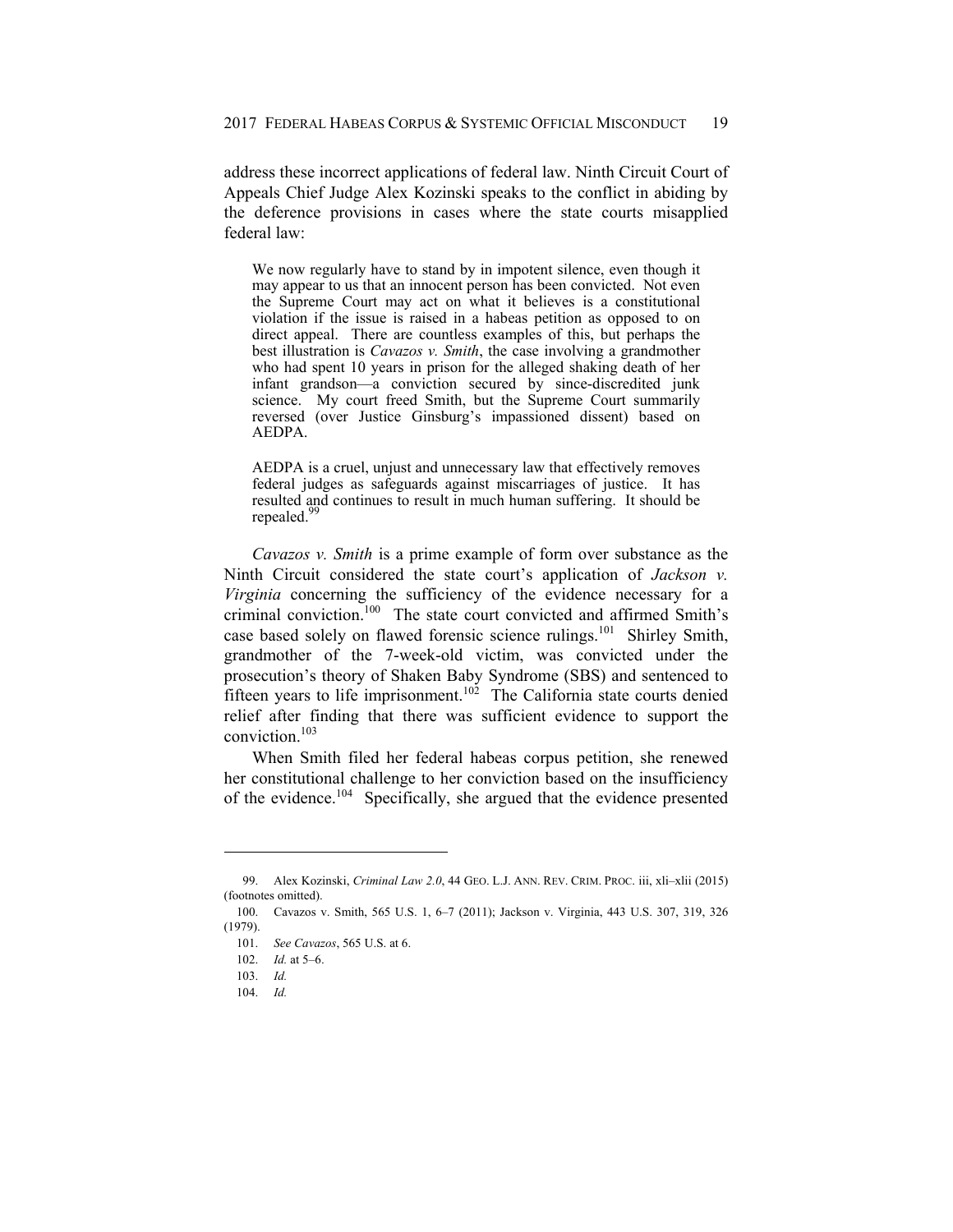could not establish that the victim died from SBS.<sup>105</sup> The federal magistrate agreed that there were serious issues with the California state rulings, that "'[t]his is not the typical shaken baby case[,]' and that the evidence against Smith 'raises many questions.'"106 However, both the magistrate and district court judge found that the evidence was sufficient to support the conviction acknowledging the deference owed the state court decision.<sup>107</sup>

The Ninth Circuit overturned the district court's opinion on the grounds that the state courts failed to properly apply *Jackson v. Virginia*, standard for sufficiency of the evidence.<sup>108</sup> The Circuit Court discussed the deference owed to the state court ruling but found California Supreme Court's ruling an unreasonable application of federal precedent.<sup>109</sup> The U.S. Supreme Court overturned the Circuit on its failure to abide by the high deference standard of the AEDPA without any discussion of the flawed scientific evidence used by the prosecution.110 In other words, the federal district court, the Ninth Circuit Court of Appeals, and three Supreme Court Justices expressed grave concerns as to whether the state's evidence against a grandmother was sufficient beyond a reasonable doubt to support her potential life sentence. Yet the Court's majority holding reinforces that federal courts may not second-guess state courts' decisions despite their questionable application of federal law.111 Smith's case is not an anomaly. Instead, it is the norm for inmates with strong constitutional challenges to their convictions struggling against cursory review in state proceedings.

The deference standard usurps the ability of federal courts to ensure the proper interpretation of federal laws by state courts. Federal courts may only overturn a state court's merit decision when it is unreasonable, not when it misapplies federal law. This distinction unconstitutionally restricts federal courts from conducting the review intended by the habeas statute. As *Cavazos v. Smith* illustrates, when a prosecution rests

 <sup>105.</sup> *Id.*

 <sup>106.</sup> *Id.* at 6.

 <sup>107.</sup> *See id.*

 <sup>108.</sup> *See id.* at 6–7 (citing Smith v. Mitchell, 437 F.3d 884, 890 (9th Cir. 2006)).

 <sup>109.</sup> *Id.*

 <sup>110.</sup> *Cavazos*, 565 U.S. at 9.

 <sup>111.</sup> *See id.* at 8 ("In light of the evidence presented at trial, the Ninth Circuit plainly erred in concluding that the jury's verdict was irrational, let alone that it was unreasonable for the California Court of Appeal to think otherwise. Doubts about whether Smith is in fact guilty are understandable. But it is not the job of this Court, and was not that of the Ninth Circuit, to decide whether the State's theory was correct. The jury decided that question, and its decision is supported by the record." (citations omitted)).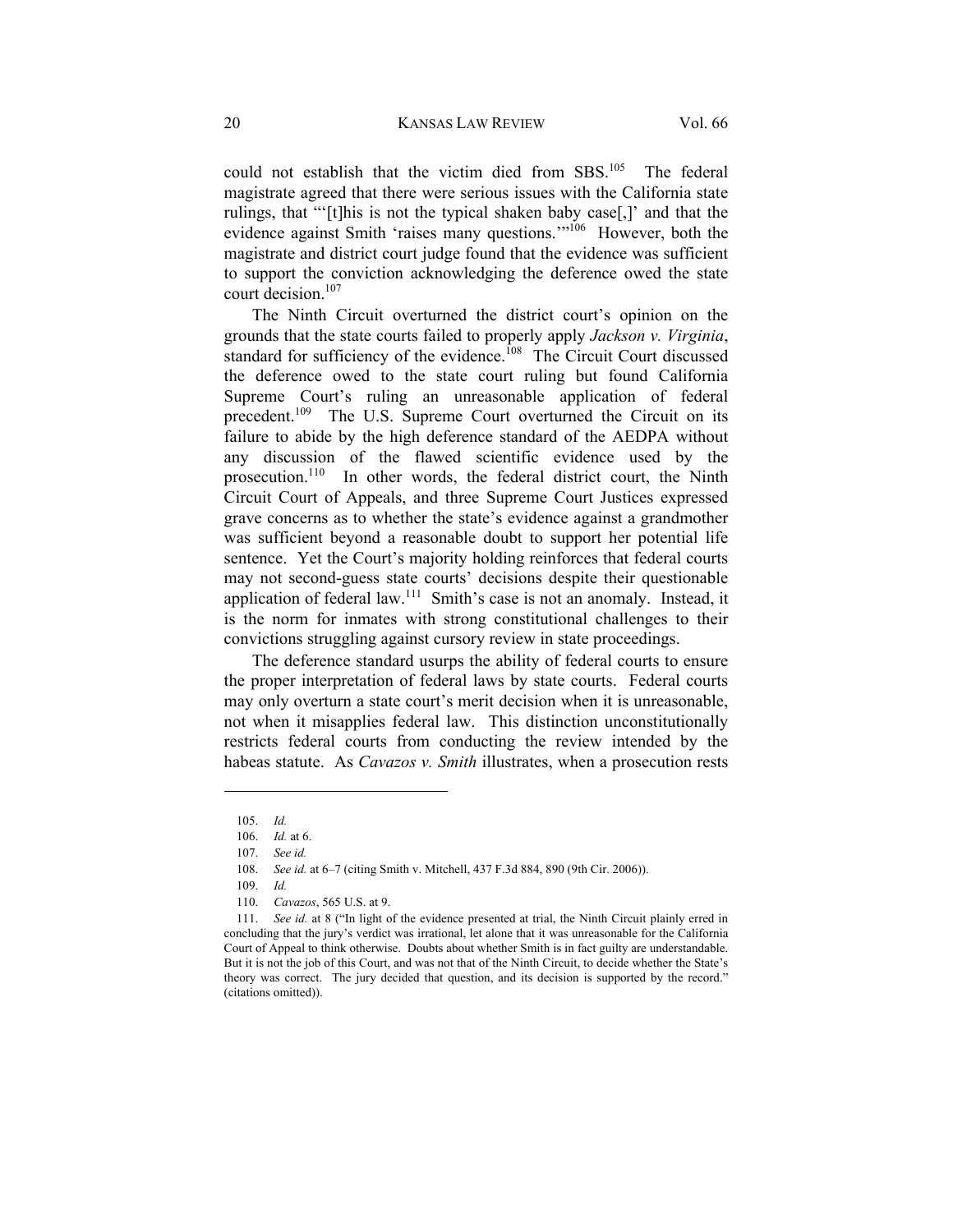on dubious evidence to convict someone, and state courts conduct a cursory review, federal courts are now impotent to correct it. In these cases, it is imperative that federal courts, at all levels, evaluate whether the factual grounds raised support granting the writ.

# III. OFFICIAL MISCONDUCT: SUBSTANTIVE DUE PROCESS VIOLATIONS UNDER THE DEFERENCE STANDARD.

Fourteenth Amendment Substantive Due Process claims raised in federal habeas corpus primarily deal with either police or prosecutorial misconduct. These claims usually involve problems with interrogations, discovery disclosures, and improper argument by state actors. Such violations often require significant investigation or fact development to satisfy various constitutional elements warranting relief. Because an inmate is challenging state actors, state courts give the benefit of the doubt to state officials.<sup>112</sup> Therefore, such claims are harder to prove than other constitutional challenges in state proceedings. Federal habeas proceedings have been a haven for these issues.

### *A. What is Official Misconduct?*

The most common misconduct claim is the failure of the prosecution to disclose exculpatory or impeachment evidence under *Brady v. Maryland*. *Brady* and its progeny focus on the prosecutor's independent obligation to locate and disclose evidence favorable to the accused prior to trial.<sup>114</sup> A defendant is not required to request this information as a prerequisite for the prosecutor's obligation.<sup>115</sup> For an inmate to prove a *Brady* claim, he must first show that the prosecution had the evidence either in their possession or in law enforcement's control.<sup>116</sup> Second, the inmate must demonstrate that the evidence was not disclosed to the defense pretrial or during trial at the latest.<sup>117</sup> Finally, the inmate must show that the evidence is material, establishing a "reasonable probability" of a different result.<sup>118</sup> Materiality requires an

 <sup>112.</sup> *See generally* Bowman, *supra* note 85.

 <sup>113. 373</sup> U.S. 83, 89–91 (1963).

 <sup>114.</sup> *See id* at 87; *see also* Kyles v. Whitley, 514 U.S. 419, 432–41 (1995); United States v. Bagley, 473 U.S. 667, 674–77 (1985); Giglio v. United States, 405 U.S. 150, 153–55 (1972).

 <sup>115.</sup> *See* United States v. Agurs, 427 U.S. 97, 107 (1976).

 <sup>116.</sup> *See Kyles*, 514 U.S. at 421–22.

 <sup>117.</sup> *See id.*

 <sup>118.</sup> *Bagley*, 473 U.S. at 682.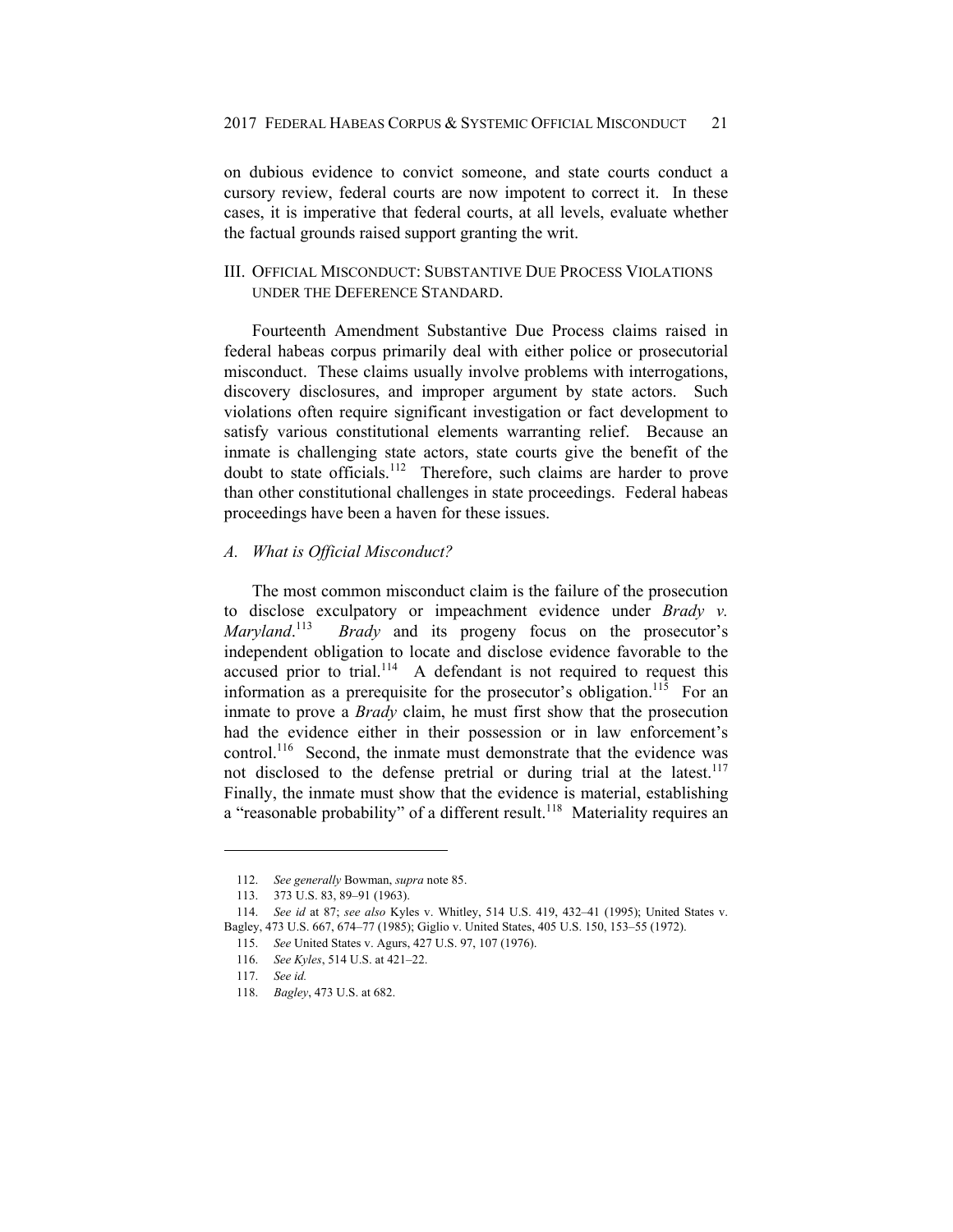inmate to demonstrate actual prejudice from the failure to turn over evidence. An inmate must explain how his case at trial would have been different had he possessed the withheld evidence. A reviewing court must then evaluate the withheld evidence cumulatively as it weighs the evidence originally presented at trial.<sup>119</sup>

*Brady* violations are often raised in habeas petitions but are the most difficult to factually prove. An inmate or his counsel must have found the evidence that was not disclosed in the pretrial or trial proceedings. Further, an inmate must articulate how this evidence creates a reasonable probability of a different result. It is on this third prong that most challenges fail. Without additional discovery, either on direct appeal or state collateral proceedings, it is, first, hard to find proof—either in documents or physical evidence—that the police or prosecution failed to disclose. Second, explaining how an inmate's trial attorney would have changed strategy, impeached a witness, or called additional witnesses can be difficult for an inmate representing himself pro se. When state processes summarily or cursory review such claims, the merits determination is suspect heading into federal habeas corpus proceedings. For these reasons, these claims are more likely to obtain relief under § 2254(d) if viable, as will be discussed below.<sup>120</sup>

*Brady* challenges are often brought in federal habeas corpus petitions. Further, federal precedent is extensive in its application and granting of relief. Therefore, federal courts are more comfortable handling these types of official misconduct claims. However, such claims are just the tip of the iceberg of what can be considered official misconduct. Federal courts are often unlikely to find state court rulings unreasonable for other forms of official misconduct. Some of the typical challenges brought for police misconduct are based on *Miranda v. Arizona*<sup>121</sup> for failing to provide notice of the right to remain silent or the right to counsel, or continuing an interrogation once a suspect asks for an attorney. The veracity of confession may also be challenged, as seen in the *Milke* case.<sup>122</sup>

Prosecutorial misconduct arises in as numerous circumstances as police misconduct. Besides *Brady* violations, there can be numerous

 <sup>119.</sup> *Kyles*, 514 U.S. at 436–37.

 <sup>120.</sup> *See infra* Section III.B.

 <sup>121. 384</sup> U.S. 436 (1966).

 <sup>122.</sup> *See* Milke v. Schriro, CV-98-0060-PHX-RCB, 2006 U.S. Dist. LEXIS 86708, at \*13 (D. Ariz. Nov. 27, 2006) (claiming interrogation tactics violated Milke's Fifth, Sixth, Eighth, and Fourteenth Amendment rights), *rev'd sub nom.* Milke v. Ryan, 711 F.3d 998 (9th Cir. 2013).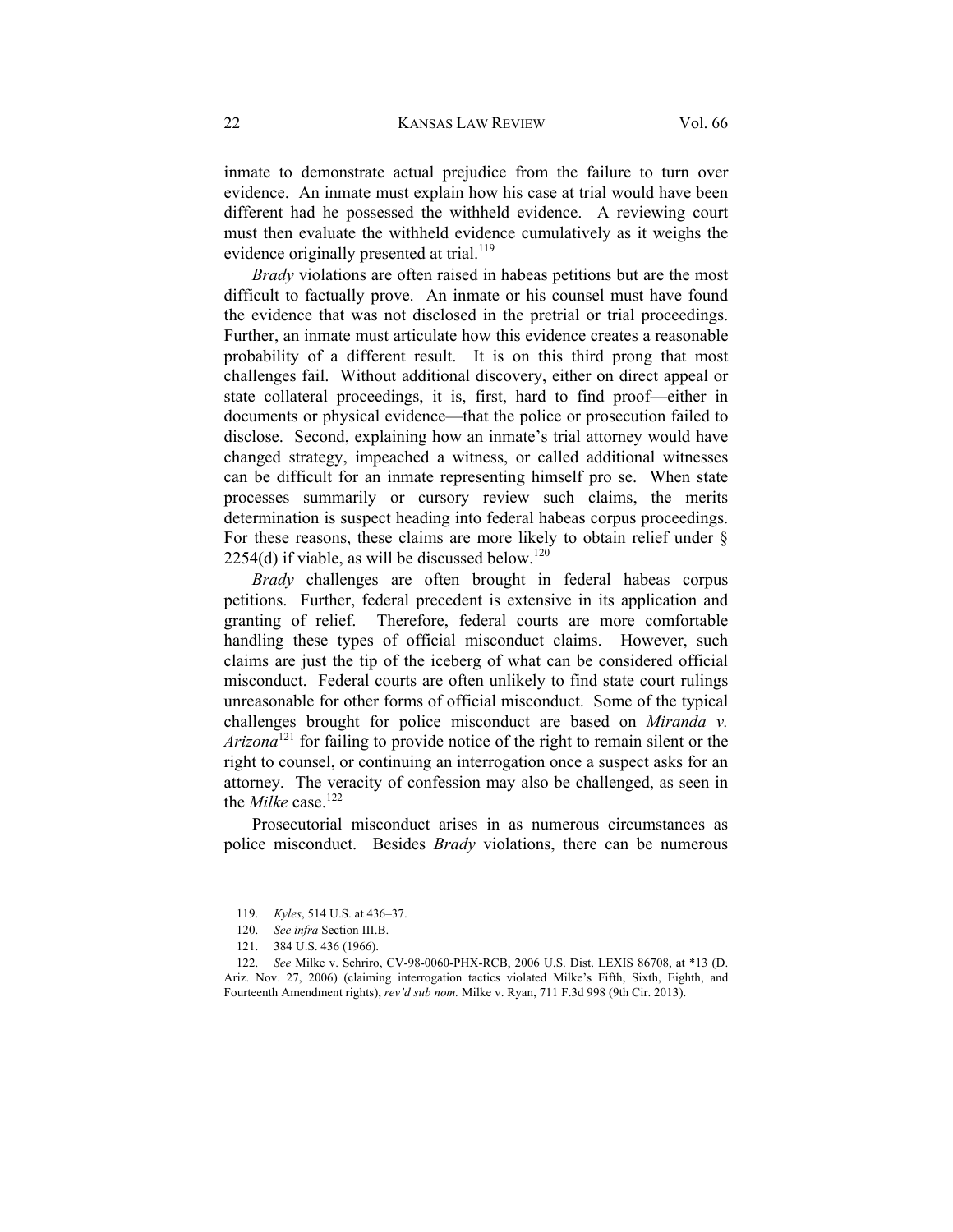Fourteenth Amendment claims, including improper argument,<sup>123</sup> failure to correct knowingly false testimony,<sup>124</sup> and voir dire claims,  $125$  among others.126 Given the close relationship between police and prosecutors, there is often overlap in the factual bases of these types of constitutional claims. Like *Brady* violations, it is often difficult for an inmate to substantiate his official misconduct claim because of the power differential between himself and the state actors involved. Police and prosecutors determine whether to arrest, charge, prosecute, and what evidence—in terms of witnesses and exhibits—will be used against a defendant. This power differential makes it hard for an inmate to successfully assert his constitutional violations the further along in the appellate process the case proceeds.

# *B. Official Misconduct's Treatment under the AEDPA's Deference Standard.*

Prior to *Richter* and *Pinholster*, federal courts carved out an exception under the deference standard for *Brady* claims involving official misconduct in two instances: first, when the evidence was first uncovered in federal habeas, and second, if the evidence was partially uncovered in state collateral proceedings and the remainder was uncovered in federal proceedings. The *Brady* precedent and its progeny span back to the 1950s and put state courts on notice of what is expected under the Fourteenth Amendment. Additionally, the state court process may be critiqued by federal courts more freely when the claim warrants relief. This section discusses how various federal courts have dealt with this area of official misconduct and why it should be expanded to encompass other improper actions.

 <sup>123.</sup> *See generally* Ryan Patrick Alford, *Catalyzing More Adequate Federal Habeas Review of Summation Misconduct: Persuasion Theory and the Sixth Amendment Right to an Unbiased Jury*, 59 OKLA. L. REV. 479 (2006) (evaluating the effect on the criminal justice system and federal habeas corpus when prosecutors' improper comments during opening statement and closing argument deprive someone of a right to a fair trial).

 <sup>124.</sup> *See* Napue v. Illinois, 360 U.S. 264, 269 (1959) (finding unconstitutional a prosecutor failing to correct knowingly false testimony from witness regarding prosecutor's promise of consideration).

 <sup>125.</sup> *See, e.g.*, Batson v. Kentucky, 476 U.S. 79, 88 (1986) (finding unconstitutional a prosecutor using peremptory challenges to strike jurors based on race).

 <sup>126.</sup> *See* Kelly Puente & Tony Saavedra, *In Rare Move, Judge Kicks Orange County D.A. off Case of Seal Beach Mass Shooting Killer Scott Dekraai*, ORANGE COUNTY REG. (Mar. 13, 2015, 12:55 PM), http://www.ocregister.com/2015/03/13/in-rare-move-judge-kicks-orange-county-da-offcase-of-seal-beach-mass-shooting-killer-scott-dekraai/ (discussing the Orange County District Attorney Office's use of jailhouse informants against defendants).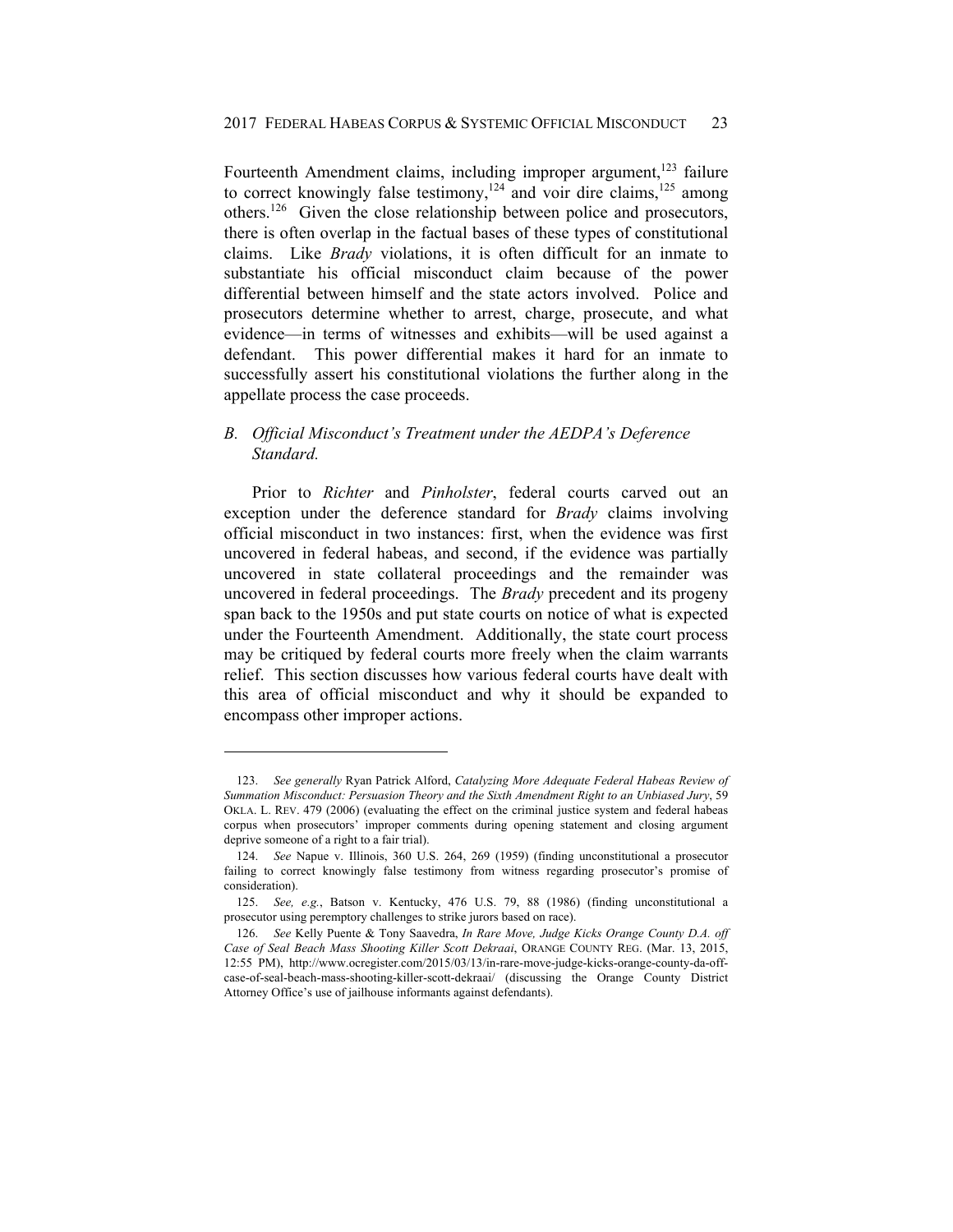#### 24 KANSAS LAW REVIEW Vol. 66

### 1. Evidence uncovered during federal habeas corpus proceedings.

Familiarity with *Brady* claims made it easier for both inmates and federal courts to explain the withheld evidence and its impact on the entirety of a case. Before *Pinholster*, habeas courts were comfortable with granting discovery and evidentiary hearings where inmates explained lapses in the state court system impairing their ability to present evidence.<sup>127</sup> Several circuit courts of appeal found a de facto unreasonable application of federal law when additional evidence corroborated these substantive due process claims.<sup>128</sup> Such additional evidence did not automatically result in a writ being granted in these cases but merely the opportunity for the inmate to obtain the evidence that should have been given in state proceedings.<sup>129</sup> When courts did find that additional habeas evidence negated the deference review, these courts conducted a *de novo* review of the claim.<sup>130</sup>

The Fourth Circuit Court of Appeals applied this principle in a few cases. In *Monroe v. Angelone*, the federal district court granted both discovery and an evidentiary hearing where Monroe developed additional evidence on her *Brady* claim.<sup>131</sup> Monroe amended her habeas petition to include new facts showing police notes containing exculpatory evidence.<sup>132</sup> The Court held that where new evidence was developed in federal habeas proceedings, deference did not apply and the Court should review the claim *de novo*. 133 This reasoning focused on the

 <sup>127.</sup> *See* Monroe v. Angelone, 323 F.3d 286, 297–98 (4th Cir. 2003) (citing Rojem v. Gibson, 245 F.3d 1130, 1140 (10th Cir. 2001)) ("Pursuant to this doctrine, AEDPA's deference requirement does not apply when a claim made on federal habeas review is premised on *Brady* material that has surfaced for the first time during federal proceedings."); *see also* Cargle v. Mullin, 317 F.3d 1196, 1206–07 (10th Cir. 2003) (holding that AEDPA's standard of review does not apply when new issues are considered on federal habeas review); Daniels v. Lee, 316 F.3d 477, 487 (4th Cir. 2003) ("[Because] the evidence on which [the federal claim] is premised was only discovered [after the conclusion of state court proceedings,] . . . [the claim] does not trigger the deference mandate of AEDPA."); Killian v. Poole, 282 F.3d 1204, 1207 (9th Cir. 2002) ("AEDPA deference does not apply to [a] claim [when] . . . [e]vidence of the [claim] . . . was adduced only at the hearing before the [federal] magistrate judge."); Williams v. Coyle, 260 F.3d 684, 706 (6th Cir. 2001) ("Our review of [the] *Brady* claim will be under pre-AEDPA standards because no state court reviewed the merits of that claim.").

 <sup>128.</sup> *See Monroe*, 323 F.3d at 297–98 (Fourth Circuit); *Williams*, 260 F.3d at 706 (Sixth Circuit); *Killian*, 282 F.3d at 1208 (Ninth Circuit); *Cargle*, 317 F.3d at 1206–07 (Tenth Circuit).

 <sup>129.</sup> *See Monroe*, 323 F.3d at 297–98; *Cargle*, 317 F.3d at 1206–07; *Killian*, 282 F.3d at 1208; *Williams*, 260 F.3d at 706.

 <sup>130.</sup> *See, e.g.*, *Monroe*, 323 F.3d at 297–98.

 <sup>131.</sup> *See id*. at 296.

 <sup>132.</sup> *See id.*

 <sup>133.</sup> *See id.* at 297.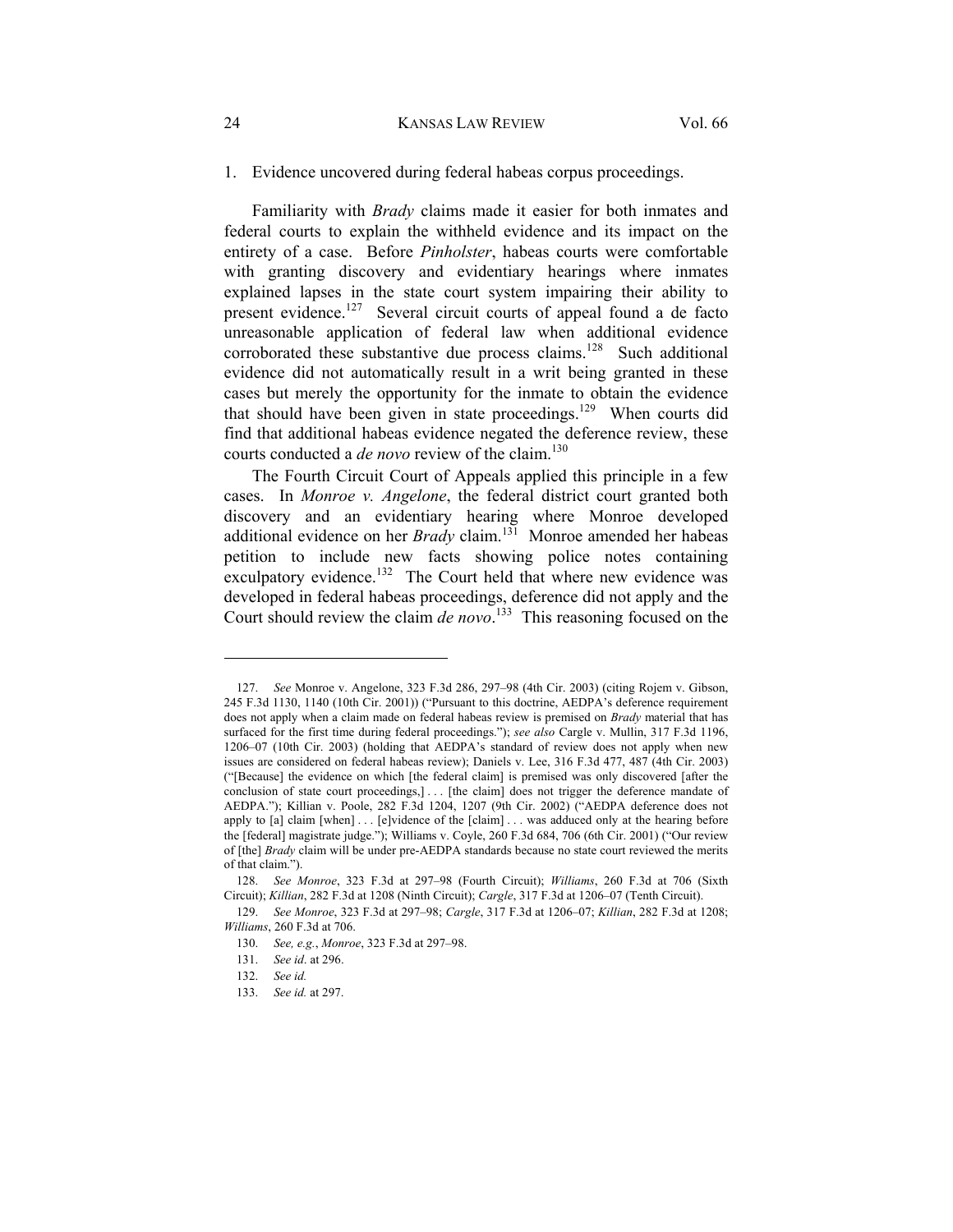lack of a state court ruling to evaluate deferentially.<sup>134</sup> Explained another way, because the state court did not rule on this evidence, or potentially provide means for its development, there was nothing for which a federal court must defer. This rationale applied to a few cases where inmates were successful in obtaining a writ of habeas corpus.<sup>135</sup> However, *Pinholster* ended this practice to provide inmates an avenue to fully develop claims that were improperly curtailed in state court. Thus, valid claims of official misconduct go unrectified.

2. Evidence uncovered late in state post-conviction or after state court.

Even in situations where the evidence was uncovered completely in state post-conviction, the deference standard did not result in a guaranteed denial of relief.136 Instead, courts were comfortable with weighing the state court's adjudication during either direct appeal or post-conviction, ensuring deference did not trump valid claims.<sup>137</sup> After the *Pinholster* decision, what little ambiguity that lingered with deference was eliminated. While federal courts grappled with the additional restrictions under *Pinholster* and later *Richter*, Justice Sotomayor discussed the potential for undue harm to inmates who possessed valid Fourteenth Amendment claims but were restricted in their ability to present the factual support through no fault of their own.138 Those inmates unable to prove their state court rulings either

 <sup>134.</sup> *See id.*

 <sup>135.</sup> *See* Wolfe v. Clarke, 691 F.3d 410, 423–26 (4th Cir. 2012) (*Monroe* rationale used to support an actual innocence and *Brady* claim); Winston v. Pearson, 683 F.3d 489, 507 (4th Cir. 2012) (granting relief where evidence of mental retardation was first presented in federal habeas corpus).

 <sup>136.</sup> *See generally* Jones v. Bagley, 696 F.3d 475 (6th Cir. 2012); Montgomery v. Bobby, 654 F.3d 668 (6th Cir. 2011); Wisehart v. Davis, 408 F.3d 321 (7th Cir. 2005).

 <sup>137.</sup> *See* Harris v. Lafler, 553 F.3d 1028, 1033–35 (6th Cir. 2009) (affirming grant of a conditional writ of habeas corpus where the prosecution withheld impeachment evidence affecting the credibility of a witness, despite the  $\S$  2254(d)(1) deference standard, because the state court failed to address the third element of *Brady* concerning materiality or actual prejudice); *see also*  Barker v. Fleming, 423 F.3d 1085, 1095 (9th Cir. 2005) (affirming denial of the writ of habeas corpus despite concluding that AEDPA's deferential standard did not apply "[b]ecause the state court did not conduct the proper [*Brady*] analysis").

 <sup>138.</sup> *See* Cullen v. Pinholster, 563 U.S. 170, 212–15 (2011) (Sotomayor, J., dissenting). Justice Sotomayor's dissent illustrates a common problem facing inmates who had valid constitutional claims but were thwarted in their efforts to comply with state collateral procedures. Because state post-conviction proceedings may not allow for discovery, it takes inmates much longer to find the factual predicate of their official misconduct claim. As Justice Sotomayor explained:

We have long recognized that some diligent habeas petitioners are unable to develop all of the facts supporting their claims in state court. As discussed above, in enacting AEDPA, Congress generally barred evidentiary hearings for petitioners who did not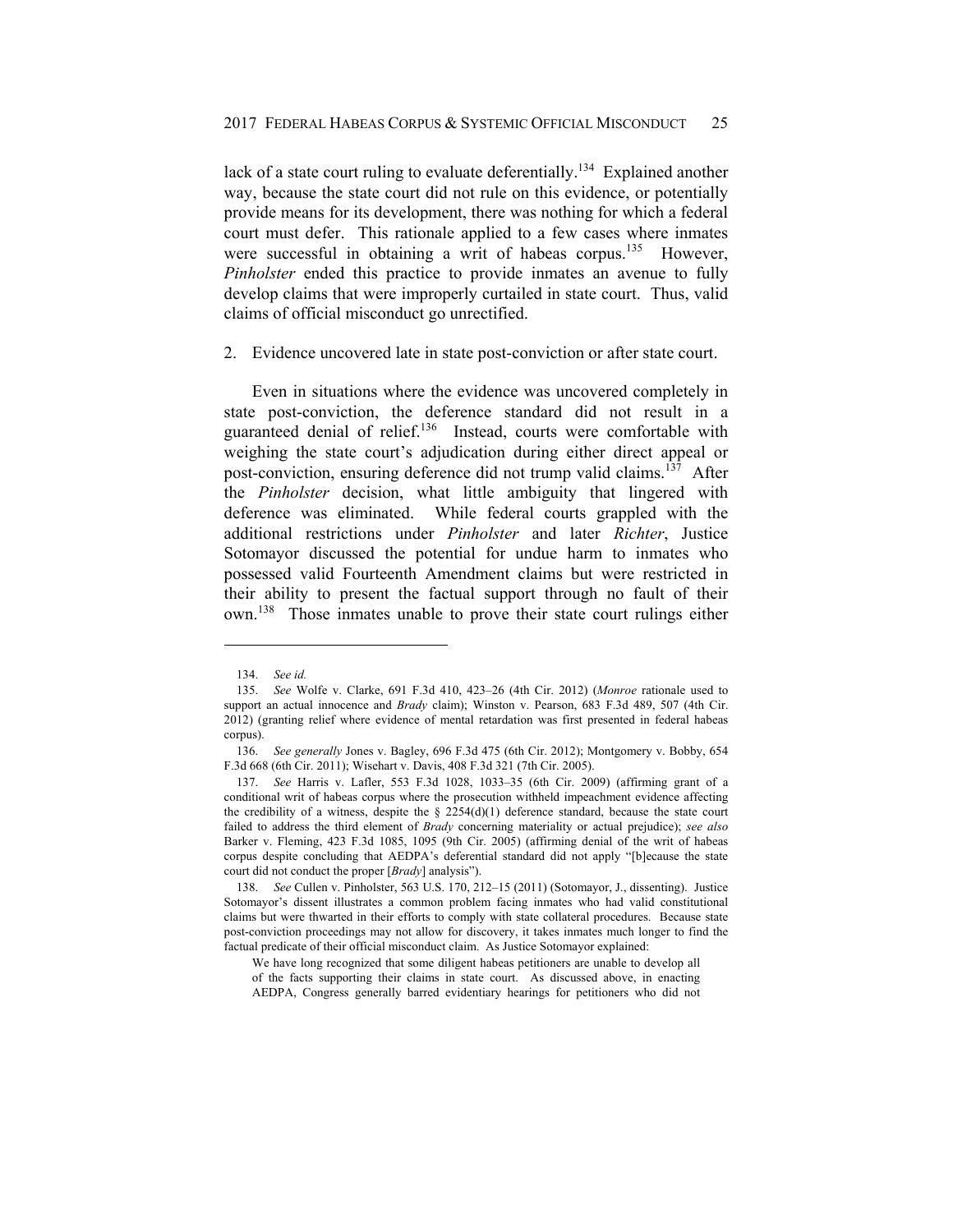contained both procedural defaults and merits determination, thereby giving them an argument against  $\S$  2254(d)'s application, found themselves caught in a quagmire being unable to return to state court for relief and restricted from that evidence in federal habeas. Many inmates found their claims unable to survive a deference review under such strict guidelines. $139$ 

While federal habeas corpus jurisprudence lays out that state court decisions should either be on the merits or procedurally barred,<sup>140</sup> state courts often conflate the two standards. When state court opinions invoke both a procedural bar and merits decisions, federal courts could apply procedural bars which were now easier to bypass given the cause and prejudice exception paralleling application to the *Brady* elements.<sup>141</sup>

*Id.* (citations omitted).

 139. *See, e.g.*, Runningeagle v. Ryan, 686 F.3d 758, 767 (9th Cir. 2012) (holding that the state court ruling on the *Brady* claim was not an unreasonable application of clearly established federal law); *Montgomery*, 654 F.3d at 683 (overturning the federal district court writ of habeas corpus because the state court ruling was not unreasonable).

 140. *See* Murray v. Carrier, 477 U.S. 478, 485–86 (1986) (discussing a state procedural bar will be honored in federal habeas corpus if the bar is both adequate and independent), *superseded by statute*, Antiterrorism and Effective Death Penalty Act of 1996, Pub. L. No. 104-132, 110 Stat. 1214 (codified as amended in scattered sections and titles).

 141. *See id.*; *see also* Strickler v. Greene, 527 U.S. 263, 282 (1999) ("Because petitioner acknowledges that his *Brady* claim is procedurally defaulted, we must first decide whether that default is excused by an adequate showing of cause and prejudice. In this case, cause and prejudice parallel two of the three components of the alleged *Brady* violation itself.").

l

. . . .

<sup>&</sup>quot;exercise diligence in pursuing their claims" in state court. Importantly, it did not impose any express limit on evidentiary hearings for petitioners who had been diligent in state court. For those petitioners, Congress left the decision to hold a hearing "to the sound discretion of district courts."

Consider, for example, a petitioner who diligently attempted in state court to develop the factual basis of a claim that prosecutors withheld exculpatory witness statements in violation of *Brady v. Maryland*. The state court denied relief on the ground that the withheld evidence then known did not rise to the level of materiality required under *Brady*. Before the time for filing a federal habeas petition has expired, however, a state court orders the State to disclose additional documents the petitioner had timely requested under the State's public records Act. The disclosed documents reveal that the State withheld other exculpatory witness statements, but state law would not permit the petitioner to present the new evidence in a successive petition.

Under our precedent, if the petitioner had not presented his *Brady* claim to the state court at all, his claim would be deemed defaulted, and the petitioner could attempt to show cause and prejudice to overcome the default. If, however, the new evidence merely bolsters a *Brady* claim that was adjudicated on the merits in state court, it is unclear how the petitioner can obtain federal habeas relief after today's holding. What may have been a reasonable decision on the state-court record may no longer be reasonable in light of the new evidence. Because the state court adjudicated the petitioner's *Brady* claim on the merits,  $\S$  2254(d)(1) would still apply. Yet, under the majority's interpretation of  $\S$ 2254(d)(1), a federal court is now prohibited from considering the new evidence in determining the reasonableness of the state-court decision.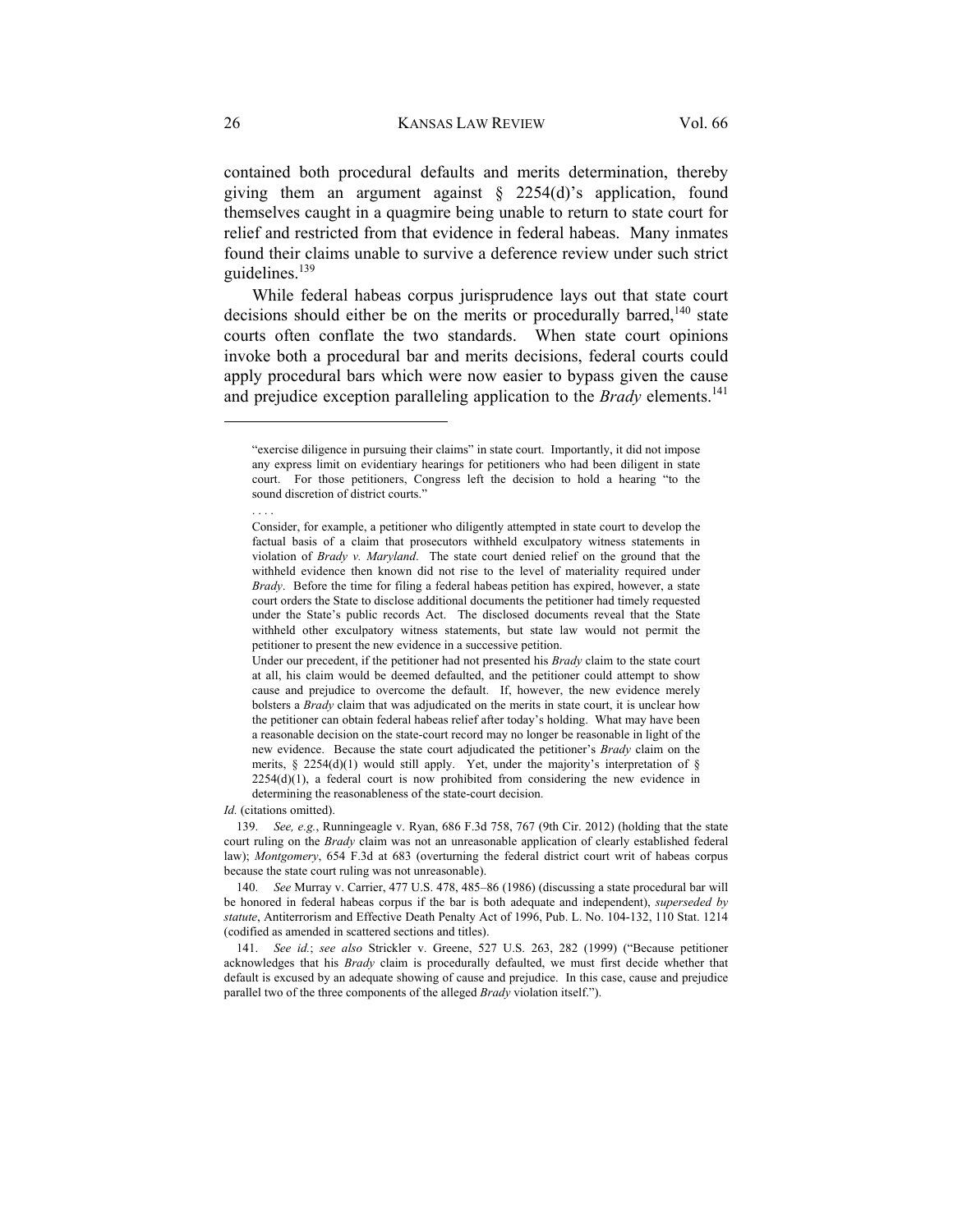For example, in *Barton v. Warden, Southern Ohio Correctional Facility*, the Sixth Circuit Court of Appeals conducted a detailed discussion of the state court proceedings recognizing it was limited to the state court record.142 The Court explained that the "last state court to issue a reasoned opinion on the issue" in the case, provided a mixed ruling imposing procedural bar and a cursory merits examination.<sup>143</sup> The Court applied the state procedural bar allowing a de novo review of Barton's *Brady* claim that warranted relief.<sup>144</sup>

Federal courts should look to  $\S$  2254(d)(2) for official misconduct claims, especially when there is a pattern of malfeasance. Where all the evidence involving police or prosecutorial misconduct is clear from the state court record, the unreasonable application of the facts becomes much more apparent. Such analysis would fit many of the broader types of official misconduct including improper arguments, *Miranda*  violations, and false statements to a court. The *Milke* opinion demonstrates a thorough analysis under both subsections of the deference standard in granting relief where a pattern of misconduct occurred.

Very few federal courts conduct an analysis under both subsections of § 2254(d), as the Ninth Circuit Court of Appeals did in the *Milke* case. Such analysis, even after the Supreme Court's rulings in *Richter* and *Pinholster*, provided a means for valid claims to obtain relief. An inmate receives a substantial benefit when a federal court considers the cause through both deferential lenses. The Ninth Circuit's analysis of the claim is quite distinct under both  $(d)(1)$  and  $(d)(2)$ . An examination of the analysis under (d)(2) involves an extensive examination of whether the state court failed to consider all the factual evidence in its record which would entitle Milke to relief:

The prosecution's suppression of this report in state court distorted the fact-finding process, forcing the state judge to make her finding based on an unconstitutionally incomplete record. . . .

By withholding key evidence that it had a duty to produce, the prosecution induced a defect that causes us to "more than merely doubt whether the process operated properly." We can be certain it didn't. "[A]ny appellate court to whom the defect is pointed out would be

 <sup>142.</sup> *See* 786 F.3d 450, 460 (6th Cir. 2015).

 <sup>143.</sup> *See id.* at 461–62.

 <sup>144.</sup> *See id.*; *see also, e.g.*, Gumm v. Mitchell, 775 F.3d 345, 362 (6th Cir. 2014) (explaining that the state court discussed the merits of Gumm's *Brady* claim, but the state court's opinion stated it lacked jurisdiction on the claim. Therefore, the claim was procedurally barred, allowing the federal courts to review it de novo if the elements of *Brady* were met).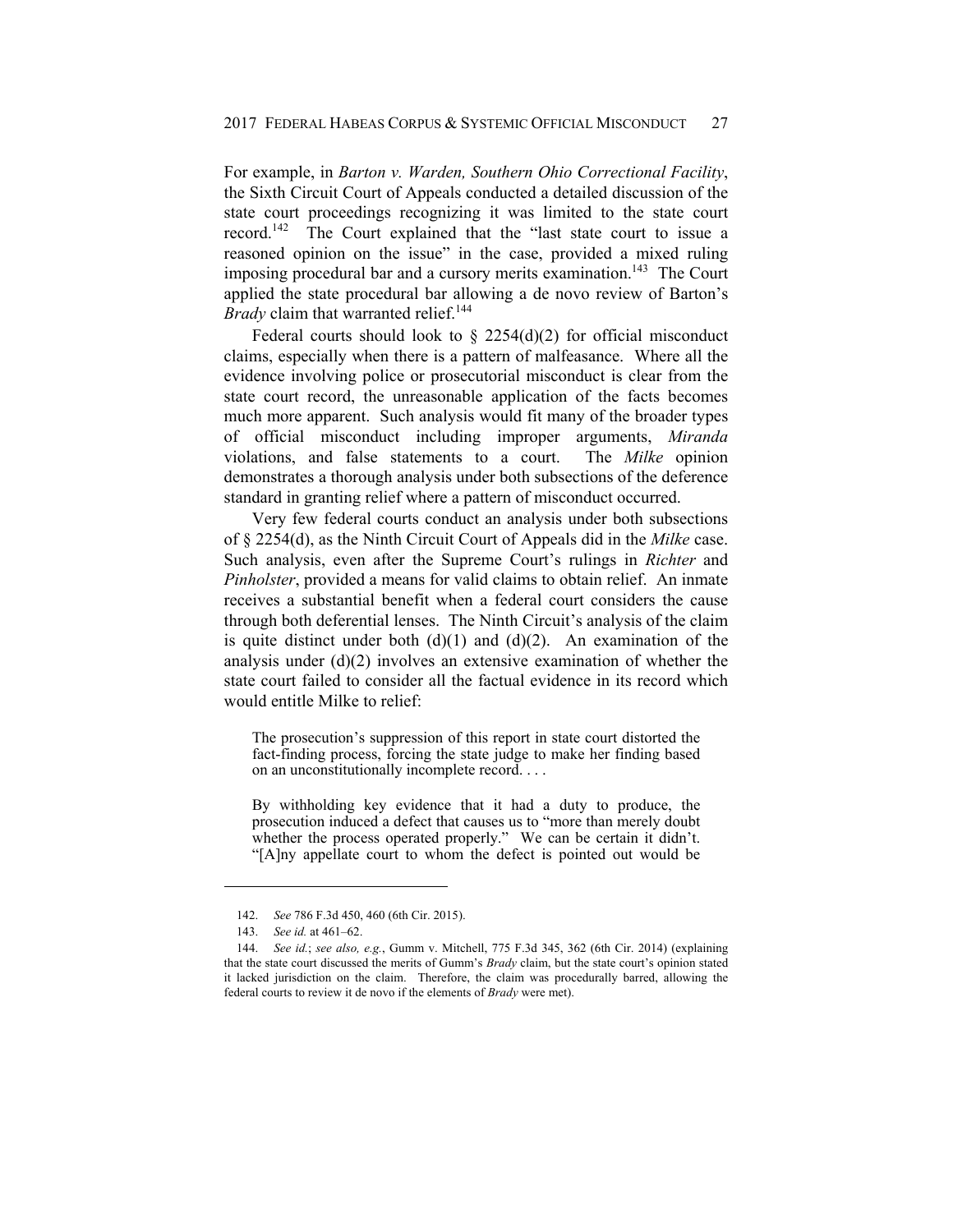unreasonable in holding that the state court's fact-finding process was adequate." The state court's finding thus amounted to an unreasonable determination of the facts under section  $2254(d)(2)$ .<sup>145</sup>

Under this analysis, the Court is willing to give a presumption of correctness to factual determinations for  $(d)(2)$ . However, that presumption is overcome based upon a showing of the inadequacy of the evidence as demonstrated here. As demonstrated, the Court found additional faults with the factual assessment conducted by the state court.146 Such in-depth discussion is vital in official misconduct cases because the facts and the withholding of the facts play such a critical role in the interpretation of deference and the underlying claim itself. Because of the immense power the police and prosecution have in criminal cases, their improper actions deprive inmates of the basis of their claims in a variety of contexts and provides narrow review if only examined under  $\S$  2254(d)(1). When systemic official misconduct occurs, or, as in *Milke*, where one actor's misconduct can be demonstrated across several cases, it is unreasonable for federal courts to uphold state court merits decisions that affirm these convictions. Federal courts are in a better position to review such systemic misconduct because they are unencumbered by the limitations that affect state court decisions. Reviewing official misconduct claims under § 2254(d)(2) provides a greater protection of constitutional rights.

### IV. MOVING FORWARD

Police and prosecutorial misconduct are garnering more attention by the media, state bars, and courts. Such scrutiny focuses on the extensive power these actors have before charges are brought against an accused<sup>147</sup> or counsel is appointed. As the criminal justice system entrusts prosecutors to seek justice first as they represent their constituents, their actions are now resulting in more accountability by the same.<sup>148</sup> When

 <sup>145.</sup> Milke v. Ryan, 711 F.3d 998, 1007 (9th Cir. 2013) (alteration in original) (citations omitted) (quoting Taylor v. Maddox, 366 F.3d 992, 1000 (9th Cir. 2004)).

 <sup>146.</sup> *See id.* at 1008–10.

 <sup>147.</sup> *See, e.g.*, H. Mitchell Caldwell, *The Prosecutor Prince: Misconduct, Accountability, and a Modest Proposal*, 63 CATH. U. L. REV. 51, 57–58 (2013) (outlining the powers of the prosecutor).

 <sup>148.</sup> *See* Berger v. United States, 295 U.S. 78, 88 (1935) ("The United States Attorney is the representative not of an ordinary party to a controversy, but of a sovereignty whose obligation to govern impartially is as compelling as its obligation to govern at all; and whose interest, therefore, in a criminal prosecution is not that it shall win a case, but that justice shall be done."); *see also* CRIMINAL JUSTICE STANDARDS FOR THE PROSECUTION FUNCTION § 3-1.2(b) (AM. BAR ASS'N 2015) ("The primary duty of the prosecutor is to seek justice within the bounds of the law, not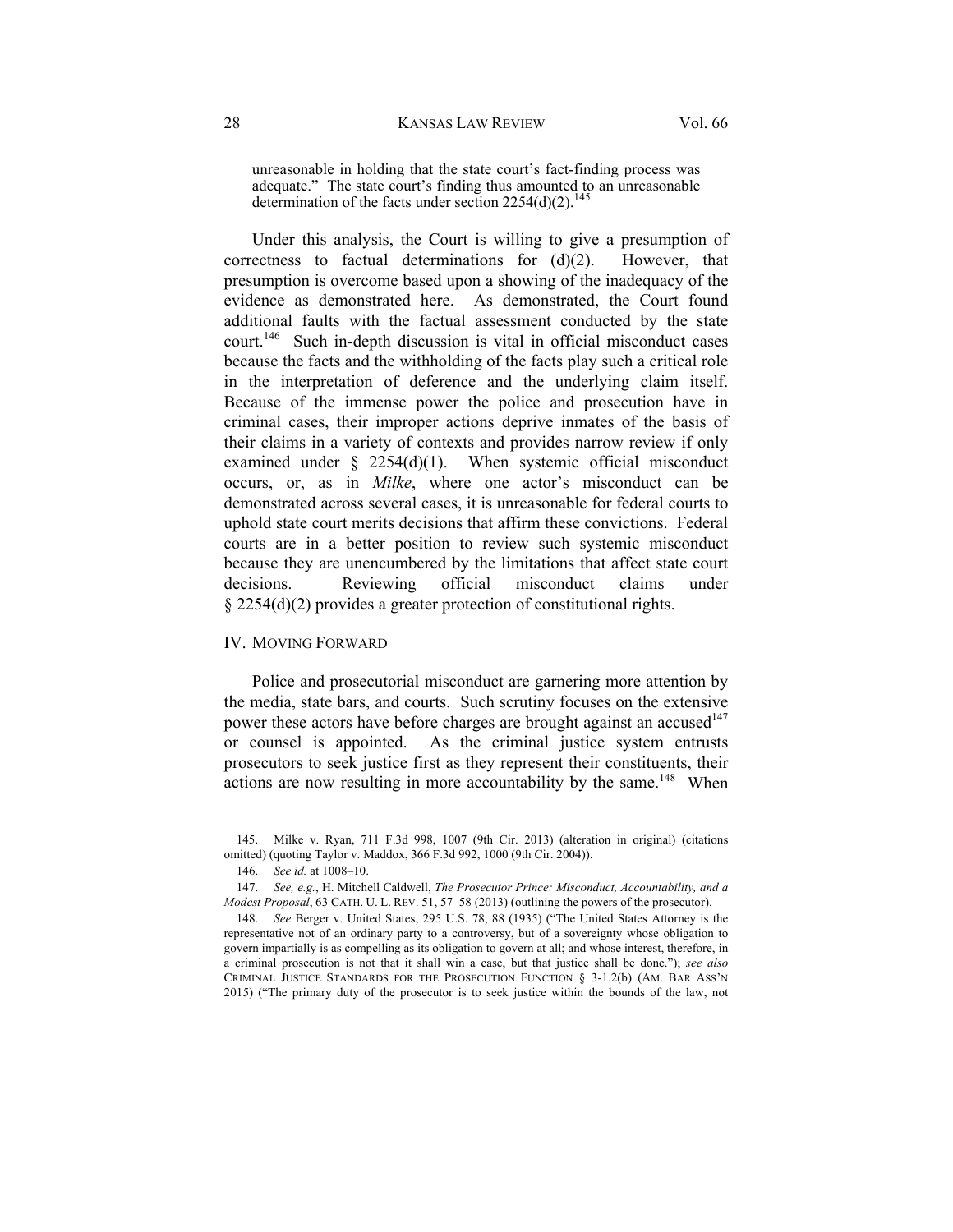official actors abuse their power, federal courts should not be curtailed in their ability to ascertain the extent such abuse violated an inmate's constitutional rights. The prevailing concerns about federal habeas review, namely respecting state court rulings and preserving the finality of convictions, are not as persuasive in this context due to the malfeasance done by state police and prosecutors.

### *A. Systemic Official Misconduct: Why the impact is greater.*

Official misconduct should not proceed under the deference standard due to the systemic impact it has on numerous defendants' constitutional rights. As previously discussed, prosecutors' or police officers' infractions are hard to rectify through a state trial and appellate process for numerous reasons. Longstanding malfeasance by prosecutors' offices impacts a variety of constitutional rights of those accused and convicted of crimes. For inmates to receive objective and full review of their Fourteenth Amendment constitutional challenges during federal habeas requires a more lenient application of the deference standard. Specifically, federal courts should assess the factual record before them, considering how systemic misconduct impacts an inmate's ability to fully present a claim in state court. Included in this review is the question of whether the factual review performed by the state court would be unreasonable given the misconduct.

Several prosecutors' offices have been publicly reprimanded for their consistent misconduct. A prime example is the Orleans Parrish District Attorney's Office, which has a long history of prosecutorial misconduct. This includes three cases before the Supreme Court on egregious *Brady* violations.149 The Orleans Parrish DA's Office under Harry Connick, Sr. and now Leon Cannizzaro abused its power by withholding exculpatory evidence, threatening witnesses, and making knowingly false statements to judges and juries.<sup>150</sup> Such longstanding abuses existed in that office for over thirty years.<sup>151</sup> However, these abuses are not only found in

merely to convict.").

 <sup>149.</sup> *See* Wearry v. Cain, 136 S. Ct. 1002 (2016); Smith v. Cain, 565 U.S. 73 (2012); Kyles v. Whitley, 514 U.S. 419 (1995).

 <sup>150.</sup> *See Wearry*, 136 S. Ct. 1002, 1004–05 (prosecutors failing to disclose evidence); *Smith*, 565 U.S. 73, 76 (same); *Kyles*, 514 U.S. 419, 441–42 (same); *see also* Bert, *LA: In New Orleans, DA Cannizzaro Breaks the Bank and the Public's Trust*, THE OPEN FILE BLOG (Feb. 23, 2017), http://www.prosecutorialaccountability.com/2017/02/23/la-in-new-orleans-da-cannizzaro-breaksthe-bank-and-the-publics-trust/; *see generally* Connick v. Thompson, 563 U.S. 51 (2011) (describing abuses in the DA's office under Connick, Sr.).

 <sup>151.</sup> *See Kyles*, 514 U.S. at 421 (noting that Orleans Parrish District Attorney Harry Connick,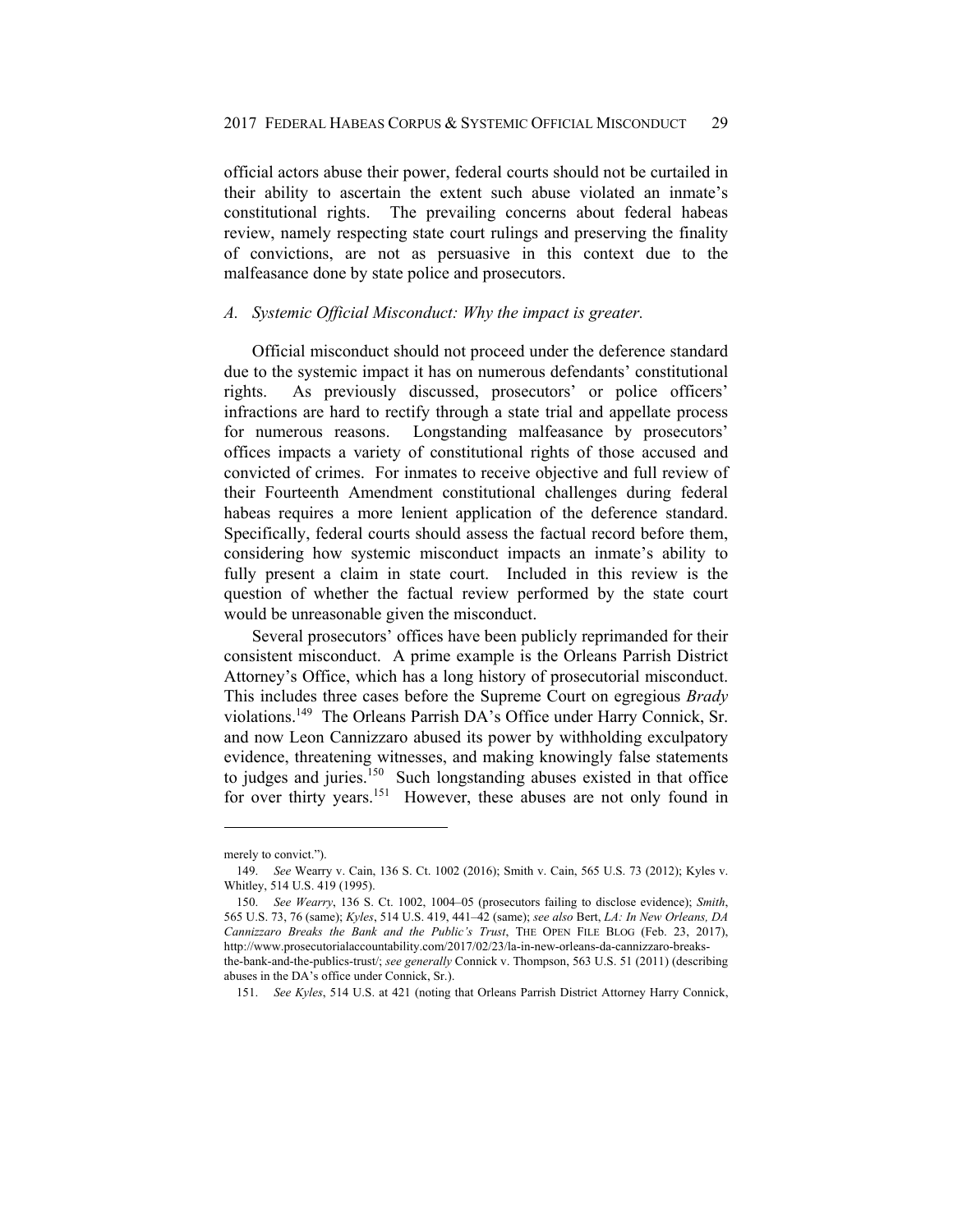New Orleans but are also pervasive through many prosecutor's offices in the state.<sup>152</sup> For the inmates impacted by prosecutorial overreaching, their relief predominately comes in federal habeas corpus proceedings.<sup>153</sup>

The inability of the Louisiana state courts to address these clear federal constitutional violations illustrates the need for more federal court oversight rather than less. Federal courts are aware of the New Orleans Parish District Attorney's Office's habitual failure to disclose evidence. Therefore, when an individual raises a *Brady* violation, he should explain the extent to which discovery was provided pretrial and the police or prosecution's response at trial. Under  $\S$  2254(d)(2), the Court could examine the prosecution's systemic misconduct in determining whether the state's factual determination is reasonable. This analysis provides greater protection for the inmate and provides a mechanism for review as statutorily intended.

New Orleans is not an isolated incident. Instead, similar infractions can be seen in other prosecutors' offices like that of Orange County, California, where the district attorney's office had a history of planting jail house informants to provide testimony against defendants.<sup>154</sup> Such misconduct also occurred in numerous cases involving surrounding counties.155 The Las Vegas District Attorney faced questioning after his

Sr. held his office at the time of Curtis Kyles's first trial in 1984).

 <sup>152.</sup> *See generally* Della Hasselle & John Simerman, *Questions over Conduct of Louisiana Prosecutors Is Before Supreme Court*, THE LENS (June 12, 2016, 9:51 PM), http://thelensnola.org/2016/06/12/questions-over-conduct-of-louisiana-prosecutors-is-beforesupreme-court/ (discussing the number of death sentences overturned due to prosecutorial misconduct and Louisiana prosecutors' history of abuses).

 <sup>153.</sup> *See id.*

 <sup>154.</sup> *See* Paloma Esquivel, *O.C. Murder Conviction Vacated After Jailhouse Snitch Hearings*, L.A. TIMES (June 25, 2014, 3:10 PM), http://www.latimes.com/local/lanow/la-me-ln-oc-murderconviction-vacated-20140625-story.html ("Dekraai's defense attorneys sought the hearing to prove their allegations that prosecutors and law enforcement for years engaged in a pattern of unconstitutionally deploying jailhouse snitches and routinely concealing their work from defense attorneys."); *see also* Sophie, *CA: Orange County DA Drops Murder Charges to Save Face and Keep Secrets, Attorneys Allege*, THE OPEN FILE BLOG (Oct. 2, 2014), http://www.prosecutorialaccountability.com/2014/10/02/ca-orange-county-da-drops-murdercharges-to-save-face-and-keep-secrets-attorneys-allege/.

 <sup>155.</sup> *See* Tracey Kaplan, *Santa Clara County: Ex-Jailer Says Planting Informants Was Routine*, MERCURY NEWS (Mar. 1, 2015, 7:46 AM), http://www.mercurynews.com/2015/03/01/santa-claracounty-ex-jailer-says-planting-informants-was-routine/ ("A former Santa Clara County Jail official has claimed he routinely helped cops and prosecutors plant jailhouse informants to actively dig up information from suspects for about 10 years ending in the late 1990s, potentially violating a Supreme Court ruling that prevents the government from sending anyone to interrogate defendants without their lawyer being present. . . . In the late 1980s, a scandal over the extensive use of jailhouse informants erupted in Los Angeles County after informant Leslie Vernon White proved how easily he could fake the confession of another inmate. It sparked a grand jury investigation and major reforms, and the use of informants there plummeted.").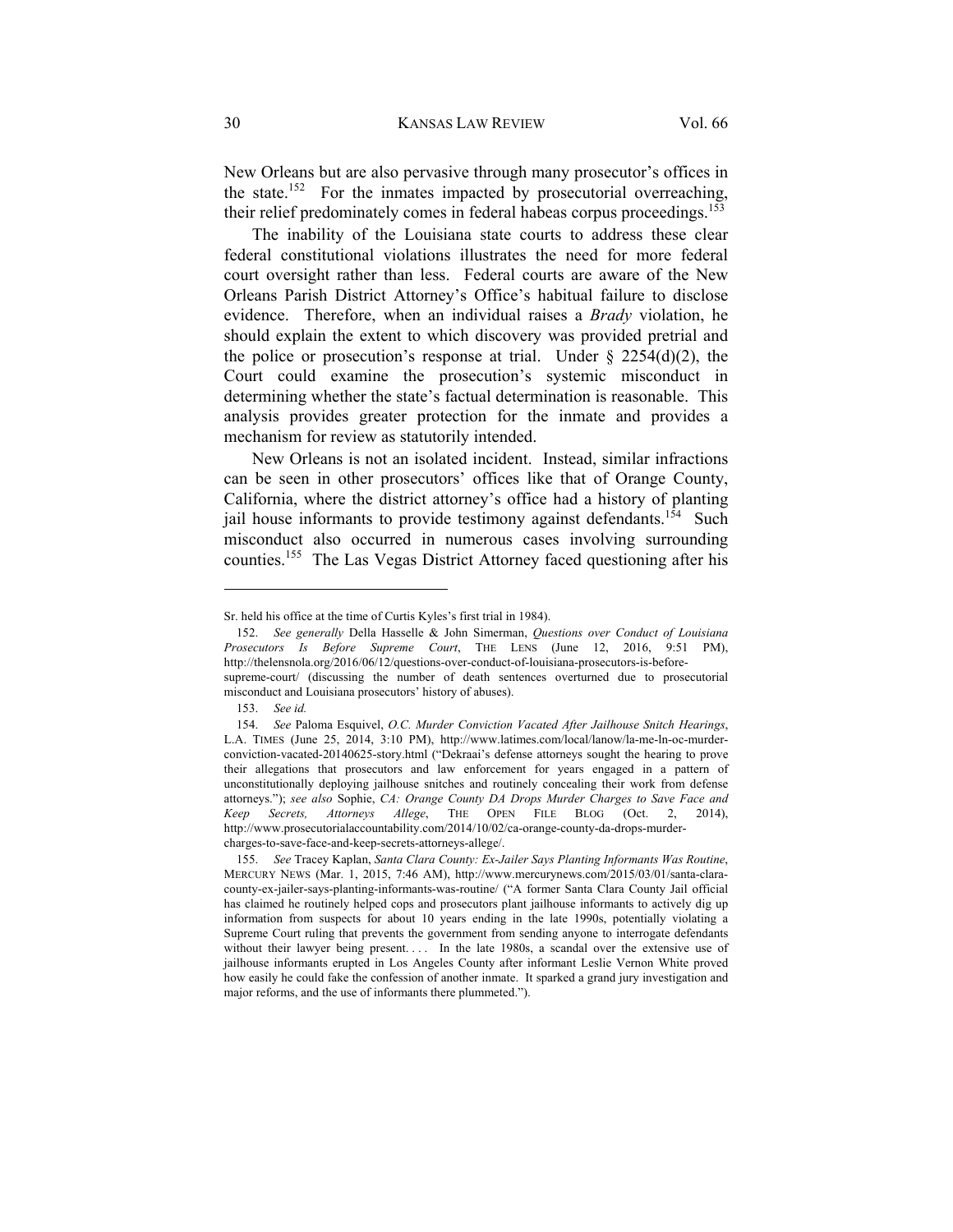history of paying witnesses surfaced. Over a twenty-year period, payments were made through a slush fund for relocating witnesses, paying rent for witnesses, and paying a witness's debts.<sup>156</sup> The Supreme Court has ruled that such evidence must be disclosed to defense counsel as impeachment evidence.<sup>157</sup> However, the Las Vegas District Attorney does not agree that evidence of these payments should be given to defense counsel.<sup>158</sup>

Other prosecutors' offices constitutional violations occurred during the trials themselves when they made improper arguments. Because prosecutors bear the burden of proving the charges against the accused beyond a reasonable doubt, they have the first say during both opening statement and closing argument. Further, they have a rebuttal argument after the defense closing argument. The line between a proper and improper argument is not as blurred as many state courts seem to think they are. Prosecutors are not permitted to shift their burden onto the defense,<sup>159</sup> they may not use a defendant's choice to remain silent as grounds for impeachment,<sup>160</sup> and they are not permitted to argue evidence not introduced in the trial.<sup>161</sup> However, these constitutional violations occur quite frequently because state courts very rarely overturn convictions because of these infractions.<sup>162</sup>

 <sup>156.</sup> Bethany Barnes, *Vegas DA's Witness Payment Account Remains a Mystery*, LAS VEGAS REV.-J. (Sept. 13, 2014, 8:54 PM), https://www.reviewjournal.com/crime/courts/vegas-das-witnesspayment-account-remains-a-mystery.

 <sup>157.</sup> *See* Giglio v. United States, 405 U.S. 150, 154–55 (1972) ("Here the Government's case depended almost entirely on Taliento's testimony .... Taliento's credibility as a witness was therefore an important issue in the case, and evidence of any understanding or agreement as to a future prosecution would be relevant to his credibility and the jury was entitled to know of it.").

 <sup>158.</sup> Bethany Barnes, *Public Defender Blasts D.A.'s Take on Witness Rent Pay*, LAS VEGAS REV.-J. (Aug. 21, 2014, 9:42 PM), https://www.reviewjournal.com/local/local-las-vegas/publicdefender-blasts-d-a-s-take-on-witness-rent-pay.

 <sup>159.</sup> *See* Engle v. Isaac, 456 U.S. 107, 131–33 (1982) (holding that burden shifting by the prosecution during trial is a colorable constitutional violation, but reversing the Sixth Circuit on procedural grounds).

 <sup>160.</sup> *See* Doyle v. Ohio, 426 U.S. 610, 618 (1976) ("[I]t would be fundamentally unfair and a deprivation of due process to allow the arrested person's silence to be used to impeach an explanation subsequently offered at trial.").

 <sup>161.</sup> *See* Dunlop v. United States, 165 U.S. 486, 498 (1897) (discussing the types of prosecutorial arguments that are impermissible, including discussing evidence not admitted, but finding no impermissible conduct in the instant case).

 <sup>162.</sup> *See* Alford, *supra* note 123, at 483–84, 486 (discussing the deterrent effect on police and prosecutorial misconduct when courts overturn convictions when misconduct occurs but the failure to do so when improper arguments occur). *But see* Rodriguez v. State, 210 So. 3d 750, 757 (Fla. Dist. Ct. App. 2017) (overturning a state court conviction based on the prosecutor's improper closing argument and referring the prosecutor to the state bar).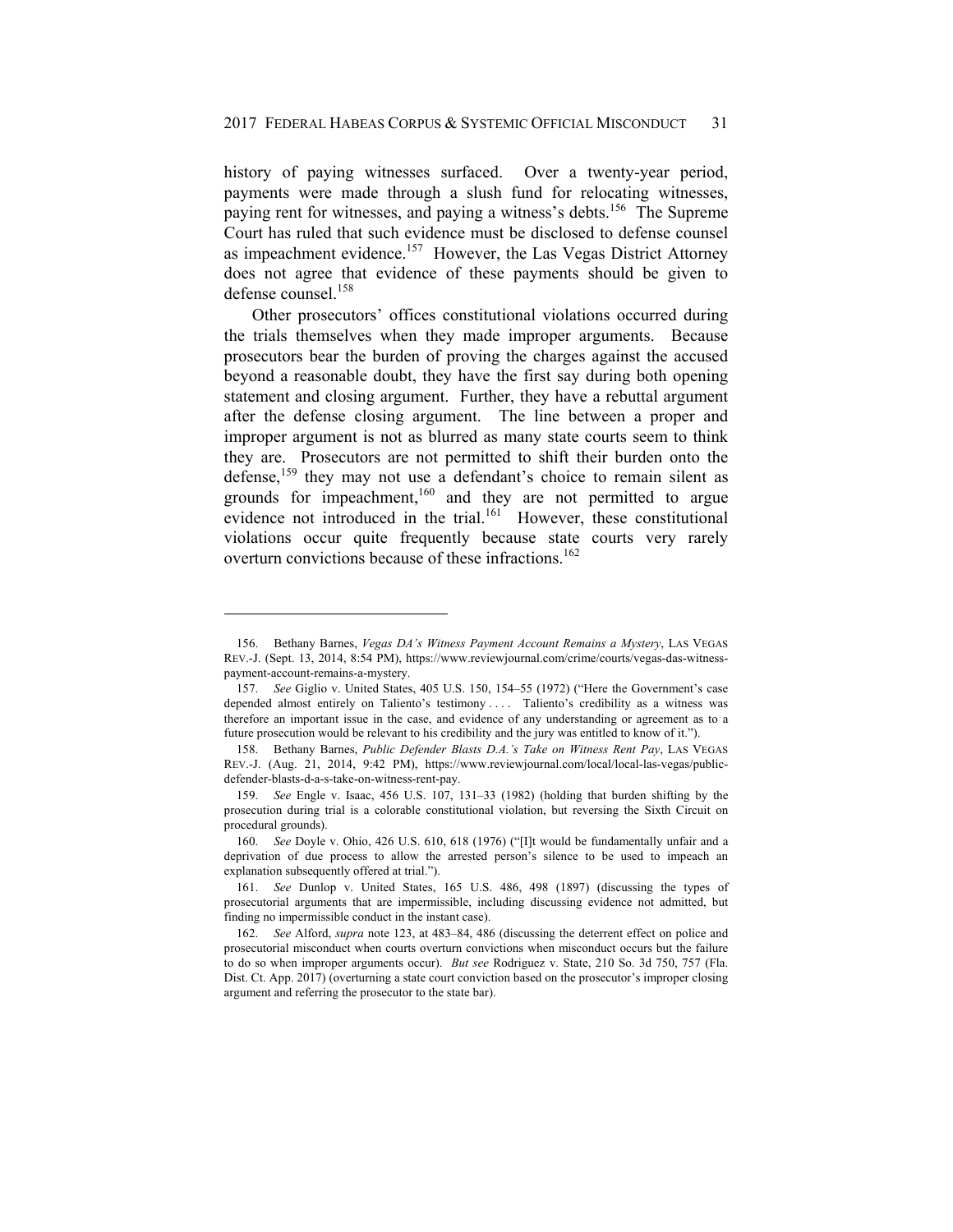Ninth Circuit Chief Judge Alex Kozinski acted against what he saw as a prevalent pattern of prosecutorial misconduct. He has consistently spoken about the pervasive problems in the criminal justice system. Many of his concerns rest with the power prosecutors have and the growing abuse he sees in the cases before him:

But there are disturbing indications that a non-trivial number of prosecutors—and sometimes entire prosecutorial offices—engage in misconduct that seriously undermines the fairness of criminal trials. The misconduct ranges from misleading the jury, to outright lying in court and tacitly acquiescing or actively participating in the presentation of false evidence by police.

Prosecutorial misconduct is a particularly difficult problem to deal with because so much of what prosecutors do is secret. If a prosecutor fails to disclose exculpatory evidence to the defense, who is to know? Or if a prosecutor delays disclosure of evidence helpful to the defense until the defendant has accepted an unfavorable plea bargain, no one will be the wiser. Or if prosecutors rely on the testimony of cops they know to be liars, or if they acquiesce in a police scheme to create inculpatory evidence, it will take an extraordinary degree of luck and persistence to discover it—and in most cases it will never be discovered.<sup>1</sup>

In several cases, Chief Justice Kozinski has questioned and admonished prosecutors who violate various constitutional protections of inmates. In *Baca v. Adams*, 164 he challenged the Assistant Attorney General representing Adams, suggesting that the trial prosecutor should be charged for perjury.<sup>165</sup> He questioned the respondent as to why the Attorney General's Office continued to defend a conviction with such pervasive prosecutorial misconduct including the introduction of knowingly false testimony.<sup>166</sup> Now, more courts are referring

 <sup>163.</sup> Kozinski, *supra* note 99, at xxii–xxiii.

 <sup>164. 777</sup> F.3d 1034 (9th Cir. 2015).

 <sup>165.</sup> *See* Alec, *CA: AG Harris Drops Appeal in Wake of Judge's Suggestion Prosecutor Be Tried for Perjury*, THE OPEN FILE BLOG (Feb. 1, 2015), http://www.prosecutorialaccountability. com/2015/02/01/ca-ag-harris-drops-appeal-in-wake-of-judges-suggestion-prosecutor-be-tried-forperjury.

 <sup>166.</sup> *See id.* ("But it is when the argument begins to reaches [sic] its conclusion that things get roughest for the State's lawyer. At 30:11 Kozinski flatly tells the lawyer, 'You will provide this information [about the prosecutorial misconduct] to the Attorney General in the next forty-eight hours,' and soon after tells Vienna to ask her, Kamala Harris, 'if she really wants to stick by a prosecution that was obtained by lying prosecutors.' By thirty-six minutes in, he is telling Vienna that any opinion by the panel would 'not be pretty' for the State, that such an opinion would 'names [sic] names' of state officials, and goes so far as to announce from the bench that the case will not be considered submitted, until the State reports back on whether it has reconsidered the conviction itself.") (alteration in original); *see also* Frost v. Gilbert, 818 F.3d 469, 476–78 (9th Cir. 2016) (naming the prosecutors and their improper actions), *withdrawn and superseded*, 835 F.3d 883 (9th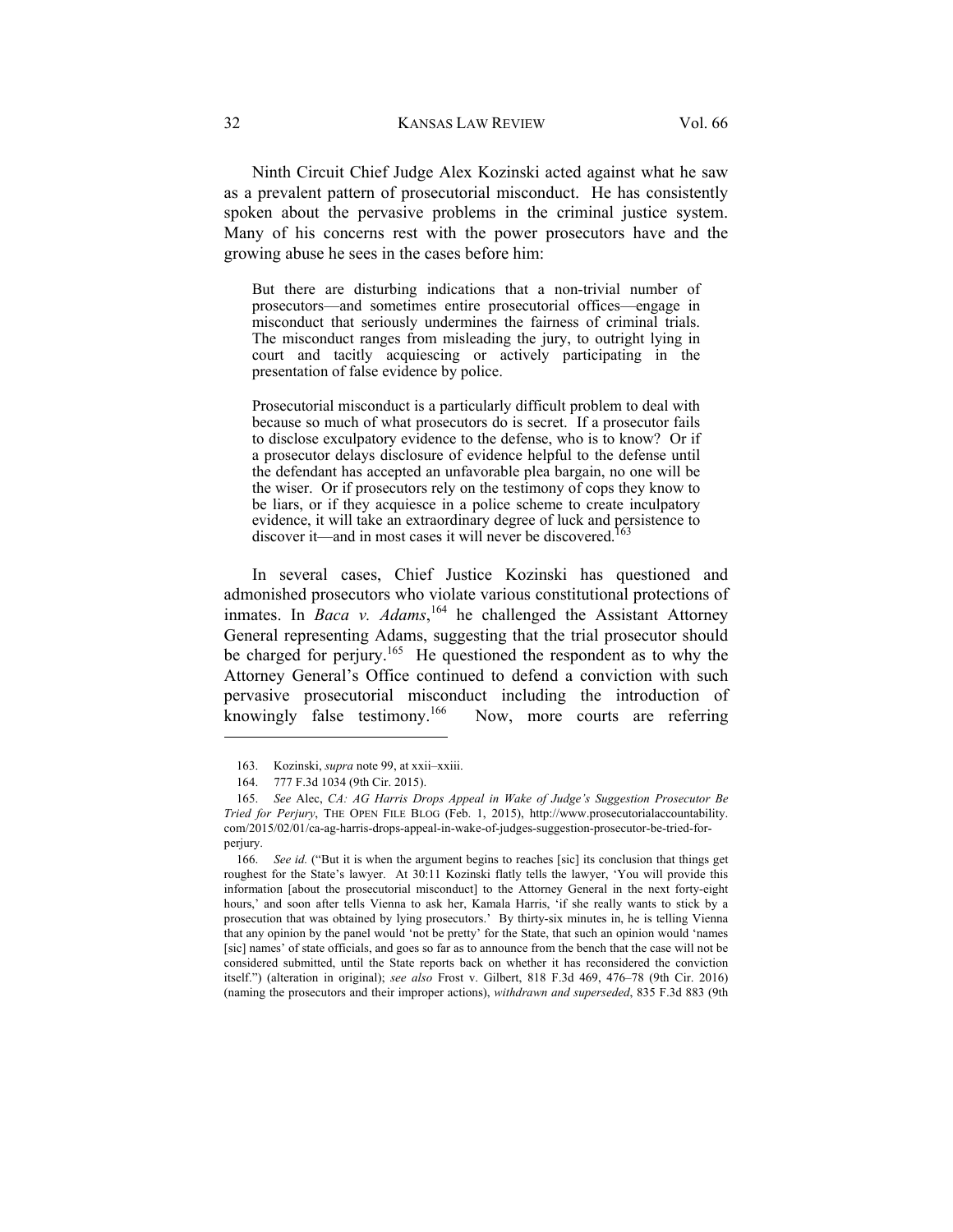prosecutors to state bar associations for discipline.<sup>167</sup> The current practice of publicizing and reporting to state bars the malfeasance of prosecutors is crucial because so few courts are taking action to curb this misconduct in individual cases.<sup>168</sup> When prosecutors are unaccountable for their misdeeds, the lack of accountability trickles down to law enforcement, who become lax in their abuses.

Chief Justice Kozinski's recognition of police misconduct mirrors his stance against prosecutorial misbehavior.<sup>169</sup> For example, his majority opinion in the *Milke* case illustrates the flaws in the state court's application of federal constitutional law. There, he described the police malfeasance that occurred during the interrogation of Milke in violation of *Miranda v. Arizona* where warnings were either not given, an invocation to the right to trial was ignored, or there was a question as to the validity of the confession.<sup>170</sup> For Milke, she challenged that the confession ever occurred as Detective Saldate testified it did.<sup>171</sup> Of concern for the court was the failure of the state court to recognize the importance of Detective Saldate's history of disobeying constitutional protections during interrogations, abusing his authority, and being  $internally reprimanded for his behavior.<sup>172</sup> The court's opinion described$ the other victims who suffered because of Detective Saldate.<sup>173</sup> Because no substantive actions were taken by his superiors, Detective Saldate continued to abuse his authority in numerous cases. Countless victims' constitutional rights were violated because an officer disregarded the law

Cir. 2016) (en banc).

 <sup>167.</sup> *See, e.g.*, *Rodriguez*, 210 So. 3d at 757; Bert, *FL: Fear Not, Appeals Court Reverses Conviction and Refers Prosecutor to State Bar*, THE OPEN FILE BLOG (Feb. 21, 2017), http://www.prosecutorialaccountability.com/2017/02/21/fl-fear-not-appeals-court-reversesconviction-and-refers-prosecutor-to-state-bar.

 <sup>168.</sup> *See* Caldwell, *supra* note 14, at 1456–57 (explaining how prosecutors who commit misconduct are not held accountable for their serious sanctions through license suspension or civil liability, and the resulting convictions are rarely overturned).

 <sup>169.</sup> *See* Kozinski, *supra* note 99, at xxix–xxx (discussing reforms that would limit police misconduct including mandatory recording of interrogations and confessions as well as restricting the use of jailhouse informants).

 <sup>170.</sup> *See* Milke v. Ryan, 711 F.3d 998, 1002 (9th Cir. 2013).

 <sup>171.</sup> *See id*.

 <sup>172.</sup> *See id.* at 1008 ("Milke presented the state court with hundreds of pages of court records from cases where Saldate had committed misconduct, either by lying under oath or by violating suspects' *Miranda* and other constitutional rights during interrogations. Had these cases been brought to the jury's attention, they would certainly have cast doubt on Saldate's credibility. In addition to serving as impeachment evidence, they also buttressed Milke's repeated claim that she'd been prejudiced by denial of access to Saldate's personnel file, where more impeachment evidence could be expected to reside. This trove of court documents was critical to Milke's claim but ignored by the post-conviction court.").

 <sup>173.</sup> *Id.* at 1006–08.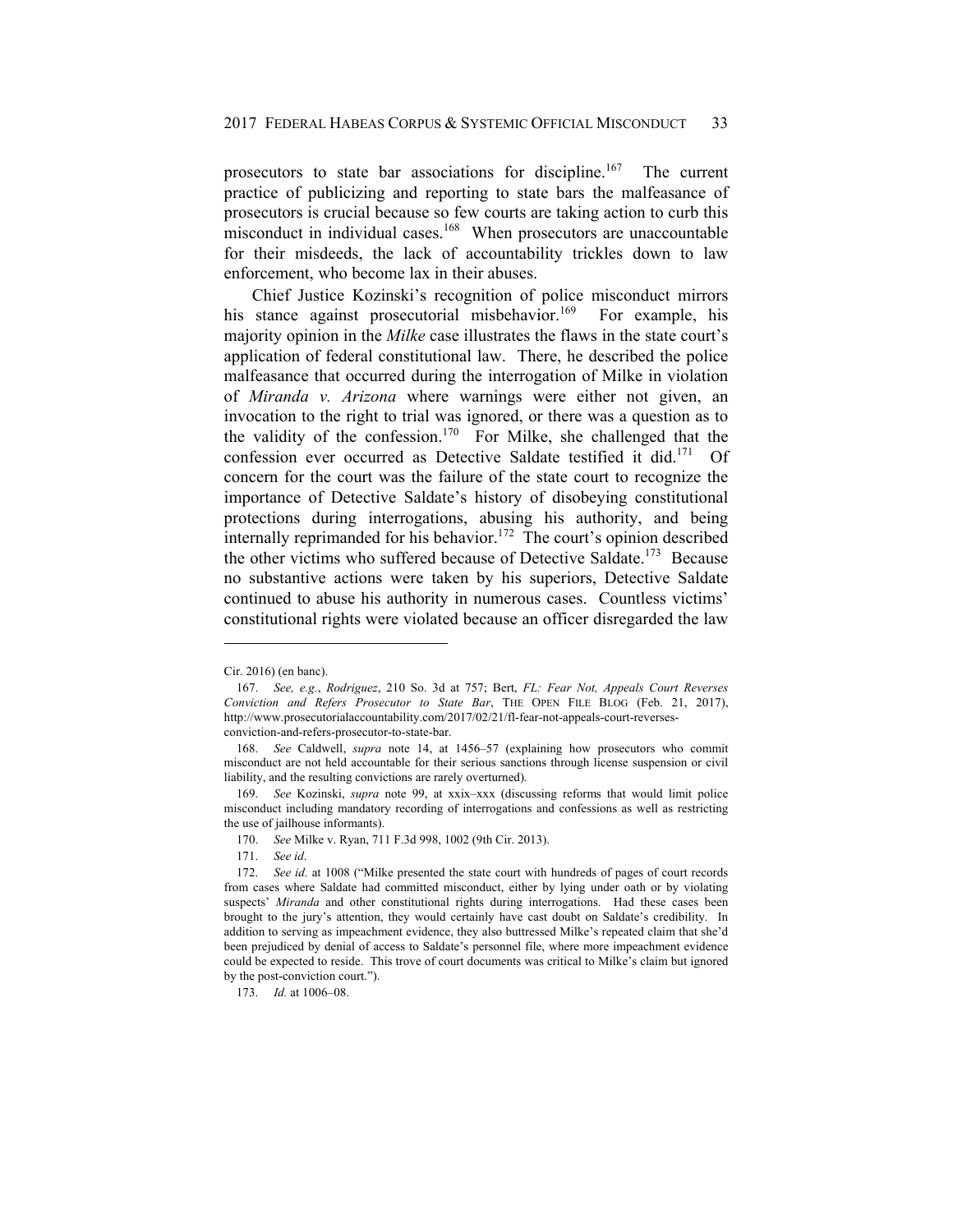and his ethical obligation. Worse yet, Debra Milke spent years on death row because of his wrongdoing.

Violations of *Miranda* are often unsuccessful for inmates given the difficulties they have in challenging police throughout the criminal justice system. For example, Milke requested evidence throughout her state court proceedings, but was denied.<sup>174</sup> It was only through the efforts of her defense counsel searching court records independently about Saldate's former cases did much of her impeachment evidence come to light.175 Saldate's abuses spanning several cases were known to his superiors, yet very little was done to protect those charges against his abuses. Besides the battle to have interrogations recorded at the outset $176$ the factual predicate without such evidence is limited.

Similarly, the Ninth Circuit found that Sessoms requested an attorney during his interrogation twice before police read him Miranda warnings.<sup>177</sup> The police continued to interrogate him despite his request for legal counsel and their acknowledgment of that request.<sup>178</sup> The court found that the state court's denial of Sessoms' motion for suppression for violating *Miranda* was not entitled to deference due to it being an unreasonable application of Supreme Court precedent.<sup>179</sup> The detectives recorded their interrogation of Sessoms, providing him independent records of what transpired and allowing him to provide the factual basis of precisely how his constitutional rights were violated.180 While the state courts failed to apply *Miranda v. Arizona* properly, hope was not lost to Sessoms, who obtained relief in federal habeas corpus.<sup>181</sup> However, both cases are anomalies rather than the rule. The ability to provide documents and transcripts established how the state courts erred and provided a means to surpass the deference standard.

Official misconduct is often a systemic violation that impacts numerous inmates based on the failing of the state courts and state actors to hold bad actors accountable. The harms stack against an inmate because state officials exceed the scope of their constitutional authority

 <sup>174.</sup> *Id.* at 1003–04.

 <sup>175.</sup> *Id.* at 1007–08.

 <sup>176.</sup> *See* Thomas P. Sullivan, *Arguing for Statewide Uniformity in Recording Custodial Interrogations*, 29 CRIM. JUST. 21, 22–25 (2014) (discussing the state-by-state use of recording interrogations).

 <sup>177.</sup> Sessoms v. Grounds, 776 F.3d 615, 625–26 (9th Cir. 2015).

 <sup>178.</sup> *Id.* at 617–19.

 <sup>179.</sup> *Id.* at 625.

 <sup>180.</sup> *Id.* at 629.

 <sup>181.</sup> *See id.* at 631.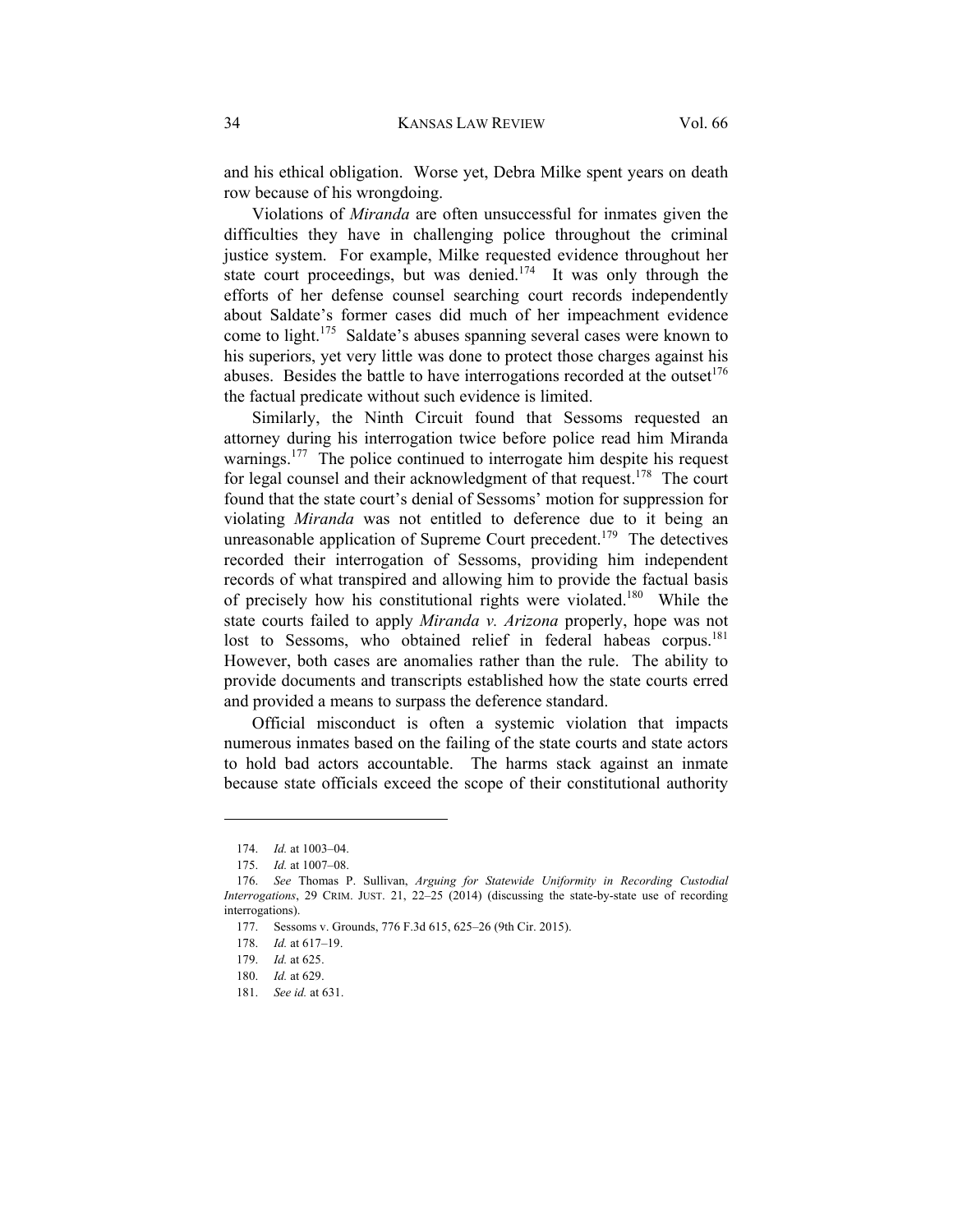toward a defendant during the investigation or prosecution of the case. Their actions affect the ability to raise a viable defense. Further, the state officials inhibit the state courts from properly evaluating the case during the appeals. State court judges fail to see the pattern of misconduct or appreciate its significance under federal law.182 As the Ninth Circuit held in *Milke*, the pattern of misconduct establishes the unreasonableness of the factual determination of the state court. In such instances, federal habeas corpus is the only means to achieve relief. The next section discusses how federal courts should handle state court merits rulings when dealing with widespread misconduct.

# *B. The Proper Application of Deference with Systemic Misconduct*

Legal scholars have debated how to streamline or adjust federal habeas corpus proceedings to address systemic abuses or patterns of misconduct. By doing so, inmates who are unable to fully articulate the extent of their constitutional violations could shift some of the burden to respondents to answer for their bad behavior. However, many of the suggested changes are flawed because they eliminate an individual's right to relief on official misconduct. Because many of these systemic abuses are known by attorneys and courts, an inmate should be able to raise a constitutional claim by providing this systemic evidence in their federal petition. Given the *Pinholster* restrictions, federal courts should review systematic claims under  $\S 2254(d)(2)$  assessing whether the state court's factual analysis was unreasonable. The failure of the state court to consider the often longstanding impact of state actors' malfeasance constitutes unreasonable action. This allows federal courts to discuss the overarching misconduct within an individual's federal habeas corpus petition.

A few scholars suggest wholesale changes to federal habeas corpus, including significantly curtailing its application to non-capital defendants<sup>183</sup> or limiting its application to actual innocence claims.<sup>184</sup> Another scholar advocates for streamlining federal habeas corpus by

 <sup>182.</sup> *See* Miller-El v. Cockrell, 537 U.S. 322, 339–46 (2003) (finding deference under § 2254(d)(2) not appropriate given the systemic *Batson* violations by the prosecutor's office).

 <sup>183.</sup> NANCY J. KING & JOSEPH L. HOFFMANN, HABEAS FOR THE TWENTY-FIRST CENTURY: USES, ABUSES, AND THE FUTURE OF THE GREAT WRIT 91–92 (2011) (proposing a Congressional amendment to limit federal habeas in noncapital cases to (1) convictions based on "newly declarared, but retroactively applied, federal constitutional rule" and (2) "conviction[s] of a probably innocent person in violation of the Constitution").

 <sup>184.</sup> Henry J. Friendly, *Is Innocence Irrelevant? Collateral Attack on Criminal Judgments*, 38 U. CHI. L. REV. 142, 150–51 (1970).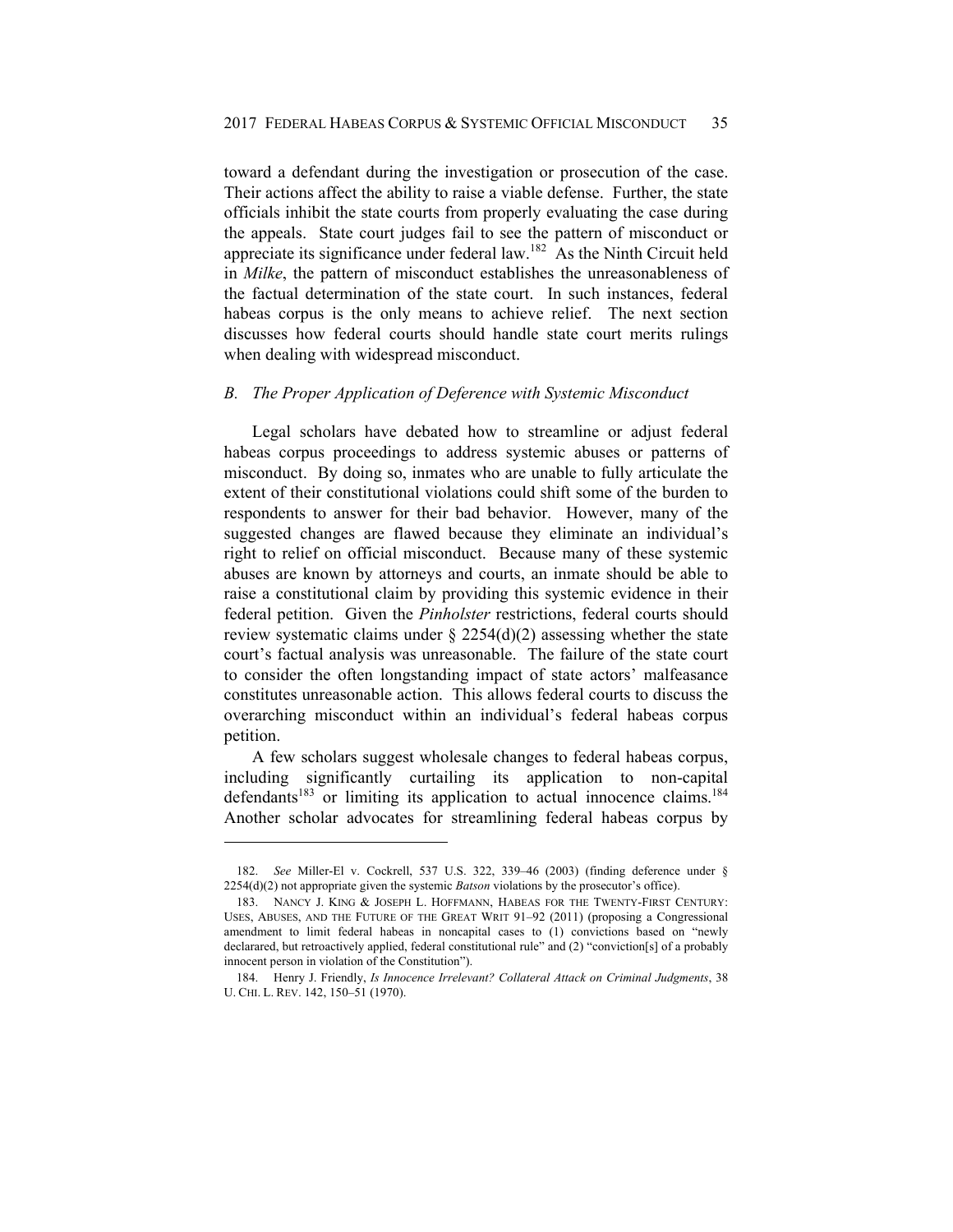limiting it to addressing systemic violations.<sup>185</sup> However, these viewpoints take away the crux of what federal habeas is, a legal mechanism for state inmates to raise their constitutional claims against their conviction in federal court.<sup>186</sup> Federal habeas corpus must take into account when systemic violations of constitutional rights deprives inmates not only of the ability to factually substantiate their claims, but when they play an integral part as to why they are convicted in the first place. As shown previously, state courts are ill-equipped to handle these claims or choose not to do so. Both the state court process and often the factual basis of the claim are unconstitutionally limited due to state actions. Therefore, it is incumbent upon federal courts to address these claims.

Justice Sotomayor's dissent in *Pinholster* discussed the likelihood that evidence not considered by the state courts in either direct appeal or post-conviction could not be considered when the inmate reaches federal habeas corpus.<sup>187</sup> Evidence fitting within that framework is much more likely to occur in systemic official misconduct cases. In this context, indiscriminate application of the deference standard is problematic because the state court decision, or lack thereof, is an unreasonable application of the facts when compared to the state court record. An inmate lacking resources and deprived of the factual predicate through police or prosecutorial malfeasance, or both, of their constitutional claim necessitates applying a lenient application of  $\S$  2254(d)(2) or de novo review.

Under  $\S$  2254(d)(2), a federal court must consider the entirety of the state court record involving the facts presented by the petitioner. This requires a thorough examination of not just the specific facts alleged along with the supporting evidence, but the state court process as well.<sup>188</sup> This includes whether the state court held a "full and fair" hearing or made factual determinations if the state court does not hold a hearing.<sup>189</sup> A state appellate and collateral process that lacks fundamental fairness to fully present their official misconduct claims along with the facts

<sup>185</sup>*.* Eve Brensike Primus, *A Structural Vision of Habeas Corpus*, 98 CAL. L. REV. 1, 9 (2010).

 <sup>186. 28</sup> U.S.C. § 2254 (2012).

 <sup>187.</sup> *See* Cullen v. Pinholster, 563 U.S. 170, 213–14 (2011) (Sotomayor, J., dissenting) (stating that new evidence not available in state proceedings but present in federal habeas corpus should be considered under both  $\S 2254(d)$  and  $\S 2254(e)(2)$ ).

 <sup>188.</sup> *See* Biale, *supra* note 35, at 1342 ("In order to determine whether the state court adjudication led to a decision that involves a reasonable application of federal law, therefore, the federal court should look broadly to the state adjudicative process.").

 <sup>189.</sup> *See* 2 HERTZ & LIEBMAN, *supra* note 56, § 32.4, at 1995, 1995 n.9–11 (discussing the circumstances for when a federal court may grant relief under § 2254(d)(2)).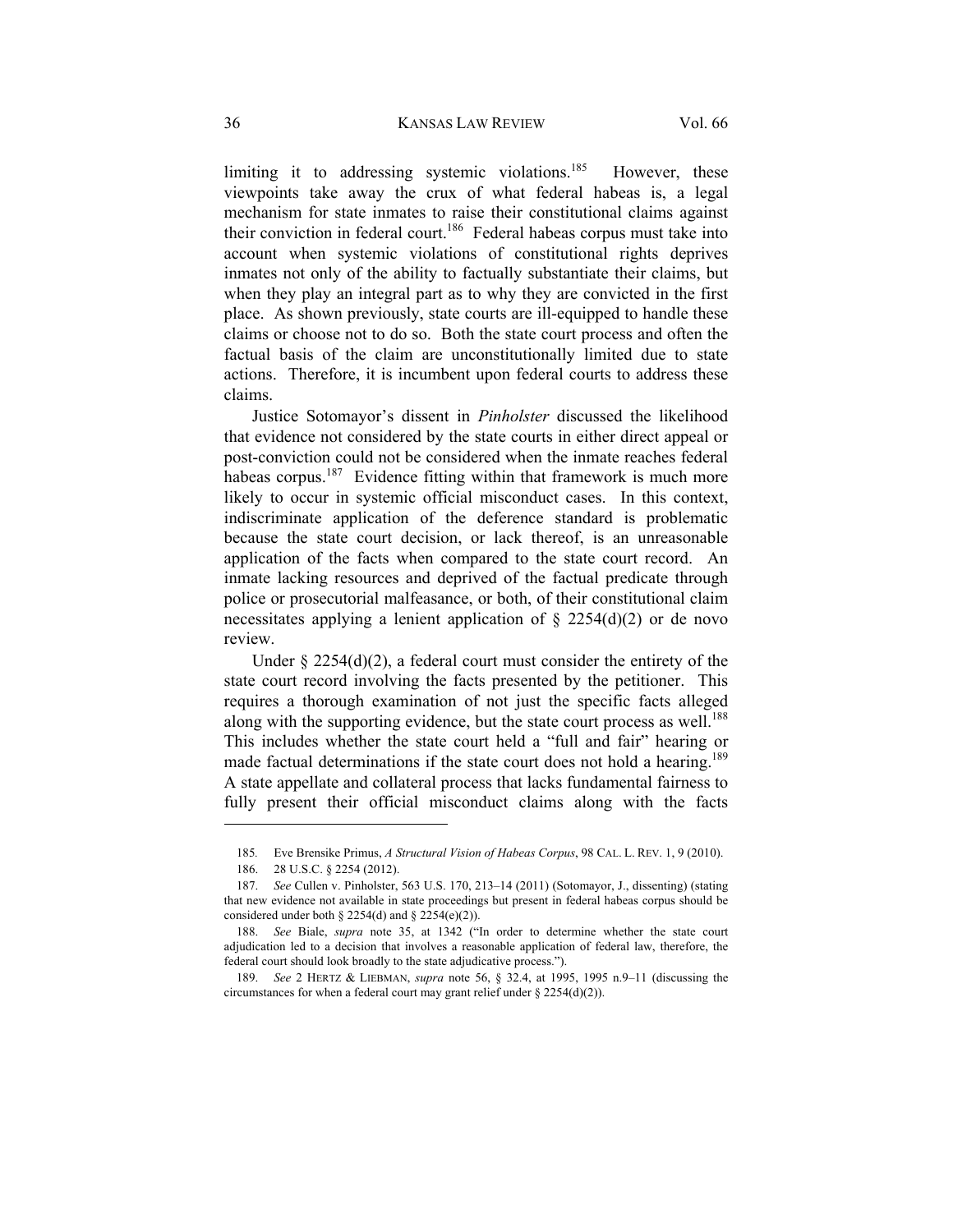supporting them is unable to conduct an examination as the AEDPA intended.<sup>190</sup> By providing state courts the first opportunity to remedy problematic convictions, the AEDPA is willing to defer to those rulings provided the state courts reasonably apply federal law. However, this does not happen when police and prosecutors act inappropriately during the pretrial process, adjudication, and beyond conviction. When a state system disregards a federal constitutional provision, it violates the basic purpose of federal judges by restricting their ability to overturn such decisions.<sup>191</sup>

As the Ninth Circuit did in *Milke*, such analysis of how the facts were improperly assessed, including the state's failure to disclose, can result in relief for an aggrieved inmate. Police and prosecutorial misconduct should not be rewarded with deference when an inmate can demonstrate systemic patterns of behavior. This is especially true when a longstanding pattern of misconduct exists. In *Miller-El v. Dretke*, the Supreme Court recognized systemic racial peremptory challenges as part of the  $(d)(2)$  analysis resulting in relief.<sup>192</sup> Federal courts should utilize this fact-intensive analysis where the record is clear and inmates can articulate the pattern of wrongdoing.

Allowing the state courts to deny access while shielding errant police and prosecutors not only destroys the credibility of the criminal justice system, but it also signals that constitutional protections are no longer relevant to people improperly convicted. The fact that official misconduct occurred in 52% of exonerations in this country provides an indication of the depths of the problem.<sup>193</sup> When an inmate can explain how official misconduct affects her case but needs some assistance in federal court, deference should not prevent her from doing so. Factual development would not open the floodgates of new cases.<sup>194</sup> Deference

 <sup>190.</sup> *See* 28 U.S.C. § 2254(b)(1)(A) (2012) (requiring exhaustion of all constitutional claims and the facts supporting those claims in state court prior to submitting them in federal court); *see also* Murray v. Carrier, 477 U.S. 478, 488–89 (1986).

 <sup>191.</sup> *See supra* Section II.B.1.b (discussing Supremacy Clause); *see also* Kozinski, *supra* note 99, at xlii.

 <sup>192. 545</sup> U.S. 231, 236–37 (2005).

 <sup>193.</sup> *See Contributing Factors and Type of Crime*, NAT'L REGISTRY OF EXONERATIONS, http://www.law.umich.edu/special/exoneration/Pages/ExonerationsContribFactorsByCrime.aspx

<sup>(</sup>last visited Oct. 2, 2017) (The National Registry of Exonerations includes "information about every known exoneration in the United States since 1989.").

 <sup>194.</sup> *See* Amado v. Gonzalez, 758 F.3d 1119, 1136 (9th Cir. 2014) ("Under § 2254(d)'s unreasonable determination clause, 'a federal court may not second-guess a state court's fact-finding process unless, after review of the state-court record, it determines that the state court was not merely wrong, but actually unreasonable.'").